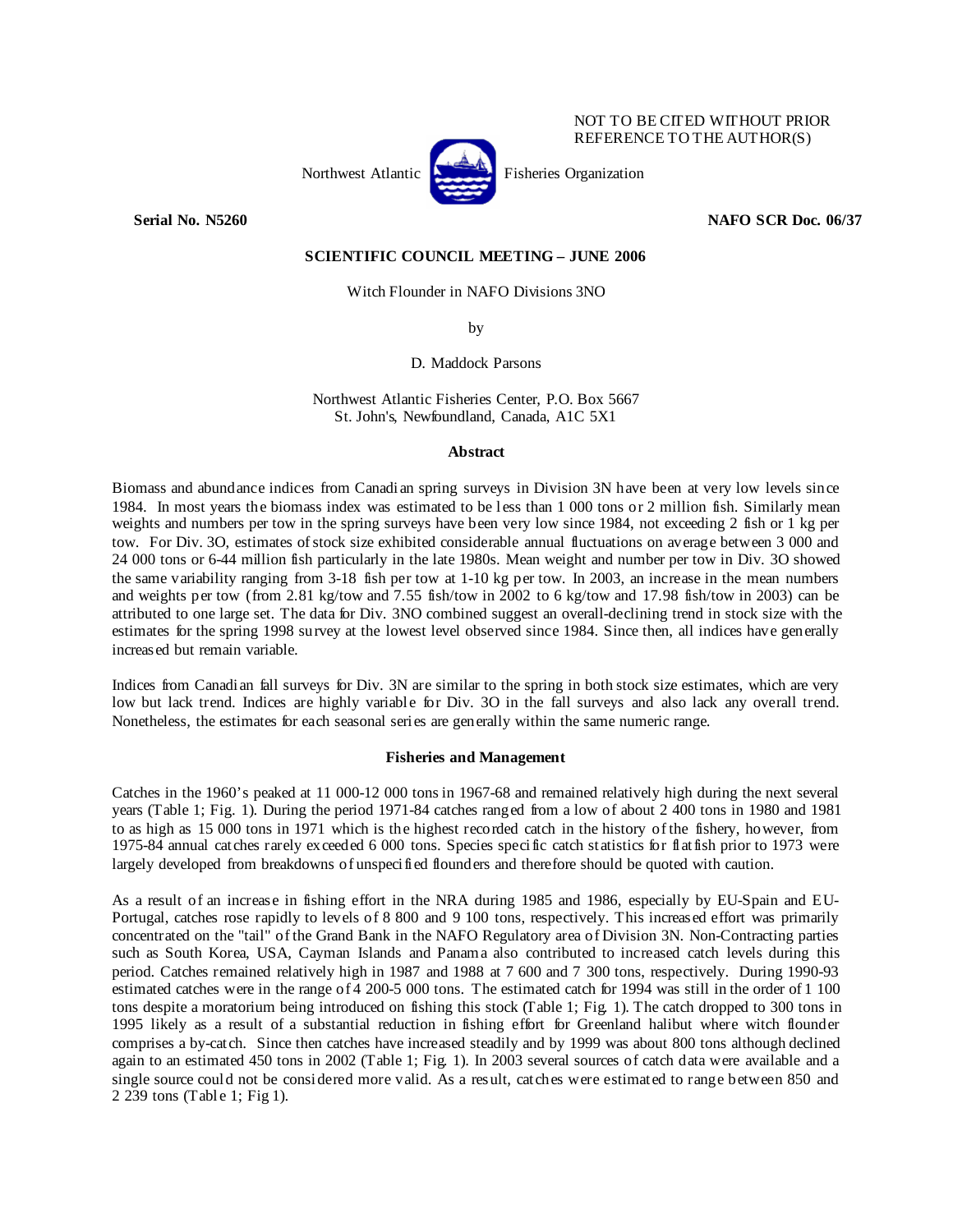Historically, mostly Canada and the former Soviet Union conducted the fishery. Canadian catches fluctuated from between 1 200 and 3 000 tons from 1985-91 but increased to about 4 300 tons in 1992 and 4 200 in 1993 (Table 1). The increase in 1992 and 1993 was essentially the result of a quota transfer to Canada by the Russian Federation. Canada has taken very little catch since then due to the moratorium. Catches by the USSR/Russian vessels declined from between 1 000 and 2 000 tons in the period 1982-88 to less than 100 tons in 1989-90 and little or no catch since then until 1999-2003 when Russia caught between 50 and 112 tons (Table 1).

The first total allowable catch (TAC) for this resource was introduced by ICNAF in 1974 at a level of 10 000 tons largely based on average historical catches (Fig. 1). This level remained in effect until 1979 when it was reduced to 7 000 tons in consideration of declining commercial catch rates. It was further reduced to 5 000 tons in 1981 and remained at that level to 1993. The Scientific Council advised that for 1994 catches from this stock should not exceed 3 000 tons. A TAC of 3 000 tons was agreed by the NAFO Fisheries Commission, however, it was also agreed that no directed fishery would be conducted for witch flounder in 1994 due to the poor state of the stock and to allow for rebuilding. The NAFO Fisheries Commission introduced a complete moratorium for directed fishing in 1995 which has continued through 2005.

### **Research Vessel Surveys**

Stratified-random research vessel surveys have been carried out by Canada on the Grand Bank (including Div. 3NO) during spring since 1971 although during the early period coverage was limited and, in fact, for most years only surveyed to 366 meters. Since 1990, on the other hand, depth coverage was extended to 720 meters, which should be more representative of the stock distribution. Nevertheless, this still may not cover the entire range of depth distribution of witch flounder when compared to its distribution observed in other stock areas during recent years. In addition to spring surveys, a time series of fall surveys was begun in 1990 to investigate seasonal variation in stock distribution and abundance of various groundfish species. In fall 1998 the survey depth range was further extended to 1 500 meters.

Beginning with the 1995 fall survey the survey gear was changed from an *Engel 145* groundfish trawl with steel bobbin footgear to a *Campelen 1800* shrimp trawl with rockhopper footgear. The data from these surveys have now been converted from Engel trawl catches to Campelen 1800 trawl catch equivalents. Only the converted survey data are presented here.

#### *Survey Biomass and Abundance Indices*

Biomass (Tables 2-5) and abundance (Tables 6-9) estimates by stratum are presented for the spring and fall surveys in NAFO Div. 3N and 3O, respectively. Mean numbers (Tables 10-13) and weights (Tables 14-17) per tow are also presented by stratum and division for the spring and fall surveys. Graphical plots to better illustrate the comparative trends in stock biomass and abundance by season are presented by NAFO Div. 3N and 3O separately and combined in figures 2-4, respectively.

All indices derived from spring surveys (which are the longer time series) in Div. 3N have been at very low levels throughout the period since 1984. In most years, trawlable stock size was estimated to be less than 1 000 tons or 2 million fish, and less then 1.5 fish (0.60 kg) per tow were caught in the surveys (Fig. 2; Tables 2, 6, 10 and 14). Estimates for recent years remain low. For Div. 3O, estimates of stock size showed considerable annual fluctuations on average between 8 000 and 24 000 tons or 6-44 million fish particularly in the late 1980's (Fig. 2; Tables 3 and 7). Mean weight and number per tow also varied annually, ranging from about 10 kg (18 fish) per tow in 1985 to a low of less than 1 kg or 3 fish per tow in 1998 (Fig. 2; Tables 11 and 15). The indices show overall declining trends from the mid-80s to lowest values in 1998 and 1999. Although wide fluctuations continue to occur since then, some improvement in the estimates are indicated (Fig. 4). Peaks in the indices in some years may be related to distribution changes or single large catches, considering the wide confidence limits (see Fig. 6-8 for illustration). In 2003 a single large set (684 fish) in one stratum increased the indices from 2002 with very wide confidence limits.

Indices derived from the fall surveys in Div. 3N are, similar to the spring series, very low and lack trend (Fig. 3; Tables 4, 8, 12, and 16). The data trends for Div. 3O in the fall surveys are quite different than in the spring series (Fig. 3; Tables 5, 9, 13 and 17). There is an increasing trend for 1991-96, however, when the higher value for 1990 and the lower values for 1997 and 1998 are included the trend is removed (Fig. 3). Confidence limits depicted in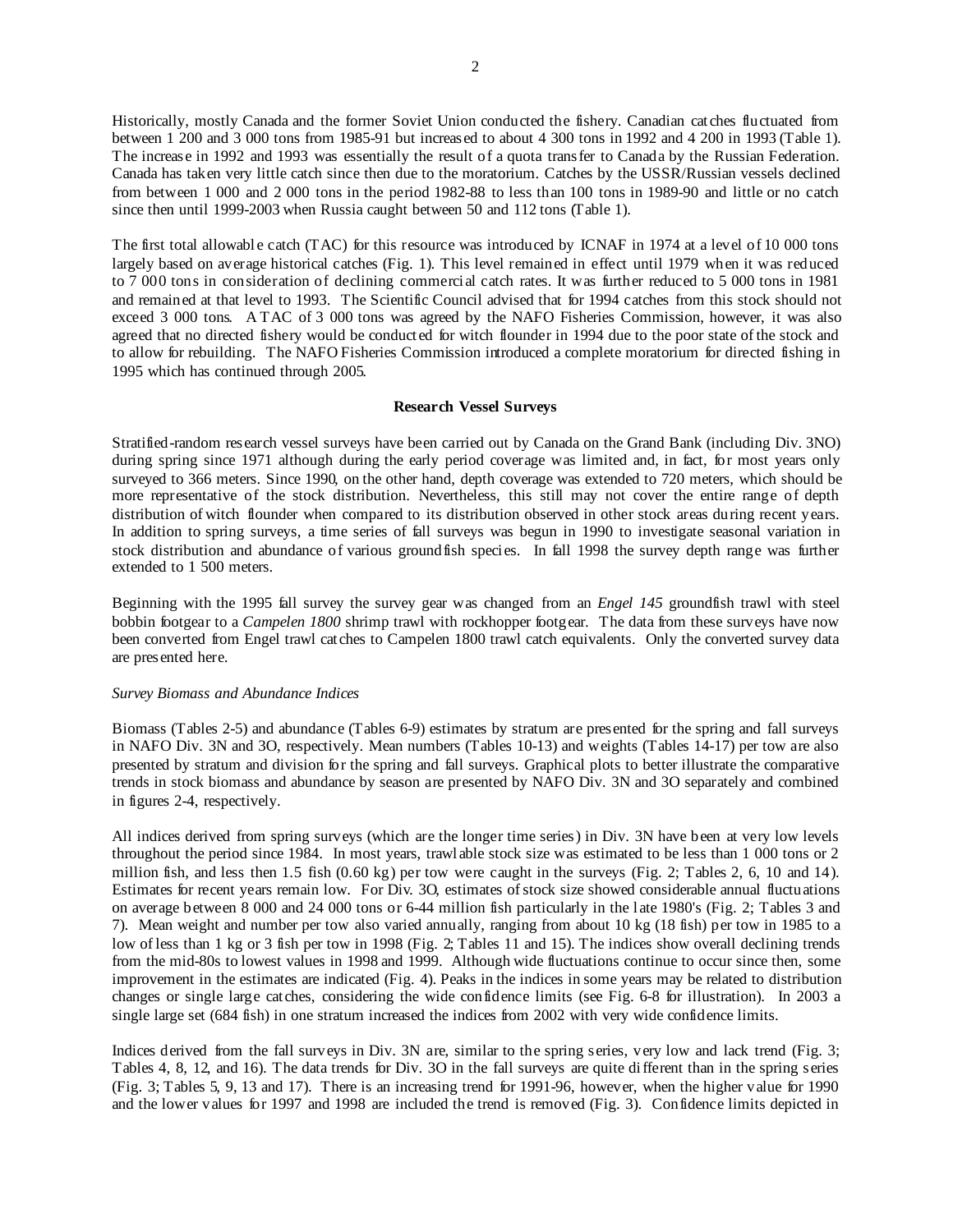Fig. 3 are wide for this time period as well, arguing against any significant trend in the indices. Nonetheless, the estimates for each seasonal series are generally within the same numeric range. With Div. 3NO combined, the most recent indices from the spring surveys, although variable, are improved since 1998 (Fig. 4). The fall survey series for Div. 3NO combined is also quite variable but indicates a generally increasing trend over the recent period. It should be emphasized as well that the more recent estimates are also based on more detailed survey coverage than in the earlier years.

#### **Assessment Results**

#### *Surplus production model (ASPIC)*

A non-equilibrium surplus production model incorporating covariates (ASPIC; Prager, 1994, 1995) was applied to catch and survey biomass indices in order to investigate the usefulness of this method in quantitative assessment of this stock. Several model formulations were explored using the biomass index series and mean weight per tow series for both the Canadian spring surveys (1984-2004) and the Canadian autumn surveys from 1990-2004 (Campelen equivalents prior to 1995). None of the model formulations fit the data well. Indicators of poor model suitability included unreasonably high B/Bmsy ratio, poor observed to estimated CPUE relationship, and strong residual patterns. These results suggest that this data should not be modeled using ASPIC.b

# *Precautionary limit reference points*

In the absence of an analytical assessment for this stock, it was not possible to calculate precautionary limit reference points directly. A proxy for *Blim* has been calculated for other stocks (3LNO and 3M shrimp, and 2J+3KL witch flounder) as 15% of the highest observed biomass estimate. For this stock, however, such an approach is more difficult. The two survey series that provide biomass estimates cover different time periods, and both series are highly variable, with trends in biomass or abundance that are less clear than for other stocks (e.g. 2J+3KL witch). The autumn survey estimates are often higher than the spring estimates in the same year. As well, the highest observed biomass estimates are in the early part of the time series when the survey covered less of the entire stock area. As a result, *Blim* may be underestimated using this method. Using this proxy for *Blim* may not be appropriate.

### **Resource Status**

The spring survey indices indicate that the resource was at its lowest levels in the mid- to late 1990s, from higher levels in the 1980s. The general trend in this longer (spring) survey series suggests that the stock showed some slight improvement since then, increasing to 2003 but decreased again in 2005. It is difficult to comment on any recruitment prospects for the resource since there have been no aging data available for some years. Population abundance at length from true *Campelen 1800* surveys in the fall of 1995-2005 indicated a higher proportion of smaller fish in the 1998-2000 surveys (Fig. 5), which may have contributed to the apparent improvement in the stock in 2003. The peak of smaller fish seen in most years was absent from the 2001 and 2003-2005 fall surveys, but 2002 showed a significant amount of fish at the smaller sizes. Length frequencies of witch taken as by-catch in the EU Spain Greenland halibut fishery show a frequency similar to Canadian surveys and modal length at 38 cm, but smaller sizes, which might indicate recruitment, are not in the sampled sizes from this fishery.

#### **References**

Prager, M.H. 1994. A suite of extensions to a nonequilibrium surplus-production model. *Fish. Bull*., **92**: 374-389.

Prager, M.H. 1995. Users manual for ASPIC: a stock-production model incorporating covariates. *SEFSC Miami Lab. Doc*., MIA-92/93-55.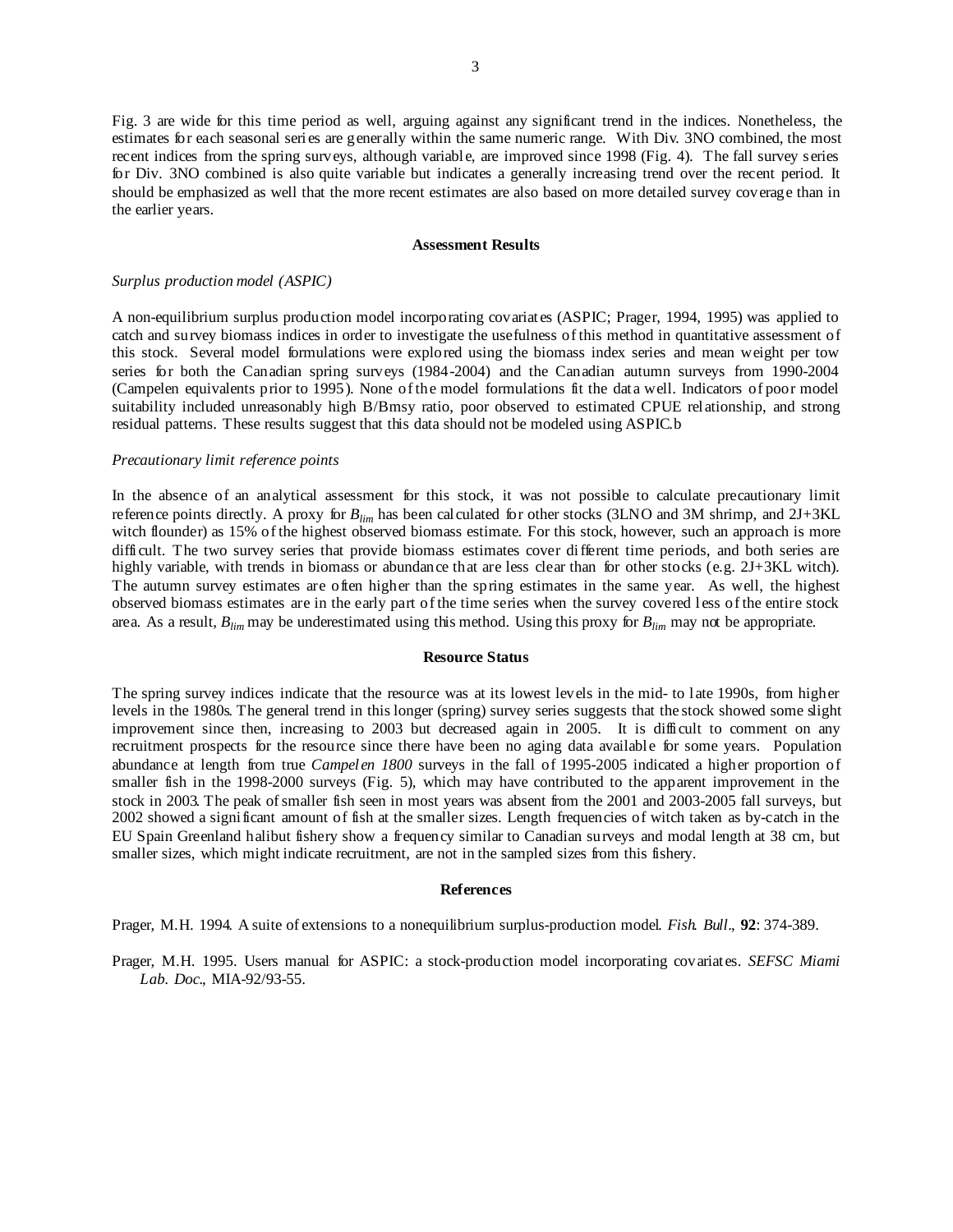|              |                | <b>USSR</b>  |                |              |                |
|--------------|----------------|--------------|----------------|--------------|----------------|
| Year         | Canada         | (Russia)     | Other          | Total        | <b>TAC</b>     |
| 1960         |                |              | ÷              | 5799         |                |
| 1961         |                |              |                | 4627         |                |
| 1962         |                |              |                | 1228         |                |
| 1963         | 895            | 485          | 803            | 2183         |                |
| 1964         | 1055           |              | 11             | 1066         |                |
| 1965         | 1324           | 849          | 4              | 2177         |                |
| 1966         | 3644           | 3828         | 50             | 7522         |                |
| 1967         | 2863           | 8565         | 75             | 11503        |                |
| 1968         | 1503           | 9078         | 18             | 10599        |                |
| 1969         | 479            | 4215         | 6              | 4700         |                |
| 1970         | 723            | 6039         | 1              | 6763         |                |
| 1971         | 178            | 14774        | 13             | 14965        |                |
| 1972         | 3419           | 5738         | 20             | 9177         |                |
| 1973         | 4943           | 1714         | 34             | 6691         |                |
| 1974         | 2807           | 5235         | 3              | 8045         | 10000          |
| 1975         | 1137           | 5019         | 12             | 6168         | 10000          |
| 1976         | 3044           | 2991         | -              | 6035         | 10000          |
| 1977         | 3013           | 2742         | $\overline{4}$ | 5759         | 10000          |
| 1978         | 1165           | 2275         | 33             | 3473         | 10000          |
| 1979         | 1193           | 1868         | 16             | 3077         | 7000           |
| 1980         | 425            | 1994         | 1              | 2420         | 7000           |
| 1981         | 381            | 2044         | $\overline{a}$ | 2425         | 5000           |
| 1982         | 1760           | 1969         | 3              | 3732         | 5000           |
| 1983         | 1674           | 1942         | $\overline{a}$ | 3616         | 5000           |
| 1984<br>1985 | 834<br>2746    | 1955<br>1908 | 13<br>4117     | 2802<br>8771 | 5000<br>5000   |
| 1986         | 2937           | 1724         | 4470           | 9131         | 5000           |
| 1987         | 2829           | 1425         | 3342           | 7596         | 5000           |
| 1988         | 1927           | 1037         | 4361           | 7325         | 5000           |
| 1989         | 1241           | 81           | 2366           | 3688         | 5000           |
| 1990         | 2654           | 9            | 1516           | 4179         | 5000           |
| 1991         | 2624           |              | 2223           | 4847         | 5000           |
| 1992         | 4328           |              | 632            | 4960         | 5000           |
| 1993         | 4337           | 3            | 250            | 4414         | 5000           |
| 1994         | 2              |              | 1117           | 1119         | 3000           |
| 1995         | $\overline{a}$ |              | 300            | 300          | 0              |
| 1996         | 64             |              | 294            | 358          | 0              |
| 1997         | 19             |              | 493            | 512          | 0              |
| 1998         | 2              | 5            | 605            | 612          | 0              |
| 1999         | 6              | 86           | 671            | 763          | 0              |
| 2000         | 12             | 50           | 483            | 545          | 0              |
| 2001         | 13             | 34           | 647            | 694          | 0              |
| 2002         | 26             | 112          | 312            | 450          | 0              |
| 2003         | 62             | 59           | 1423*          | 1544*        | 0              |
| 2004         | 58             | 60           | 509            | 627          | 0              |
| 2005         | 49             | 8            | 200            | 257          | $\overline{O}$ |

Table 1. Catches and TACs ( t ) of Witch Flounder in Div. 3NO from 1960-2005.

Note: Although a TAC of 3000 tons was agreed by the FC,

it was also agreed that no directed fishing be conducted in 1994 due to the poor state of the stock.

\*The catch for Other sources in 2003 is the mean of a range of catch information.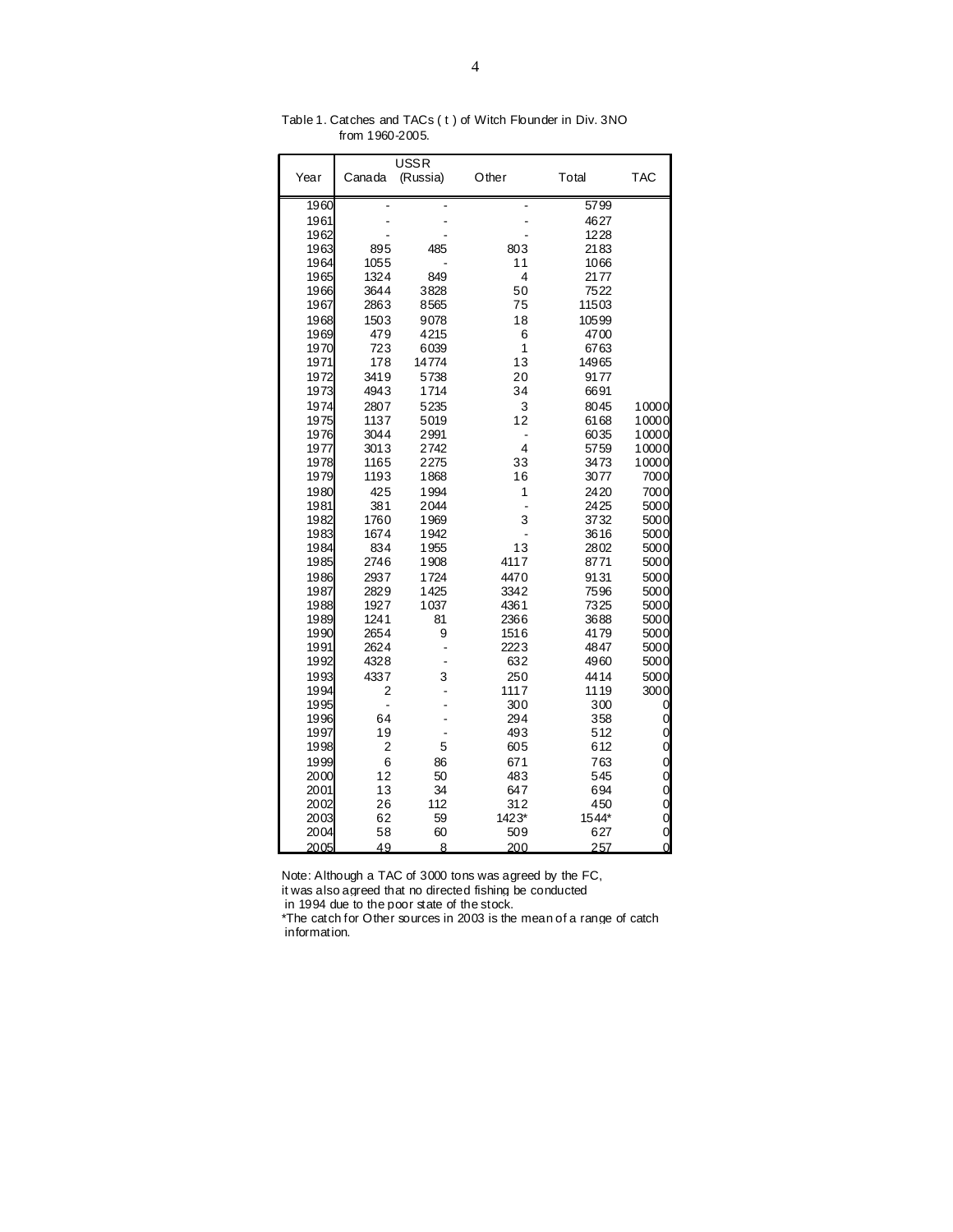|                     | Old  | <b>New</b>     |         |          |             |          |          |          |              |                 |                |             |          |          |             |              |          |          |                 |                |          |             |                   |             |                |
|---------------------|------|----------------|---------|----------|-------------|----------|----------|----------|--------------|-----------------|----------------|-------------|----------|----------|-------------|--------------|----------|----------|-----------------|----------------|----------|-------------|-------------------|-------------|----------------|
| Depth Range Stratum |      | <b>Stratum</b> |         |          |             |          |          |          |              |                 |                |             |          |          |             |              |          |          |                 |                |          |             |                   |             |                |
| (m)                 | Area | Area           | Stratum | 84       | 85          | 86       | 87       | 88       | 89           | 90              | 91             | 92          | 93       | 94       | 95          | 96           | 97       | 98       | 99              | 0 <sup>0</sup> | 01       | 02          | 0.3               | 04          | 05             |
| $= 56$              | 1593 | 1593           | 375     | 0        | $\mathbf 0$ | $\Omega$ | $\Omega$ | $\Omega$ | $\mathbf 0$  | $\mathbf 0$     | $\mathbf 0$    | $\mathbf 0$ | $\Omega$ | $\Omega$ | $\mathbf 0$ | $\Omega$     | 0        | 0        | $\Omega$        | $\mathbf 0$    | $\Omega$ | $\mathbf 0$ | $\Omega$          | $\mathbf 0$ | $\overline{0}$ |
|                     | 1499 | 1499           | 376     | ∩        | $\Omega$    | ∩        | 19       |          | ∩            | <sup>0</sup>    |                |             |          |          | U           | <sup>n</sup> | ∩        | я        | 18              |                |          |             |                   |             |                |
| 57 - 92             | 2992 | 2992           | 360     | 1715     | 89          | 629      | 461      | 1519     | 175          | 0               | $\mathbf 0$    | 29          | 165      | 0        | $\mathbf 0$ | 0            | 115      | 33       | 120             | 266            | 0        | 0           | 19                | 97          | 983            |
|                     | 1853 | 1853           | 361     | 119      | $\mathbf 0$ | 0        | 39       | 50       | 0            | 20              | 0              | $\Omega$    | 0        | $\Omega$ | 39          | 0            | 0        | 0        | $\Omega$        | 242            | 45       | $\Omega$    | 0                 | 0           | 35             |
|                     | 2520 | 2520           | 362     | 0        | 82          | 23       | 18       | 147      | 0            | O               |                |             | 0        |          | C           | 0            |          | 0        | 0               | C              | O        |             |                   | 0           | $\overline{0}$ |
|                     | 2520 | 2520           | 373     | $\Omega$ | $\Omega$    | 43       | $\Omega$ | O        | n            | $\Omega$        |                | ∩           | $\Omega$ | $\Omega$ | C           | $\Omega$     | $\Omega$ | 0        | O               | C              | $\Omega$ | $\Omega$    |                   | $\Omega$    | $\Omega$       |
|                     | 931  | 931            | 374     |          | $\Omega$    | $\Omega$ | $\Omega$ |          |              | $\Omega$        |                | 0           | 18       | 34       | O           | O            | $\Omega$ | O        |                 | C              | O        | 30          |                   | O           | $\Omega$       |
|                     | 674  | 674            | 383     | ∩        | 57          | $\Omega$ | 37       |          |              | ∩               |                |             | $\cap$   |          | $\Omega$    | $\cap$       | ∩        |          | $\Omega$        | C              |          | ∩           |                   | $\Omega$    |                |
| $93 - 183$          | 421  | 421            | 359     | 231      | 47          | 99       | 43       | 306      | 121          | 0               | $\Omega$       | 0           | 19       | $\Omega$ | $\Omega$    | $\Omega$     | 0        | 0        | 67              | 149            | 58       | 13          | 0                 | $\Omega$    | 334            |
|                     | 100  | 100            | 377     | 8        | $\Omega$    | $\Omega$ | 72       | 3        | 32           | $\Omega$        | $\Omega$       | ∩           | $\Omega$ | $\Omega$ | O           | $\Omega$     | $\Omega$ | 0        | $\Omega$        | $\Omega$       | O        | 0           | O                 | $\Omega$    | $\Omega$       |
|                     | 647  | 647            | 382     | ∩        | C           |          | 12       |          | <sup>0</sup> | ∩               | C              |             |          |          | n           | $\cap$       | $\Omega$ | ∩        |                 | ∩              |          | $\Omega$    |                   |             | 40             |
| 184 - 274           | 225  | 225            | 358     | 40       | 308         | 42       | 137      | 20       | 29           | 57              | $\mathbf 0$    | 44          | 132      | 106      |             | 51           | 49       | 134      | 6               | 9              | 154      | 14          | 168               | $\Omega$    | 42             |
|                     | 139  | 139            | 378     | 22       | 19          | 32       | 155      | 31       | 42           | 0               | $\Omega$       | 29          | $\Omega$ | $\Omega$ | 0           | $\Omega$     | 3        | 0        | $\Omega$        | C              | 5        | 8           |                   |             | $\overline{0}$ |
|                     | 182  | 182            | 381     | 21       |             | 32       | 101      | 69       | $\Omega$     | 28              |                |             |          |          |             |              |          |          |                 |                |          |             |                   |             | $\Omega$       |
| 275 - 366           | 164  | 164            | 357     | 8        | 87          | 154      |          | 4        | 60           | $\overline{21}$ | $\Omega$       | 31          | 49       | 81       | 20          | 36           | 12       | 159      | $\overline{21}$ | 75             |          | 26          | 65                | 42          | $\Omega$       |
|                     | 106  | 106            | 379     | 36       | 12          | 23       | 173      | 44       | 20           | 35              | 3              | 18          | 0        | 4        | 0           | 0            | 9        | 2        | 26              | 4              |          | $\Omega$    | 4                 | 0           | 6              |
|                     | 116  | 116            | 380     | ĥ        | 53          | $\Omega$ | 134      | 24       | ⇁            |                 | $\cap$         | $\Omega$    | $\cap$   | ∩        | $\Omega$    | $\Omega$     | $\Omega$ | $\Omega$ | ĥ               | $\Omega$       | n        | $\Omega$    | $\mathbf{\Omega}$ | $\Omega$    | $\Omega$       |
| 367 - 549           | 155  | 155            | 723     |          |             |          |          |          |              |                 | 90             | 102         | 79       | 36       | 51          | 16           | 25       | 53       | 33              | 36             | 23       | 130         | 60                | 34          | 108            |
|                     | 105  | 105            | 725     |          |             |          |          |          |              |                 | 62             |             | 40       | 44       | 0           | 5            | 28       | 4        | 20              | 32             | 8        | 3           |                   | $\Omega$    | 103            |
|                     | 160  | 160            | 727     |          |             |          |          |          |              |                 |                |             | 38       | 17       | $\Omega$    | $\cap$       | o        | a        | 13              | 12             |          | $\Omega$    |                   | 23          | 41             |
| 550 - 731           | 124  | 124            | 724     |          |             |          |          |          |              |                 | 327            | 181         | 218      | 51       | 36          | 29           | 157      | 53       | 105             | 106            | 127      | 96          | 101               | 54          | 65             |
|                     | 72   | 72             | 726     |          |             |          |          |          |              |                 | 81             | 25          | 22       | 28       | 3           | 12           | 42       | 96       | 59              | 65             | 84       | 18          | 50                | 21          | 8              |
|                     | 156  | 156            | 728     |          |             |          |          |          |              |                 | Q <sub>2</sub> | 19          | 82       | 22       | 152         | 21           |          | 15       | 32              | 45             | 98       | 43          | 53                | 75          | 42             |
| 732 - 914           |      | 134            | 752     |          |             |          |          |          |              |                 |                |             |          | 27       |             |              |          |          |                 |                |          |             |                   |             |                |
|                     |      | 106            | 756     |          |             |          |          |          |              |                 |                |             |          | 33       |             |              |          |          |                 |                |          |             |                   |             |                |
|                     |      | 154            | 760     |          |             |          |          |          |              |                 |                |             |          | 26       |             |              |          |          |                 |                |          |             |                   |             |                |
| <b>Grand Total</b>  |      |                |         | 2205     | 761         | 1078     | 1401     | 2218     | 485          | 164             | 655            | 484         | 862      | 510      | 308         | 170          | 443      | 566      | 525             | 1042           | 632      | 380         | 532               | 346         | 1807           |
| Biomass > 366 m     |      |                |         |          |             |          | $\Omega$ | O        | 0            | O               | 652            | 333         | 480      | 284      | 242         | 84           | 255      | 230      | 262             | 296            | 343      | 289         | 272               | 207         | 366            |
| Percent >366 m      |      |                |         |          |             |          |          |          | ∩            | <sup>n</sup>    | 99.5           | 68.8        | 55.7     | 55.7     | 78.6        | 49.2         | 57.6     | 40.6     | 49.9            | 28.4           | 54.2     | 76.0        | 51.0              | 59.9        | 20.3           |

Table 2. Estimated Biomass (tons) of Witch flounder (M+F) in each stratum from surveys in Div. 3N during spring of 1984-2005. (Engel 145 data converted to<br>Campelen Units for 1984-95).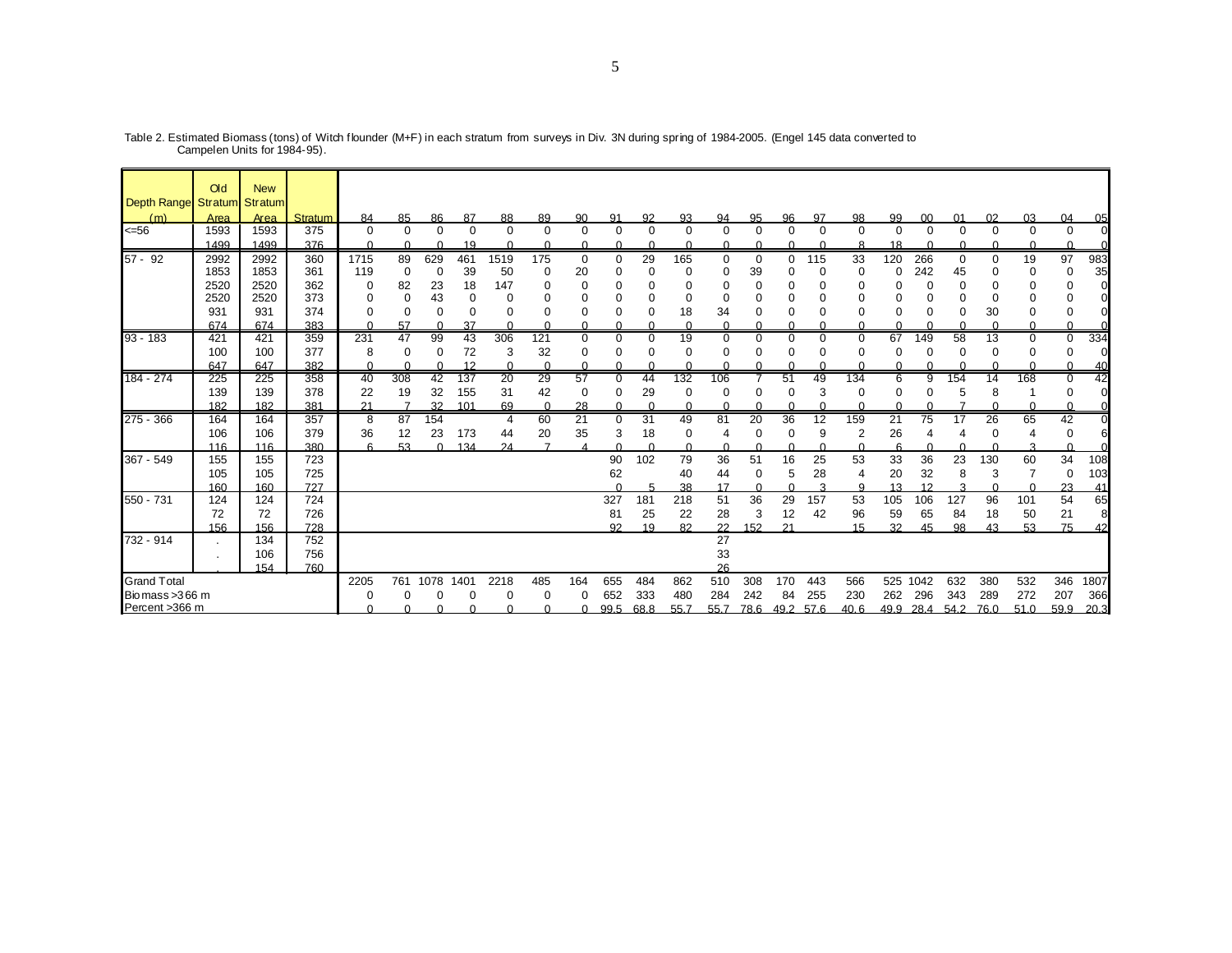|                                  | Old  | <b>New</b> |         |          |          |          |                |          |          |          |          |          |          |             |          |           |      |          |                |      |                |      |          |          |                |
|----------------------------------|------|------------|---------|----------|----------|----------|----------------|----------|----------|----------|----------|----------|----------|-------------|----------|-----------|------|----------|----------------|------|----------------|------|----------|----------|----------------|
| Depth Range Stratum Stratum      |      |            |         |          |          |          |                |          |          |          |          |          |          |             |          |           |      |          |                |      |                |      |          |          |                |
| (m)                              | Area | Area       | Stratum | 84       | 85       | 86       | 87             | 88       | 89       | 90       | 91       | 92       | 93       | 94          | 95       | 96        | 97   | 98       | 99             | 00   | 01             | 02   | 03       | 04       | 05             |
| $57 - 92$                        | 2089 | 2089       | 330     | $\Omega$ | $\Omega$ | $\Omega$ | $\Omega$       | 22       | 0        | $\Omega$ | 0        | $\Omega$ | 0        | 0           | 0        | 0         | 0    | 21       | 121            | 111  | $\Omega$       | 0    | $\Omega$ | 117      | 129            |
|                                  | 456  | 456        | 331     | 1912     | 302      | 36       | 18             | 444      | 0        |          |          |          |          | 0           | $\Omega$ | 74        | 0    | 36       | 537            | 28   | 375            | 102  |          |          | 292            |
|                                  | 1898 | 1898       | 338     | 134      | 7806     | 1108     | 1184           | 3075     | 1827     | 434      | 0        | 109      | 295      | 0           | 228      | 870       | 0    | 357      | 780            | 183  | 1354           | 121  | 320      | 1171     | 646            |
|                                  | 1716 | 1716       | 340     | 40       | 146      | $\Omega$ | 21             | C        | $\Omega$ | 15       | 0        | 147      |          | O           | C        | C         |      |          | $\Omega$       | 83   | 0              | 0    |          | $\Omega$ | 26             |
|                                  | 2520 | 2520       | 351     | 688      | 211      | 385      | 222            | 978      | 217      | 109      | C        | O        |          | O           | C        | C         | 0    | $\Omega$ | 21             | 22   | 0              |      |          | $\Omega$ | $\Omega$       |
|                                  | 2580 | 2580       | 352     | 82       | 951      | 225      | 1275           | 1330     | 664      | 1426     | 40       | 105      | 60       | 40          | 63       | 59        | 100  | 53       | 1196           | 130  | 53             | 693  | 27       | 628      | 551            |
|                                  | 1282 | 1282       | 353     | 4519     | 1122     | 1067     | 1609           | 7208     | 2486     | 1637     | $\Omega$ | 243      | 209      | ∩           | 42       | 23        | າ    | 272      | 2209           | 300  | 469            | 688  | 470      | 572      | 430            |
| $93 - 183$                       | 1721 | 1721       | 329     | $\Omega$ |          |          |                | 789      | 48       | 27       | 494      | $\Omega$ | $\Omega$ | 5071        | 193      | $\Omega$  | 11   | 51       | 240            | 26   | $\Omega$       |      | 2209     | $\Omega$ | 147            |
|                                  | 1047 | 1047       | 332     | 3779     | 8589     | 2485     | 3367           | 6829     | 1485     | 4599     | 2426     | 2182     | 359      | 58          | 791      | 1180      | 235  | 460      | 981            | 407  | 3025           | 2458 | 10236    | 7945     | 1075           |
|                                  | 948  | 948        | 337     | 50       | 4129     | 1415     | 1506           | 1061     | 1543     | 1627     | 1581     | 580      | 675      | 50          | 654      | 330       | 163  | 321      | 879            | 936  | 1823           | 752  | 715      | 233      | 655            |
|                                  | 585  | 585        | 339     | 335      | 0        | 16       | 223            | 136      | 0        |          |          | 0        | $\Omega$ | 0           | C        |           | 0    | $\Omega$ |                |      | 5              | 2    | 0        | $\Omega$ | 189            |
|                                  | 474  | 474        | 354     | 495      | 105      | 1231     | 233            | 345      | 47       | 240      | 144      | 149      | 841      | ŋ           | $\Omega$ | 36        | O    | 226      | 1062           | 826  | 914            | 553  | 163      | 496      | 640            |
| 184 - 274                        | 151  | 147        | 333     | 10       | 48       | 10       | 0              | 67       | 16       | 129      | 498      | 79       | 80       | 5196        | 162      | 7         | 109  | 25       | 27             | 30   | 122            | 375  | 63       | 36       | 39             |
|                                  | 121  | 121        | 336     | 12       |          | 43       | 25             | 63       | 0        | 53       | 492      | 1374     | 100      | 1057        | 62       | 180       | 293  | 23       | 47             | 27   | 163            | 598  | 211      | 61       | 51             |
|                                  | 103  | 103        | 355     | 45       | 181      | 38       | 71             | $\Omega$ | 97       | 126      | 136      | 16       | 34       | 129         | 43       | 86        | 48   | 50       | 18             | 14   | 87             | 193  | 340      | 117      | 12             |
| 275 - 366                        | 92   | 96         | 334     | 0        | 42       | 42       | 18             | 22       | 23       | 26       | 20       | 108      | 20       | 860         | 15       | 150       | 362  |          | $\overline{7}$ | 11   | $\overline{2}$ | 143  | 133      | 29       | 3 <sup>l</sup> |
|                                  | 58   | 58         | 335     |          | 98       | 18       | $\overline{2}$ | 51       | 22       | 92       | 42       | 1107     | 65       | 103         | 43       | 78        | 109  | 2        | 62             | 128  | 8              | 8    | 53       | 10       | 11             |
|                                  | 61   | 61         | 356     |          | 83       |          | 23             | 18       | 29       | 55       | 39       | 129      | 77       | 75          | 62       | 40        | 11   | 29       | 23             | 14   | 34             | 38   | 49       | 13       | 18             |
| 367 - 549                        | 93   | 166        | 717     |          |          |          |                |          |          |          | 11       | 120      | 35       | 2375        | 53       | 465       | 4353 | 44       | 19             | 17   | 41             | 201  | 142      | 5        | 17             |
|                                  | 76   | 76         | 719     |          |          |          |                |          |          |          | 148      | 1024     | 49       | 14          | 18       | 137       | 601  | 15       | 16             | 25   | 12             | 95   | 39       | 3        | 14             |
|                                  | 76   | 76         | 721     |          |          |          |                |          |          |          | 76       | 48       | 31       | 72          | 18       | 16        | 19   | 38       | 37             | 28   | 85             | 38   | 26       | O        | 4              |
| 550 - 731                        | 111  | 134        | 718     |          |          |          |                |          |          |          | 35       | 29       | 104      | 221         | 80       | 71        | 37   | 33       | 38             | 15   | 57             | 55   | 43       | 13       | 13             |
|                                  | 105  | 105        | 720     |          |          |          |                |          |          |          | 217      | 134      | 182      | 95          | 15       | 21        | 150  | 32       | 21             | 40   | 38             |      | 23       | 9        | 69             |
|                                  | 93   | $Q_3$      | 722     |          |          |          |                |          |          |          | 18       | 49       | 150      | 217         | 206      | 89        | 87   | 31       | 71             | 47   | 121            | 62   | 64       | 12       | 27             |
| 732 - 914                        |      | 105        | 764     |          |          |          |                |          |          |          |          |          |          | 60          |          |           |      |          |                |      |                |      |          |          |                |
|                                  |      | 135        | 772     |          | 23820    |          | 9799           | 22438    | 8503     |          |          |          |          | 75<br>15769 | 3748     | 3915      |      |          | 8411           | 4448 | 8786           | 7182 |          | 11479    | 5057           |
| <b>Grand Total</b>               |      |            |         | 12108    |          | 8136     |                |          |          | 10594    | 6415     | 7734     | 3364     |             |          |           | 6691 | 2121     |                |      |                |      | 15323    |          |                |
| Biomass >366 m<br>Percent >366 m |      |            |         |          |          |          |                |          |          |          | 504      | 1405     | 550      | 3128        | 390      | 800 5247  |      | 192      | 201            | 172  | 354            | 459  | 336      | 51       | 144            |
|                                  |      |            |         | 0.0      | 0.0      | 0.0      | n n            | 0.0      | 0.0      | 0.0      |          | 79 182   | 16.4     | 19.8        | 10.4     | 20.4 78.4 |      | 9.1      | 2.4            | 3.9  | 4 O            | 64   | 22       | 04       | 2.9            |

Table 3. Estimated Biomass (tons) of Witch flounder (M+F) in each stratum from surveys in Div. 3O during spring of 1984-2005. (Engel 145 data converted to<br>Campelen Units for 1984-95).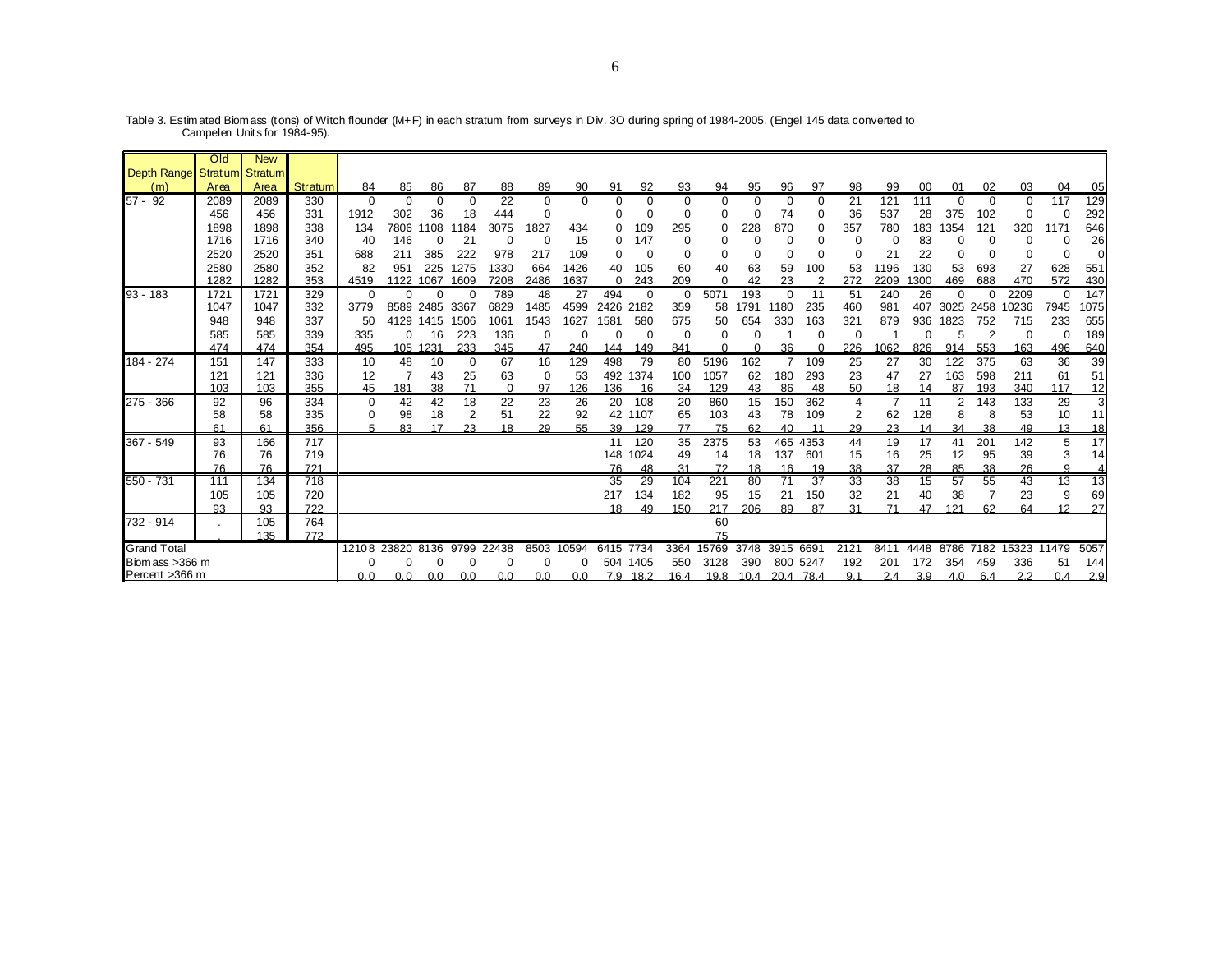|                    | Old        | <b>New</b>      |                |             |                 |                |                 |                |                |               |          |                         |                     |                     |                 |                |                |                |                   |
|--------------------|------------|-----------------|----------------|-------------|-----------------|----------------|-----------------|----------------|----------------|---------------|----------|-------------------------|---------------------|---------------------|-----------------|----------------|----------------|----------------|-------------------|
| Depth Range        |            | Stratum Stratum |                |             |                 |                |                 |                |                |               |          |                         |                     |                     |                 |                |                |                |                   |
| (m)                | Area       | Area            | <b>Stratum</b> | 90          | 91              | 92             | 93              | 94             | 95             | 96            | 97       | 98                      | 99                  | 00                  | 01              | 02             | 03             | 04             | 05                |
| $\leq$ =56         | 1593       | 1593            | 375            | $\Omega$    | $\overline{73}$ |                | $\Omega$        | $\Omega$       | $\Omega$       | $\Omega$      | $\Omega$ | $\Omega$                | $\Omega$            | $\Omega$            | $\Omega$        | 35             | $\Omega$       | $\Omega$       | $\Omega$          |
|                    | 1499       | 1499            | 376            | 0           | 0               | 0              | 0               | 0              | 14             | 0             | 22       | 0                       | 0                   | 0                   | 0               | 38             | 28             | 0              | $\mathbf 0$       |
| 57 - 92            | 2992       | 2992            | 360            | 265         | 171             | 1297           | 173             | 75             | 888            | 23            | 427      | 431                     | 177                 | 535                 | 326             | 520            | 586            | 836            | 2364              |
|                    | 1853       | 1853            | 361            | 28          | 467             | 463            | 0               | 32             | 0              | 0             | 14       | 0                       | 268                 | 28                  | 170             | 148            | 99             | 0              | 168               |
|                    | 2520       | 2520            | 362            | 400         | 221             | 87             | 0               | $\Omega$       | 0              | 0             | 0        | 0                       | 32                  | 0                   | 0               | 0              | 136            | 0              | $\mathbf 0$       |
|                    | 2520       | 2520            | 373            | 0           | 0               | $\Omega$       | 0               | $\Omega$       | $\Omega$       | 0             | 0        | $\Omega$                | 0                   | $\mathbf 0$         | 0               | $\Omega$       | $\Omega$       | 0              | $\mathbf 0$       |
|                    | 931        | 931             | 374            | 0           | $\Omega$        |                | 0               | $\Omega$       | 0              | 0             | 0        | $\Omega$                | 0                   | 0                   | $\Omega$        | 0              | $\Omega$       | 0              | $\mathbf 0$       |
|                    | 674        | 674             | 383            | $\Omega$    | $\Omega$        |                | 0               | 0              | $\Omega$       | $\Omega$      | 0        | 0                       | $\Omega$            | 0                   | $\Omega$        | 0              | $\Omega$       | $\Omega$       | $\mathbf 0$       |
| 93 - 183           | 421        | -421            | 359            | 0           | 0               | 278            | 0               | 0              | 22             | O             | 0        | 1213                    | ד                   | 0                   | 121             | 42             | 110            | 139            | 43                |
|                    | 100        | 100             | 377            | 0           |                 | 0              | 0               | 8              | 0              | 0             | 0        | 0                       | 0                   | 0                   | 0               | 0              | 0              | 0              | $\mathbf 0$       |
|                    | 647        | 647             | 382            | 0           | 0               | 0              | 0               | 0              | 0              | 0             | 0        | 0                       | 0                   | 0                   | 0               | 0              | 0              | $\mathbf 0$    | $\mathbf 0$       |
| 184 - 274          | 225        | 225             | 358            | $\mathbf 0$ | 20              | 66             | 24              | $\Omega$       | 74             | $\mathbf 0$   | 11       | 30                      | 19                  | 40                  | 45              | $\mathbf 0$    | 145            | 22             | 107               |
|                    | 139        | 139             | 378            | 0           | 41              | 15             | 0               | 0              | 0              | 0             | 1        | 0                       | 0                   | 0                   | 3<br>7          | 5              | 0              | $\mathbf 0$    | $\mathbf 0$       |
| 275 - 366          | 182<br>164 | 182<br>164      | 381<br>357     |             | $\Omega$<br>234 | 9              | $\Omega$<br>187 | $\Omega$<br>43 | $\Omega$<br>85 | $\Omega$<br>0 | 1<br>27  | $\Omega$<br>$\mathbf 0$ | 0                   | $\Omega$<br>52      | 18              | $\Omega$<br>21 | $\Omega$<br>41 | $\Omega$<br>27 | $\mathbf 0$<br>37 |
|                    |            |                 |                | 0           |                 |                |                 |                |                |               |          |                         |                     |                     |                 |                |                |                | $\mathbf 0$       |
|                    | 106<br>116 | 106<br>116      | 379<br>380     | 4           | $\Omega$        | $\overline{4}$ | 0<br>$\Omega$   | 0<br>$\Omega$  | 0<br>0         | 1<br>0        | 7<br>0   | 0                       | 0<br>$\overline{2}$ | $\overline{2}$<br>5 | 111<br>$\Omega$ | 33<br>0        | 8<br>$\Omega$  | 867            | 11                |
| 367 - 549          | 155        | 155             | 723            |             | 41              |                | 163             | 180            | 57             | 15            | 28       | 74                      | 27                  | 28                  | 66              | 16             | 123            | 9<br>20        | 98                |
|                    | 105        | 105             | 725            |             |                 | 15             | 376             | 46             | 19             | 0             | 135      | 10                      | 33                  | 19                  | 7               | 5              | 10             |                | $\overline{7}$    |
|                    | 160        | 160             | 727            |             |                 |                | $\Omega$        | 38             | $\Omega$       | 0             | 29       | 7                       | 4                   | 0                   | 10              | 0              | $\Omega$       | 7              | 21                |
| 550 - 731          | 124        | 124             | 724            |             | 172             |                | 414             | 180            | 104            | 60            | 197      | 72                      | 181                 | 87                  | 70              | 90             |                | 70             | 95                |
|                    | 72         | 72              | 726            |             |                 |                | 310             | 54             | 48             | 40            | 21       | 38                      | 34                  | 16                  | 22              | 59             | 52             | 32             | 19                |
|                    | 156        | 156             | 728            |             |                 |                |                 | 153            | 35             | 21            | 76       | 78                      | 106                 | 153                 | 103             | 286            | 178            | 93             | 19                |
| 732 - 914          |            | 134             | 752            |             |                 |                |                 |                |                |               |          | 120                     |                     | 23                  | $\Omega$        | 1              |                |                |                   |
|                    | $\cdot$    | 106             | 756            |             |                 |                |                 |                |                |               |          | 124                     |                     | 51                  | 83              | 9              |                |                | 82                |
|                    |            | 154             | 760            |             |                 |                |                 |                |                |               |          | 88                      |                     | 41                  | 78              | 173            |                |                | 18                |
| $915 - 1097$       |            | 138             | 753            |             |                 |                |                 |                |                |               |          | 0                       |                     | 0                   | $\Omega$        | 3              |                |                |                   |
|                    |            | 102             | 757            |             |                 |                |                 |                |                |               |          | 0                       |                     | 0                   | 37              | $\overline{7}$ |                |                | $\mathbf 0$       |
|                    |            | 171             | 761            |             |                 |                |                 |                |                |               |          | 46                      |                     | 147                 | 42              | 10             |                |                | 118               |
| 1098 - 1280        |            | 180             | 754            |             |                 |                |                 |                |                |               |          | 0                       |                     | 0                   | $\mathbf 0$     | $\mathbf 0$    |                |                |                   |
|                    |            | 99              | 758            |             |                 |                |                 |                |                |               |          | $\Omega$                |                     | $\Omega$            | $\Omega$        | 0              |                |                | $\mathbf 0$       |
|                    |            | 212             | 762            |             |                 |                |                 |                |                |               |          |                         |                     | 0                   | 109             | 0              |                |                | 15                |
| 1281 - 1463        |            | 385             | 755            |             |                 |                |                 |                |                |               |          | 0                       |                     | 0                   | 0               | $\overline{0}$ |                |                |                   |
|                    |            | 127             | 759            |             |                 |                |                 |                |                |               |          | $\mathbf 0$             |                     | 0                   | 2               | $\Omega$       |                |                | $\mathbf 0$       |
|                    |            | 261             | 763            |             |                 |                |                 |                |                |               |          |                         |                     | 19                  | 5               | 10             |                |                | $\mathbf 0$       |
| <b>Grand Total</b> |            |                 |                | 696         | 1441            | 2235 1647      |                 | 808            | 1346           | 160           | 993      | 2333                    | 884                 | 1244                | 1435            | 1511           | 1516           | 2122           | 3221              |
| Biomass > 366 m    |            |                 |                | 0           | 213             |                | 15 1263         | 651            | 263            | 137           | 485      | 657                     | 385                 | 582                 | 634             | 669            | 363            | 222            | 491               |
| Percent > 366 m    |            |                 |                | 0.0         | 14.8            |                | $0.7$ 76.7      | 80.5           | 19.5           | 85.6          | 48.8     | 28.2                    | 43.5                | 46.8                | 44.2            | 44.3           | 23.9           | 10.5           | 15.2              |

Table 4. Estimated Biomass (tons) of Witch flounder (M+F) in each stratum from surveys in Div. 3N during fall of 1990-2005. (Engel 145 data converted to Campelen Units for 1990-94).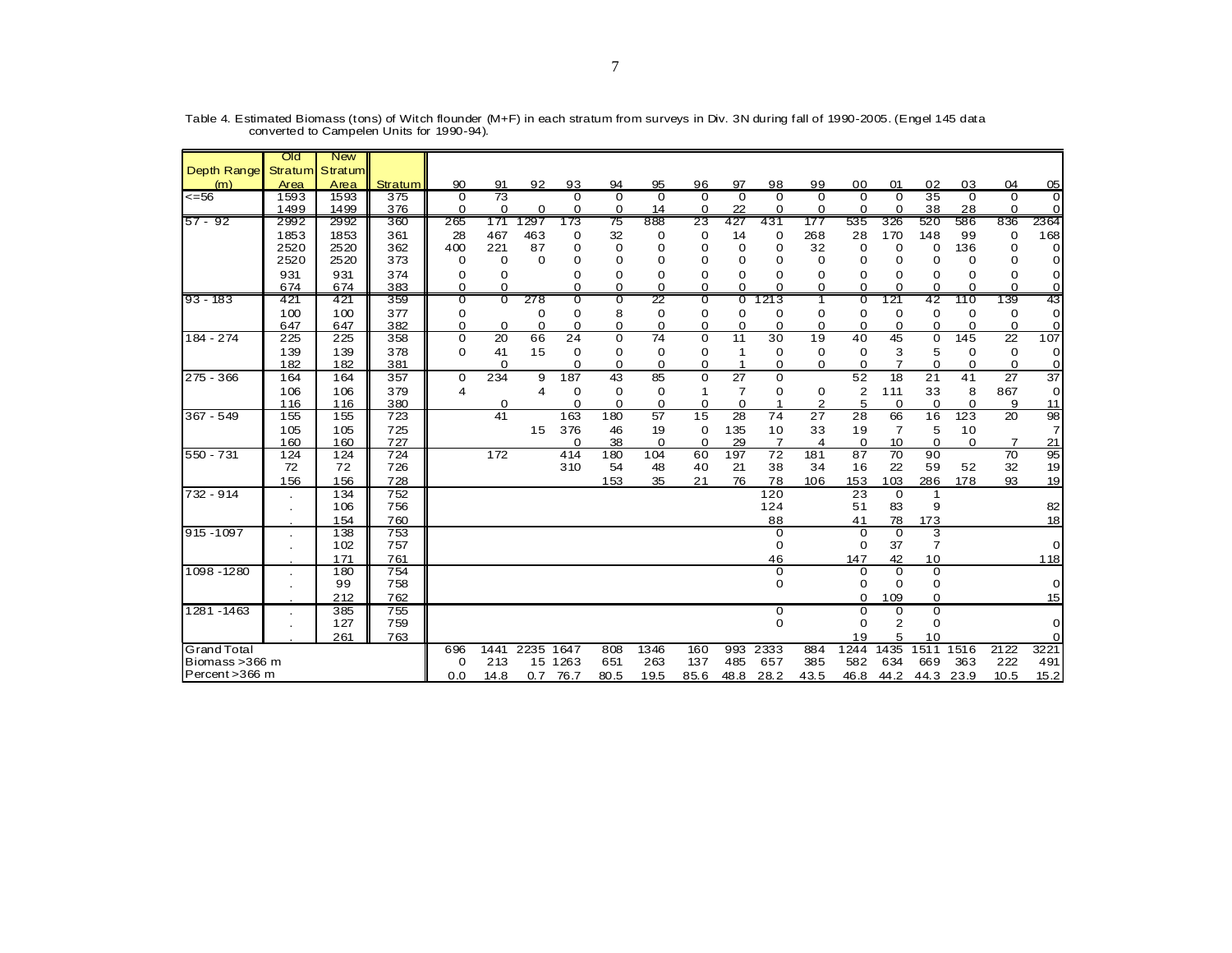|                    |                | Old         | <b>New</b>  |            |              |                |                |             |             |                |             |            |                      |                |                         |                    |             |                |                |                 |
|--------------------|----------------|-------------|-------------|------------|--------------|----------------|----------------|-------------|-------------|----------------|-------------|------------|----------------------|----------------|-------------------------|--------------------|-------------|----------------|----------------|-----------------|
| <b>Depth Range</b> |                | Stratum     | Stratum     |            |              |                |                |             |             |                |             |            |                      |                |                         |                    |             |                |                |                 |
| (m)                |                | Area        | Area        | Stratum    | 90           | 91             | 92             | 93          | 94          | 95             | 96          | 97         | 98                   | 99             | 00                      | 01                 | 02          | 03             | 04             | 05              |
| $57 - 92$          |                | 2089        | 2089        | 330        | 122          | 67             | 79             | $\Omega$    | $\mathbf 0$ | 247            | $\mathbf 0$ | 72         | 168                  | 208            | 48                      | 284                | 342         | 438            | 74             | 312             |
|                    |                | 456         | 456         | 331        | 22           | 315            | 134            | 0           | $\Omega$    | 108            | $\mathbf 0$ | 0          | 256                  | 946            | 243                     | 468                | 775         | 306            | 14             | 394             |
|                    |                | 1898        | 1898        | 338        | 2226         | 438            | 837            | 3966        | 2193        | 4684           | 503         | 329        | 483                  | 2736           | 375                     | 943                | 976         | 2666           | 3899           | 1931            |
|                    |                | 1716        | 1716        | 340        | 173          | 280            | 63             | 0           | 0           | 204            | 0           | 22         | 0                    | 415            | 104                     | 172                | 123         | 57             | 28             | 116             |
|                    |                | 2520        | 2520        | 351        | 1690         | 284            | 72             | $\Omega$    | $\mathbf 0$ | $\Omega$       | 0           | $\Omega$   | 37                   | 205            | $\Omega$                | 172                | $\Omega$    | 25             | 35             | 54              |
|                    |                | 2580        | 2580        | 352        | 1415         | 896            | 1352           | 946         | 228         | 379            | 273         | 573        | 374                  | 1491           | 920                     | 430                | 789         | 964            | 3377           | 1663            |
|                    |                | 1282        | 1282        | 353        | 2405         | 343            | 477            | 0           | 732         | 538            | 789         | 168        | 1066                 | 2996           | 2379                    | 1360               | 1490        | 1204           | 2657           | 3710            |
| $93 - 183$         |                | 1721        | 1721        | 329        | 99           | 85             | $\mathbf 0$    | 18          | $\mathbf 0$ | 417            | $\mathbf 0$ | 173        | 305                  | 0              | 0                       | 282                | 732         | 97             | 484            | 250             |
|                    |                | 1047<br>948 | 1047<br>948 | 332<br>337 | 2102<br>1333 | 155<br>188     | 1724<br>954    | 813<br>563  | 321<br>2132 | 1114<br>421    | 4569<br>492 | 190<br>322 | 245<br>479           | 1664<br>978    | 544<br>344              | 343<br>67          | 1155<br>211 | 807<br>352     | 1512<br>114    | 2061<br>1721    |
|                    |                | 585         | 585         | 339        | 1132         | 224            | 651            | 119         | 742         | 1911           | 0           | 481        | 261                  |                | 344                     | 338                | 1927        | 457            | 3755           | 1854            |
|                    |                | 474         | 474         | 354        | 1291         | 23             | 316            | 75          | 210         | 191            | 4647        | 215        | 201                  |                | 766                     | 258                | 470         | 967            | 438            | 316             |
| 184 - 274          |                | 151         | 147         | 333        | 221          | 11             | 22             | 30          | 92          | 26             |             | 4          | 6                    | 103<br>33      | $\overline{\mathbf{4}}$ | 20                 | 17          | 48             | $\mathbf 0$    | 3               |
|                    |                | 121         | 121         | 336        | 82           | 151            | 76             | 298         | 13          | 35             | 32          | 19         | 19                   | 67             | 31                      | 37                 | 23          | 10             | 5              | 35              |
|                    |                | 103         | 103         | 355        |              | 497            | 93             | 120         | 25          | 16             | 343         | 6          | 14                   | 110            | 35                      | 5                  | 6           | 6              | 21             | $\mathbf{2}$    |
| $275 - 366$        |                | 92          | 96          | 334        | 24           | 16             | $\Omega$       | 9           | 17          | 4              |             | 5          | $\mathbf 1$          | $\overline{7}$ | 5                       | 14                 | 9           | 8              | $\mathbf 0$    | 16              |
|                    |                | 58          | 58          | 335        | 194          | 25             | 25             | 30          | 18          | $\mathbf{1}$   | 23          | 0          | $\mathbf{1}$         | 23             | 8                       | 3                  | 9           | -1             | 5              | $\mathbf{3}$    |
|                    |                | 61          | 61          | 356        |              | 11             | $\overline{7}$ | 430         | 98          | $\overline{7}$ | 60          | 3          | 4                    | 32             | 22                      | $\overline{7}$     | 3           | 6              | $\overline{2}$ | $\mathbf{z}$    |
| 367 - 549          |                | 93          | 166         | 717        | 30           |                |                | $\mathbf 0$ | 32          | 37             |             | 12         | 42                   | 260            | $\mathbf 0$             | 13                 | 11          | 54             | 9              | $\overline{2}$  |
|                    |                | 76          | 76          | 719        | 110          | $\overline{2}$ |                | 65          | 6           | $\mathbf 1$    | 226         | 19         | 9                    | 10             | 14                      | 29                 | 6           | 15             | З              | 6               |
|                    |                | 76          | 76          | 721        |              | 18             |                | 169         | 67          | 21             | 54          | 6          | 14                   | 67             | 17                      | $\mathbf{2}$       | 14          | 17             | $\overline{2}$ | 15              |
| 550 - 731          |                | 111         | 134         | 718        |              |                |                | 22          | 68          | 8              |             | 68         | 47                   | 53             | 34                      | 50                 | 54          | 161            | 48             | 130             |
|                    |                | 105         | 105         | 720        |              |                |                | 73          | 0           | 13             | 68          |            | $\overline{2}$       | 17             | 4                       | 83                 | 26          | 31             | 10             | 39              |
|                    |                | 93          | 93          | 722        |              | 9              |                | 81          | 21          | 14             | 39          | 12         | 12                   | 26             | 8                       | 15                 | 5           | $\overline{7}$ | 14             | 29              |
| 732 - 914          |                |             | 105         | 764        |              |                |                |             |             |                |             |            | $\overline{75}$      |                | 12                      | 21                 | 36          |                |                | 4               |
|                    |                |             | 99          | 768        |              |                |                |             |             |                |             |            | 18                   |                | $\overline{7}$          | 18                 | 38          |                |                | 4               |
|                    |                |             | 135         | 772        |              |                |                |             |             |                |             |            | 173                  |                | 62                      |                    | 49          | 29             |                | 50              |
| 915 - 1097         |                |             | 124         | 765        |              |                |                |             |             |                |             |            | 24                   |                | 3                       | 20                 | 55          |                |                | 10              |
|                    |                |             | 138<br>128  | 769<br>773 |              |                |                |             |             |                |             |            | 17<br>$\overline{4}$ |                | 5<br>13                 | 28                 | 59          |                |                | 20<br>8         |
| 1098 - 1280        |                |             | 144         | 766        |              |                |                |             |             |                |             |            |                      |                | 24                      | 32<br>$\mathbf{2}$ | 89<br>37    | 12             |                | 57              |
|                    |                |             | 128         | 770        |              |                |                |             |             |                |             |            |                      |                | 4                       | 23                 | 67          |                |                | 13              |
|                    |                |             | 135         | 774        |              |                |                |             |             |                |             |            |                      |                | 4                       | 31                 | 15          | 27             |                | 43              |
| 1281 - 1463        |                |             | 158         | 767        |              |                |                |             |             |                |             |            |                      |                | 15                      | 0                  | $\mathbf 0$ |                |                | $\Omega$        |
|                    |                |             | 175         | 771        |              |                |                |             |             |                |             |            |                      |                | 0                       | 17                 | O           |                |                | 10 <sup>1</sup> |
|                    |                |             | 155         | 775        |              |                |                |             |             |                |             |            |                      |                | $\Omega$                | $\Omega$           | $\Omega$    | 28             |                | 21              |
| <b>Grand Total</b> |                |             |             |            | 14671        | 4036           | 6884           | 7827        | 7013        | 10397          | 12117       | 3698       | 4356                 | 12446          | 6396                    | 5586               | 9619        | 8798           | 16510          | 14911           |
| Biomass > 366 m    |                |             |             |            | 140          | 29             | 0              | 410         | 193         | 95             | 386         | 116        | 436                  | 433            | 224                     | 384                | 562         | 381            | 87             | 460             |
|                    | Percent >366 m |             |             |            | 1.0          | 0.7            | 0.0            | 5.2         | 2.8         | 0.9            | 3.2         | 3.1        | 10.0                 | 3.5            | 3.5                     | 6.9                | 5.8         | 4.3            | 0.5            | 3.1             |

Table 5. Estimated Biomass (tons) of Witch flounder (M+F) in each stratum from surveys in Div. 3O during fall of 1990-2005. (Engel 145 data converted to Campelen Units for 1990-94).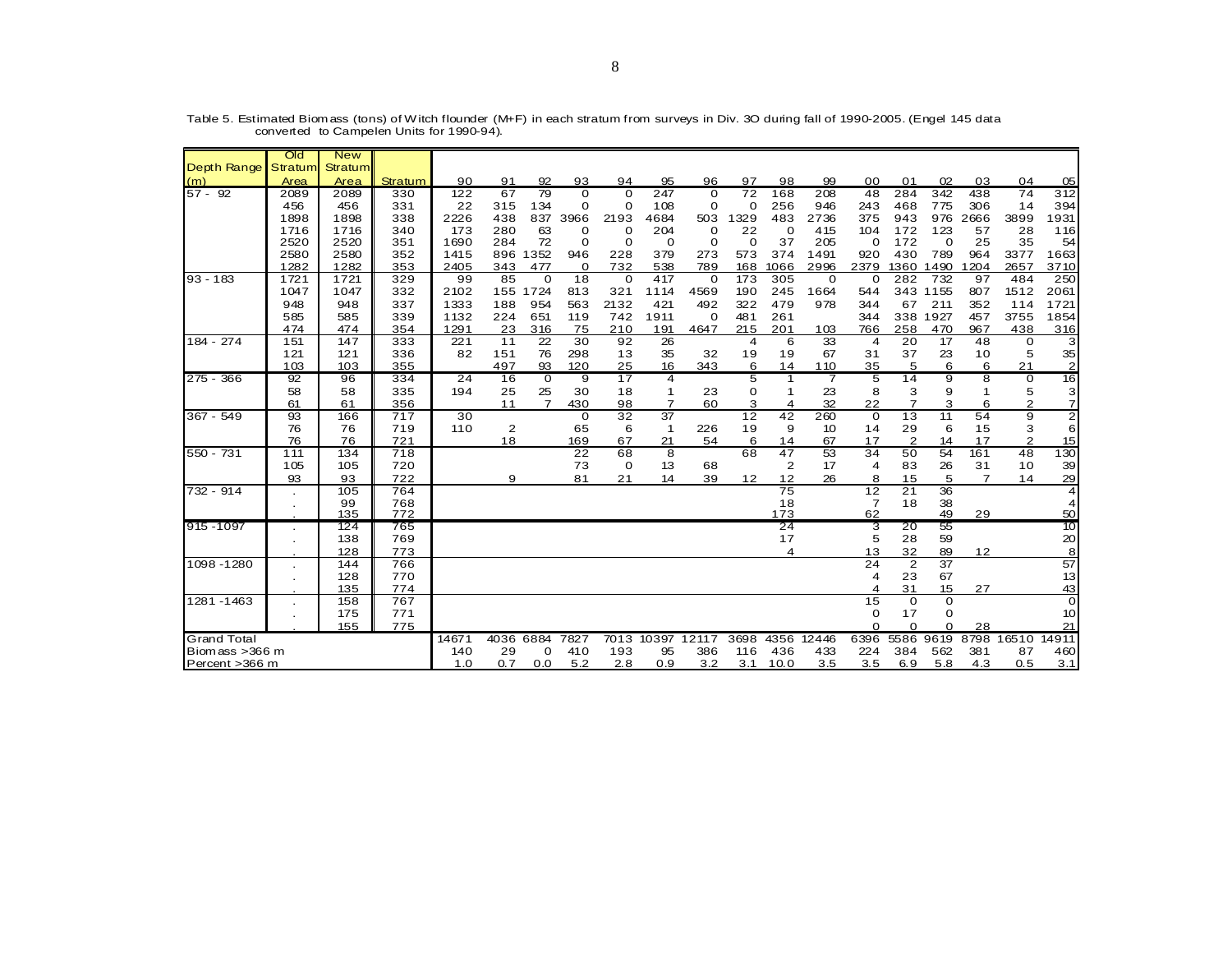| <b>Depth</b>       | Old        | New             |            |          |          |          |          |          |          |             |            |          |           |           |          |              |           |           |           |                |           |               |                |             |           |
|--------------------|------------|-----------------|------------|----------|----------|----------|----------|----------|----------|-------------|------------|----------|-----------|-----------|----------|--------------|-----------|-----------|-----------|----------------|-----------|---------------|----------------|-------------|-----------|
| Range              |            | Stratum Stratum |            |          |          |          |          |          |          |             |            |          |           |           |          |              |           |           |           |                |           |               |                |             |           |
| (m)                | Area       | Area            | Stratum    | 84       | 85       | 86       | 87       | 88       | 89       | 90          | 91         | 92       | 93        | 94        | 95       | 96           | 97        | 98        | 99        | 0 <sup>0</sup> | 01        | 02            | 03             | 04          | 05        |
| <=56               | 1593       | 1593            | 375        | 0        | $\Omega$ | $\Omega$ | $\Omega$ | $\Omega$ | $\Omega$ | $\Omega$    | $\Omega$   | $\Omega$ | $\Omega$  | $\Omega$  | $\Omega$ | $\Omega$     | $\Omega$  | $\Omega$  | $\Omega$  | $\Omega$       | $\Omega$  | $\mathbf 0$   | $\Omega$       | $\Omega$    |           |
|                    | 1499       | 1499            | 376        | U        |          |          | 26       |          |          |             |            |          |           | n         |          |              |           | 34        | 34        |                |           |               |                | ∩           |           |
| $57 - 92$          | 2992       | 2992            | 360        | 2234     | 129      | 728      | 741      | 2641     | 220      | $\mathbf 0$ | 0          | 59       | 224       | 0         | $\Omega$ | 0            | 132       | 65        | 224       | 613            | 0         | 0             | 82             | 123         | 555       |
|                    | 1853       | 1853            | 361        | 153      | $\Omega$ | 0        | 32       | 36       |          | 28          |            |          |           | $\Omega$  | 36       | O            |           | 0         | $\Omega$  | 212            | 85        | 0             | 0              | $\Omega$    | 36        |
|                    | 2520       | 2520            | 362        | 0        | 95       | 25       | 27       | 173      |          |             |            |          |           | 0         |          |              |           |           |           |                | 0         | 0             |                | $\Omega$    |           |
|                    | 2520       | 2520            | 373        | 0        |          | 50       |          | 0        |          |             |            |          |           | $\Omega$  |          |              |           |           |           |                |           | 0             |                | $\Omega$    |           |
|                    | 931        | 931             | 374        | 0        | $\Omega$ | 0        |          | 0        |          | $\Omega$    |            | $\Omega$ | 43        | 43        |          | O            |           | $\Omega$  | O         | 0              | O         | 85            |                | $\mathbf 0$ |           |
|                    | 674        | 674             | 383        | ∩        | 62       | $\Omega$ | 31       | $\Omega$ |          |             |            |          |           | ∩         |          | ∩            |           | C         |           | $\cap$         |           | $\cap$        |                | $\Omega$    |           |
| $93 - 183$         | 421        | 421             | 359        | 405      | 58       | 232      | 58       | 985      | 203      | $\Omega$    | $\Omega$   | $\Omega$ | 29        | $\Omega$  | $\Omega$ | $\Omega$     | $\Omega$  | $\Omega$  | 203       | 405            | 58        | 29            | $\Omega$       | $\Omega$    | 695       |
|                    | 100        | 100             | 377        | 14       |          | 0        | 186      |          | 83       |             |            | 0        |           | 0         |          | 0            |           |           |           | 0              |           | 0             |                | 0           |           |
|                    | 647        | 647             | 382        | $\Omega$ |          | $\Omega$ | 30       | $\Omega$ | $\Omega$ | $\Omega$    | $\Omega$   | $\Omega$ | $\Omega$  | $\Omega$  | $\cap$   | $\Omega$     | $\Omega$  | $\cap$    | $\Omega$  | $\Omega$       | $\Omega$  | $\Omega$      | ∩              | $\Omega$    | 89        |
| 184 - 274          | 225        | 225             | 358        | 77       | 557      | 93       | 279      | 31       | 46       | 93          | 0          | 93       | 294       | 232       | 31       | 77           | 83        | 261       | 15        | 41             | 325       | 28            | 296            | $\Omega$    | 110       |
|                    | 139        | 139             | 378        | 48       | 29       | 48       | 354      | 86       | 115      | $\Omega$    | $\Omega$   | 96       | 0         | 0         |          | 0            | 8         | 0         | 0         | 0              | 8         | 33            | 8              | 0           | -17       |
|                    | 182        | 182             | 381        | 25       | 13       | 42       | 163      | 75       | $\Omega$ | 25          | 0          | $\Omega$ | ∩         | $\Omega$  |          | $\Omega$     | $\Omega$  | 13        | $\Omega$  | $\Omega$       | 11        | $\Omega$      | O              | $\Omega$    | 0         |
| 275 - 366          | 164        | 164             | 357        | 23       | 180      | 553      |          | 11       | 237      | 56          | $\Omega$   | 90       | 124       | 102       | 23       | 40           | 30        | 373       | 259       | 293            | 63        | 55            | 150            | 45          | $\Omega$  |
|                    | 106        | 106             | 379        | 66       | 36       | 68       | 423      | 102      | 44       | 109         |            | 44       | 0         | 22        | 0        | 0            | 18        | 6         | 102       | 28             | 13        | 0             | 16             | 0           | 40        |
|                    | 116        | 116             | 380        | 8        | 88       | ∩        | 247      | 32       | 8        | 8           |            | $\cap$   |           | $\Omega$  |          | O            | $\Omega$  |           | 8         | $\Omega$       | $\Omega$  | $\Omega$      | 8              | ∩           |           |
| 367 - 549          | 155        | 155             | 723        |          |          |          |          |          |          |             | 288        | 341      | 256       | 53        | 181      | 45           | 51        | 149       | 96        | 171            | 88        | 322           | 152            | 96          | 313       |
|                    | 105        | 105             | 725        |          |          |          |          |          |          |             | 166        |          | 101       | 87        | $\Omega$ | 13<br>$\cap$ | 235       | 26        | 51        | 72             | 19        | 6             | 17<br>$\Omega$ | 0           | 264       |
| 550 - 731          | 160<br>124 | 160<br>124      | 727<br>724 |          |          |          |          |          |          |             | 1134       | 580      | 55<br>597 | 22<br>188 | 119      | 128          | 11<br>432 | 33<br>144 | 33<br>550 | 500            | 10<br>516 | $\cap$<br>267 | 283            | 31<br>145   | 68<br>171 |
|                    | 72         | 72              | 726        |          |          |          |          |          |          |             |            |          | 30        | 114       | 5        | 33           | 183       | 322       | 213       | 198            | 346       | 65            | 134            | 63          |           |
|                    | 156        | 156             | 728        |          |          |          |          |          |          |             | 213<br>182 | 59<br>21 | 139       | 29        | 172      | 134          |           | 64        | 158       | 145            | 258       | 136           | 143            | 161         | 18        |
| 732 - 914          |            | 134             | 752        |          |          |          |          |          |          |             |            |          |           | 37        |          |              |           |           |           |                |           |               |                |             | 64        |
|                    |            | 106             | 756        |          |          |          |          |          |          |             |            |          |           | 87        |          |              |           |           |           |                |           |               |                |             |           |
|                    |            | 154             | 760        |          |          |          |          |          |          |             |            |          |           | 95        |          |              |           |           |           |                |           |               |                |             |           |
| <b>Grand Total</b> |            |                 |            | 3053     | 1246     | 1837     | 2595     | 4180     | 954      | 320         | 1991       | 1394     | 1892      | 1110      | 567      | 470          | 1184      | 1491      | 1947      | 2701           | 1799      | 1027          | 1289           | 664         | 3440      |
| Biomass > 366 m    |            |                 |            | O        |          | $\Omega$ |          | O        | 0        | n           | 1984       | 1013     | 1178      | 712       | 477      | 353          | 913       | 738       | 1100      | 1107           | 1236      | 797           | 728            | 496         | 898       |
| Percent >366 m     |            |                 |            | 0.0      | 0.0      | 0.0      | 0.0      | 0.0      | 0.0      | 0.0         | 99.6       | 72.7     | 62.3      | 64.1      | 84.1     | 75.0         | 77.1      | 49.5      | 56.5      | 41.0           | 68.7      | 77.6          | 56.5           | 74.6        | 26.1      |
|                    |            |                 |            |          |          |          |          |          |          |             |            |          |           |           |          |              |           |           |           |                |           |               |                |             |           |

Table 6. Abundance (000s) of Witch flounder (M+F) in each stratum from surveys in Div. 3N during spring of 1984-2005. (Engel 145 data converted to Campelen Units for 1984-95).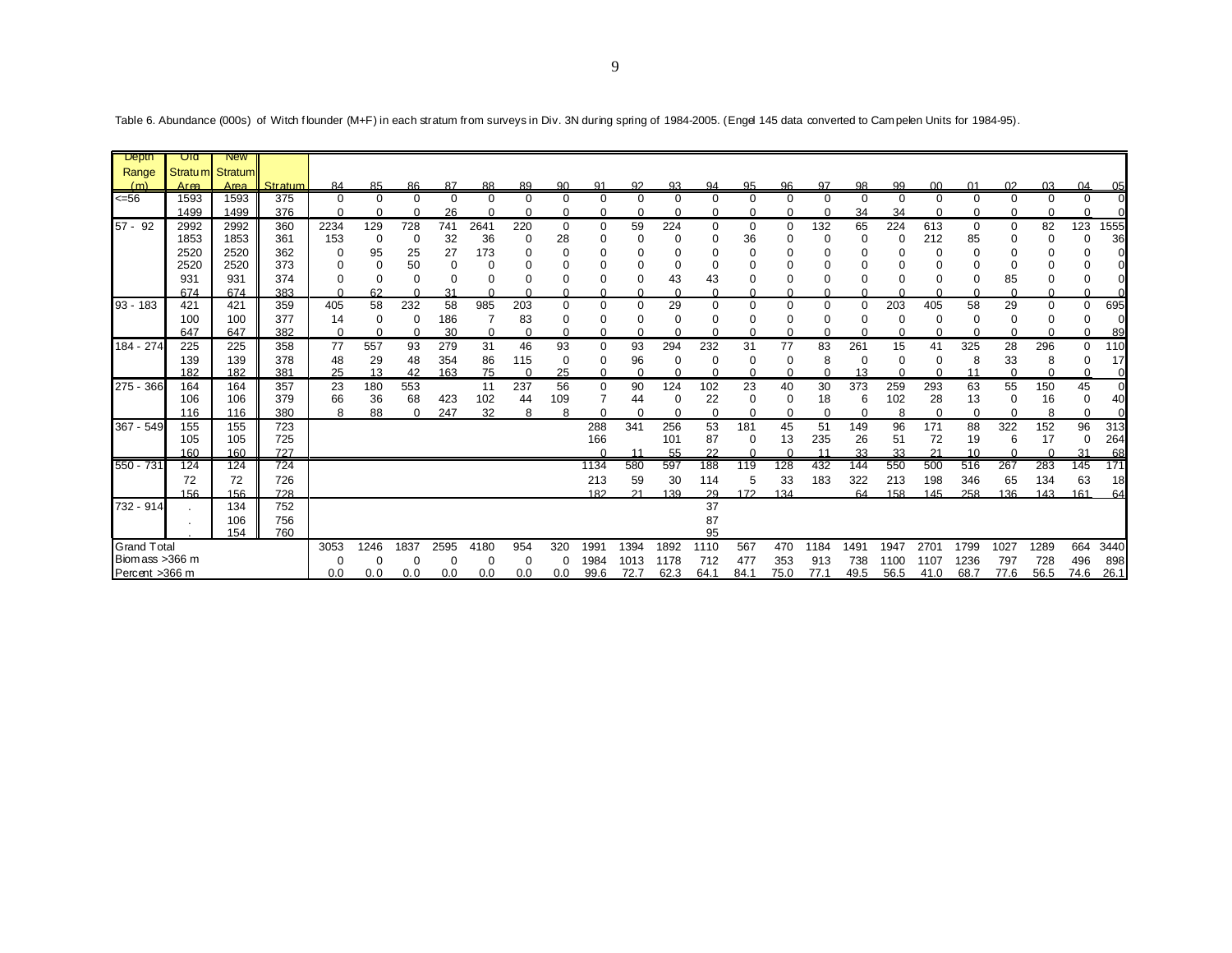| Depth              | Old                 | <b>New</b> |         |             |             |       |          |       |          |          |          |          |          |          |          |          |          |      |       |       |          |          |             |       |      |
|--------------------|---------------------|------------|---------|-------------|-------------|-------|----------|-------|----------|----------|----------|----------|----------|----------|----------|----------|----------|------|-------|-------|----------|----------|-------------|-------|------|
| Range              | Stratu <sub>m</sub> | Stratum    |         |             |             |       |          |       |          |          |          |          |          |          |          |          |          |      |       |       |          |          |             |       |      |
| (m)                | Area                | Area       | Stratum | 84          | 85          | 86    | 87       | 88    | 89       | 90       | 91       | 92       | 93       | 94       | 95       | 96       | 97       | 98   | 99    | 00    | 01       | 02       | 03          | 04    | 05   |
| 57 - 92            | 2089                | 2089       | 330     | $\mathbf 0$ | $\Omega$    | 0     | $\Omega$ | 32    | 0        | $\Omega$ | $\Omega$ | $\Omega$ |          | 0        | $\Omega$ | 0        | 73       | 36   | 210   | 242   | $\Omega$ | 0        | $\Omega$    | 146   | 205  |
|                    | 456                 | 456        | 331     | 3555        | 376         | 94    | 31       | 1004  | $\Omega$ |          |          | ∩        |          | $\Omega$ |          | 63       | $\Omega$ | 94   | 1104  | 63    | 721      | 94       |             | O     | 784  |
|                    | 1898                | 1898       | 338     | 209         | 1894        | 1509  | 1944     | 5418  | 2480     | 587      |          | 131      | 479      | 0        | 305      | 1417     |          | 671  | 1973  | 348   | 2263     | 305      | 609         | 2990  | 2089 |
|                    | 1716                | 1716       | 340     | 59          | 210         | 0     | 26       | O     | $\Omega$ | 52       | 0        | 142      |          | 0        |          | 0        |          |      | 0     | 142   |          | $\Omega$ |             |       | 47   |
|                    | 2520                | 2520       | 351     | 924         | 231         | 495   | 267      | 1317  | 240      | 116      |          |          |          | 0        |          | 0        |          |      | 39    | 43    |          | 0        |             |       |      |
|                    | 2580                | 2580       | 352     | 101         | 1807        | 431   | 2048     | 1839  | 928      | 1775     | 51       | 89       | 51       | 44       | 71       | 79       | 197      | 35   | 1814  | 197   | 44       | 1952     | 44          | 1183  | 1065 |
|                    | 1282                | 1282       | 353     | 9347        | 1234        | 1713  | 2146     | 3050  | 3880     | 2910     | $\Omega$ | 265      | 353      | $\Omega$ | 35       | 35       | 265      | 459  | 5055  | 2539  | 901      | 831      | 1102        | 957   | 872  |
| 93 - 183           | 1721                | 1721       | 329     | 0           | $\Omega$    | 0     | 0        | 1454  | 53       | 34       | 763      | $\Omega$ | $\Omega$ | 12263    | 521      | $\Omega$ | 35       | 68   | 623   | 47    | $\Omega$ | $\Omega$ | 5303        | 0     | 742  |
|                    | 1047                | 1047       | 332     |             | 11018 16592 | 6529  | 7230     | 16023 | 2852     | 10572    | 4513     | 5761     | 504      | 432      | 3925     | 2927     | 5665     | 1085 | 5045  | 2232  | 8354     | 6769     | 32886 24519 |       | 5041 |
|                    | 948                 | 948        | 337     | 130         | 9181        | 2634  | 3543     | 2641  | 2556     | 2608     | 3182     | 815      | 2087     | 87       | 1239     | 826      | 469      | 848  | 3709  | 3260  | 6738     | 1826     | 1565        | 764   | 2454 |
|                    | 585                 | 585        | 339     | 443         | $\Omega$    | 80    | 268      | 134   | $\Omega$ | 0        |          | $\Omega$ | 0        | 0        |          | 161      | 36       | 80   | 36    | 80    | 282      | 241      | 0           |       | 443  |
|                    | 474                 | 474        | 354     | 1174        | 239         | 3282  | 456      | 619   | 196      | 359      | 261      | 261      | 1663     |          |          | 98       | 33       | 563  | 3208  | 2739  | 2100     | 1467     | 359         | 913   | 1960 |
| 184 - 274          | 151                 | 147        | 333     | 21          | 156         | 35    | $\Omega$ | 145   | 52       | 332      | 1361     | 187      | 301      | 13447    | 425      | 30       | 277      | 140  | 267   | 261   | 576      | 940      | 215         | 225   | 273  |
|                    | 121                 | 121        | 336     | 25          | 17          | 175   | 67       | 208   | $\Omega$ | 158      | 1365     | 3287     | 266      | 3029     | 125      | 432      | 682      | 150  | 173   | 219   | 583      | 1273     | 524         | 258   | 368  |
|                    | 103                 | 103        | 355     | 92          | 418         | 128   | 135      | ∩     | 383      | 510      | 340      | 28       | 99       | 340      | 99       | 168      | 195      | 157  | 38    | 41    | 220      | 569      | 945         | 246   | 57   |
| 275 - 366          | 92                  | 96         | 334     | O           | 95          | 165   | 63       | 95    | 44       | 51       | 38       | 272      | 63       | 2238     | 40       | 462      | 880      |      | 161   | 167   | 30       | 376      | 533         | 238   | 20   |
|                    | 58                  | 58         | 335     | O           | 203         | 40    | 8        | 148   | 68       | 331      | 109      | 2340     | 223      | 215      | 108      | 192      | 243      | 12   | 169   | 368   | 60       | 47       | 131         | 35    | 78   |
|                    | 61                  | 61         | 356     | 17          | 214         | 38    | 55       | 109   | 80       | 126      | 92       | 348      | 319      | 189      | 126      | 88       | 40       | 90   | 54    | 50    | 67       | 78       | 131         | 25    | 82   |
| 367 - 549          | 93                  | 166        | 717     |             |             |       |          |       |          |          | 32       | 371      | 166      | 5960     | 228      | 1362     | 11566    | 710  | 237   | 162   | 273      | 651      | 468         | 46    | 181  |
|                    | 76                  | 76         | 719     |             |             |       |          |       |          |          | 288      | 2535     | 267      | 37       | 42       | 364      | 1161     | 150  | 112   | 228   | 97       | 268      | 89          | 19    | 131  |
|                    | 76                  | 76         | 721     |             |             |       |          |       |          |          | 235      | 209      | 94       | 193      | 42       | 42       | 63       | 214  | 152   | 112   | 204      | 139      | 84          | 31    | 19   |
| 550 - 731          | 111                 | 134        | 718     |             |             |       |          |       |          |          | 282      | 122      | 512      | 1161     | 535      | 518      | 507      | 517  | 324   | 138   | 525      | 1189     | 578         | 66    | 177  |
|                    | 105                 | 105        | 720     |             |             |       |          |       |          |          | 361      | 376      | 1026     | 498      | 43       | 101      | 518      | 186  | 104   | 351   | 309      | 50       | 104         | 41    | 765  |
|                    | 93                  | 93         | 722     |             |             |       |          |       |          |          | 45       | 166      | 512      | 518      | 601      | 274      | 819      | 177  | 364   | 207   | 361      | 198      | 210         | 53    | 154  |
| 732 - 914          |                     | 105        | 764     |             |             |       |          |       |          |          |          |          |          | 217      |          |          |          |      |       |       |          |          |             |       |      |
|                    |                     | 135        | 772     |             |             |       |          |       |          |          |          |          |          | 501      |          |          |          |      |       |       |          |          |             |       |      |
| <b>Grand Total</b> |                     |            |         | 27114       | 42867       | 17347 | 18286    | 44236 | 13811    | 20520    | 3317     | 17705    | 8983     | 41372    | 8508     | 9639     | 23724    | 6449 | 24969 | 14238 | 24707    | 19265    | 45880       | 32754 | #### |
| Biomass > 366 m    |                     |            |         |             |             |       |          |       |          |          | 1243     | 3779     | 2576     | 9086     | 149      | 2661     | 14634    | 1954 | 1293  | 1198  | 1769     | 2495     | 1533        | 255   | 1425 |
| Percent >366 m     |                     |            |         | 0.0         | 0.0         | 0.0   | 0.0      | 0.0   | 0.0      | 0.0      | 9.3      | 21.3     | 28.7     | 22.0     | 17.5     | 27.6     | 61.7     | 30.3 | 5.2   | 8.4   | 7.2      | 13.0     | 3.3         | 0.8   | 7.9  |

Table 7. Abundance (000s) of Witch flounder (M+F) in each stratum from surveys in Div. 3O during spring of 1984-2005. (Engel 145 data converted to Campelen Units for 1984-95).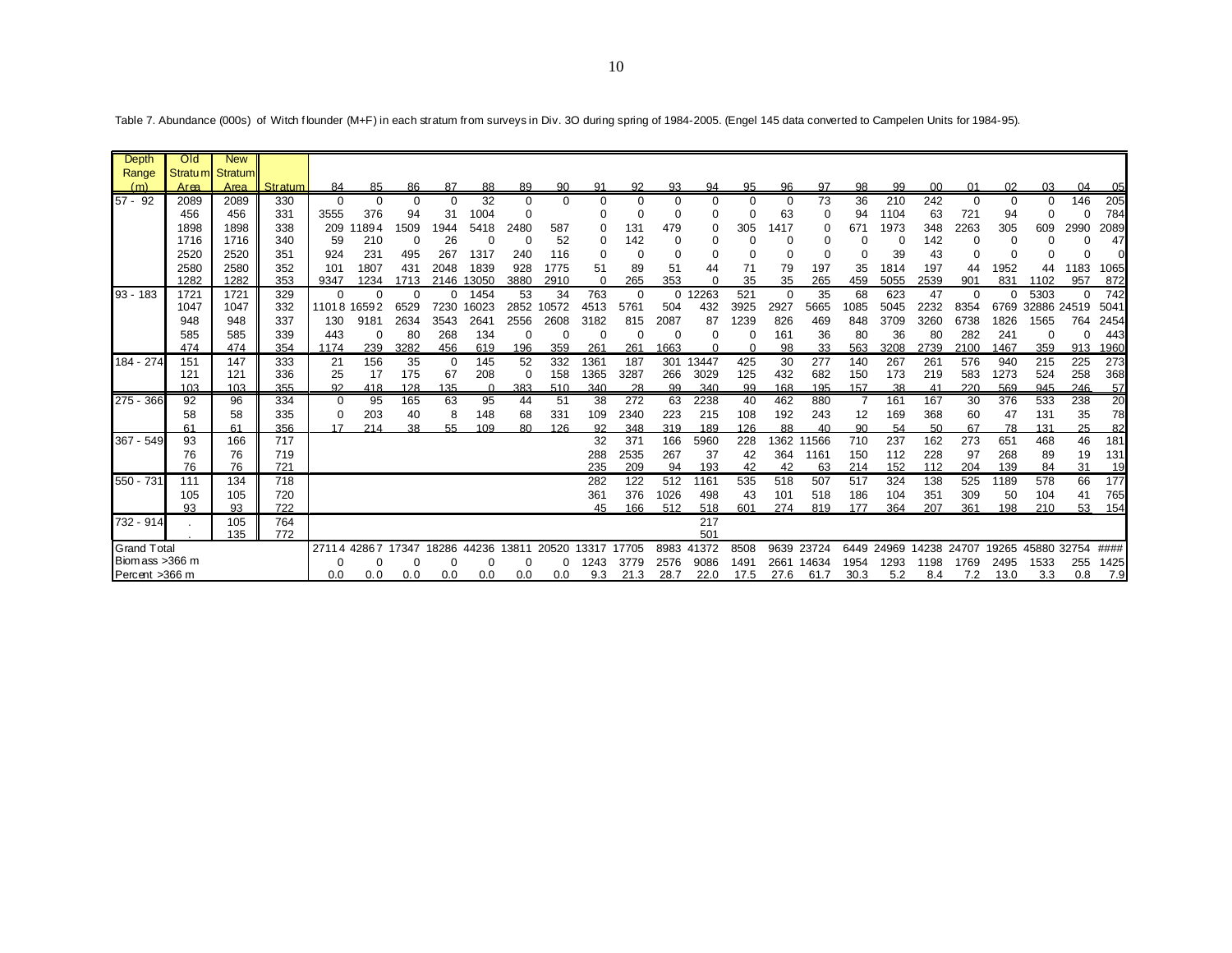| Depth                                                                                                                          | Old                     | <b>New</b>                                                                                                 |                                                                                                              |                           |                            |                   |                                          |                                                 |                                                |                                             |                                                |                                                                                                          |                                                 |                                                                                                                          |                                                                                                                             |                                                                                                                                            |                                         |                                               |                 |
|--------------------------------------------------------------------------------------------------------------------------------|-------------------------|------------------------------------------------------------------------------------------------------------|--------------------------------------------------------------------------------------------------------------|---------------------------|----------------------------|-------------------|------------------------------------------|-------------------------------------------------|------------------------------------------------|---------------------------------------------|------------------------------------------------|----------------------------------------------------------------------------------------------------------|-------------------------------------------------|--------------------------------------------------------------------------------------------------------------------------|-----------------------------------------------------------------------------------------------------------------------------|--------------------------------------------------------------------------------------------------------------------------------------------|-----------------------------------------|-----------------------------------------------|-----------------|
| Range                                                                                                                          |                         | Stratum Stratum                                                                                            |                                                                                                              |                           |                            |                   |                                          |                                                 |                                                |                                             |                                                |                                                                                                          |                                                 |                                                                                                                          |                                                                                                                             |                                                                                                                                            |                                         |                                               |                 |
| (m)                                                                                                                            | Area                    | Area                                                                                                       | Stratum                                                                                                      | 90                        | 91                         | 92                | 93                                       | 94                                              | 95                                             | 96                                          | 97                                             | 98                                                                                                       | 99                                              | 00                                                                                                                       | 01                                                                                                                          | 02                                                                                                                                         | 03                                      | 04                                            | 05              |
| $\overline{56}$                                                                                                                | 1593                    | 1593                                                                                                       | 375                                                                                                          | $\Omega$                  | 55                         |                   | $\Omega$                                 | $\Omega$                                        | $\Omega$                                       | $\overline{0}$                              | $\overline{0}$                                 | $\Omega$                                                                                                 | $\Omega$                                        | $\Omega$                                                                                                                 | $\Omega$                                                                                                                    | 55                                                                                                                                         | $\Omega$                                | $\Omega$                                      | $\Omega$        |
|                                                                                                                                | 1499                    | 1499                                                                                                       | 376                                                                                                          | $\mathbf 0$               | $\Omega$                   | 0                 | $\Omega$                                 | $\Omega$                                        | 23                                             | 0                                           | 19                                             | 0                                                                                                        | 0                                               | 0                                                                                                                        | 0                                                                                                                           | 59                                                                                                                                         | 59                                      | 0                                             | $\Omega$        |
| $57 - 92$                                                                                                                      | 2992                    | 2992                                                                                                       | 360                                                                                                          | 382                       | 206                        | 1646              | 320                                      | 103                                             | 1232                                           | 41                                          | 672                                            | 755                                                                                                      | 360                                             | 926                                                                                                                      | 514                                                                                                                         | 1080                                                                                                                                       | 1022                                    | 1132                                          | 4888            |
|                                                                                                                                | 1853                    | 1853                                                                                                       | 361                                                                                                          | 32                        | 425                        | 701               | 0                                        | 42                                              | 0                                              | $\mathbf 0$                                 | 23                                             | 0                                                                                                        | 306                                             | 51                                                                                                                       | 204                                                                                                                         | 255                                                                                                                                        | 102                                     | 0                                             | 211             |
|                                                                                                                                | 2520                    | 2520                                                                                                       | 362                                                                                                          | 441                       | 277                        | 116               | Ω                                        | $\Omega$                                        | $\Omega$                                       | 0                                           | 0                                              | $\Omega$                                                                                                 | 50                                              | 0                                                                                                                        | 0                                                                                                                           | 0                                                                                                                                          | 198                                     | 0                                             | $\Omega$        |
|                                                                                                                                | 2520                    | 2520                                                                                                       | 373                                                                                                          | 0                         | $\Omega$                   | $\Omega$          | Ω                                        | Ω                                               | Ω                                              | 0                                           | $\Omega$                                       | $\Omega$                                                                                                 | $\Omega$                                        | 0                                                                                                                        | $\Omega$                                                                                                                    | $\Omega$                                                                                                                                   | $\Omega$                                | $\Omega$                                      | $\Omega$        |
|                                                                                                                                | 931                     | 931                                                                                                        | 374                                                                                                          | Ω                         | $\Omega$                   |                   | Ω                                        | Ω                                               | Ω                                              | 0                                           | $\Omega$                                       | $\Omega$                                                                                                 | $\Omega$                                        | 0                                                                                                                        | $\Omega$                                                                                                                    | $\Omega$                                                                                                                                   | O                                       | 0                                             | 0               |
|                                                                                                                                | 674                     | 674                                                                                                        | 383                                                                                                          | O                         | $\Omega$                   |                   | $\Omega$                                 | O                                               | $\Omega$                                       | O                                           | 0                                              | $\Omega$                                                                                                 | $\Omega$                                        | 0                                                                                                                        | 0                                                                                                                           | $\Omega$                                                                                                                                   | $\Omega$                                | $\Omega$                                      | $\Omega$        |
| $93 - 183$                                                                                                                     | 421                     | 421                                                                                                        | 359                                                                                                          | $\mathbf 0$               | $\Omega$                   | 608               | 0                                        | $\mathbf 0$                                     | 87                                             | $\mathbf 0$                                 | $\mathbf 0$                                    | 2722                                                                                                     | 29                                              | 0                                                                                                                        | 405                                                                                                                         | 116                                                                                                                                        | 232                                     | 203                                           | $\overline{87}$ |
|                                                                                                                                | 100                     | 100                                                                                                        | 377                                                                                                          | 0                         |                            | 0                 | 0                                        | 7                                               | 0                                              | 0                                           | 0                                              | 0                                                                                                        | 0                                               | 0                                                                                                                        | 0                                                                                                                           | 0                                                                                                                                          | 0                                       | 0                                             | $\Omega$        |
|                                                                                                                                | 647                     | 647                                                                                                        | 382                                                                                                          | O                         | $\Omega$                   | $\Omega$          | $\Omega$                                 | $\Omega$                                        | 0                                              | 0                                           | 0                                              | $\Omega$                                                                                                 | $\Omega$                                        | 0                                                                                                                        | 0                                                                                                                           | $\Omega$                                                                                                                                   | 0                                       | $\Omega$                                      | $\Omega$        |
| 184 - 274                                                                                                                      | 225                     | 225                                                                                                        | 358                                                                                                          | $\Omega$                  | 46                         | 108               | 31                                       | $\Omega$                                        | 234                                            | 0                                           | 31                                             | 93                                                                                                       | 46                                              | 69                                                                                                                       | 136                                                                                                                         | $\Omega$                                                                                                                                   | 307                                     | 31                                            | 251             |
|                                                                                                                                | 139                     | 139                                                                                                        | 378                                                                                                          | $\Omega$                  | 105                        | 19                | $\Omega$                                 | 0                                               | 0                                              | 0                                           | 8                                              | 10                                                                                                       | 0                                               | 0                                                                                                                        | 8                                                                                                                           | 10                                                                                                                                         | 0                                       | 0                                             | 0               |
|                                                                                                                                | 182                     | 182                                                                                                        | 381                                                                                                          |                           | 0                          |                   | $\Omega$                                 | 0                                               | $\Omega$                                       | 0                                           | $\overline{7}$                                 | 13                                                                                                       | $\Omega$                                        | $\Omega$                                                                                                                 | 11                                                                                                                          | $\Omega$                                                                                                                                   | $\Omega$                                | $\Omega$                                      | 0               |
| $275 - 366$                                                                                                                    | 164                     | 164                                                                                                        | 357                                                                                                          | $\mathbf 0$               | 384                        | 23                | 338                                      | 135                                             | 180                                            | $\overline{0}$                              | 60                                             | 0                                                                                                        |                                                 | 124                                                                                                                      | 33                                                                                                                          | 20                                                                                                                                         | 102                                     | 34                                            | 98              |
|                                                                                                                                | 106                     | 106                                                                                                        | 379                                                                                                          | $\overline{7}$            |                            | 15                | 0                                        | 0                                               | $\mathbf 0$                                    | 19                                          | 22                                             | 0                                                                                                        | 0                                               | 6                                                                                                                        | 296                                                                                                                         | 91                                                                                                                                         | 26                                      | 1915                                          | 13              |
|                                                                                                                                | 116                     | 116                                                                                                        | 380                                                                                                          |                           | $\Omega$                   |                   | $\Omega$                                 | $\Omega$                                        | 0                                              | $\Omega$                                    | 0                                              | 8                                                                                                        | 8                                               | 24                                                                                                                       | 0                                                                                                                           | $\Omega$                                                                                                                                   | $\Omega$                                | 16                                            | 24              |
| $367 - 549$                                                                                                                    | 155                     | 155                                                                                                        | 723                                                                                                          |                           | 53                         |                   | 330                                      | 394                                             | 117                                            | 21                                          | 88                                             | 313                                                                                                      | 85                                              | 104                                                                                                                      | 190                                                                                                                         | 57                                                                                                                                         | 347                                     | 43                                            | 299             |
|                                                                                                                                | 105                     | 105                                                                                                        | 725                                                                                                          |                           |                            | 36                | 701                                      | 173                                             | 49                                             | $\mathbf 0$                                 | 237                                            | 29                                                                                                       | 101                                             | 71                                                                                                                       | 22                                                                                                                          | 14                                                                                                                                         | 29                                      |                                               | 21              |
|                                                                                                                                |                         |                                                                                                            |                                                                                                              |                           |                            |                   |                                          |                                                 |                                                |                                             |                                                |                                                                                                          |                                                 |                                                                                                                          |                                                                                                                             |                                                                                                                                            |                                         |                                               | 59              |
|                                                                                                                                |                         |                                                                                                            |                                                                                                              |                           |                            |                   |                                          |                                                 |                                                |                                             |                                                |                                                                                                          |                                                 |                                                                                                                          |                                                                                                                             |                                                                                                                                            |                                         |                                               |                 |
|                                                                                                                                |                         |                                                                                                            |                                                                                                              |                           |                            |                   |                                          |                                                 |                                                |                                             |                                                |                                                                                                          |                                                 |                                                                                                                          |                                                                                                                             |                                                                                                                                            |                                         |                                               | 42              |
|                                                                                                                                |                         |                                                                                                            |                                                                                                              |                           |                            |                   |                                          |                                                 |                                                |                                             |                                                |                                                                                                          |                                                 |                                                                                                                          |                                                                                                                             |                                                                                                                                            |                                         |                                               | 73              |
|                                                                                                                                |                         |                                                                                                            |                                                                                                              |                           |                            |                   |                                          |                                                 |                                                |                                             |                                                |                                                                                                          |                                                 |                                                                                                                          |                                                                                                                             |                                                                                                                                            |                                         |                                               |                 |
|                                                                                                                                |                         |                                                                                                            |                                                                                                              |                           |                            |                   |                                          |                                                 |                                                |                                             |                                                |                                                                                                          |                                                 |                                                                                                                          |                                                                                                                             |                                                                                                                                            |                                         |                                               |                 |
|                                                                                                                                |                         |                                                                                                            |                                                                                                              |                           |                            |                   |                                          |                                                 |                                                |                                             |                                                |                                                                                                          |                                                 |                                                                                                                          |                                                                                                                             |                                                                                                                                            |                                         |                                               | 53              |
|                                                                                                                                |                         |                                                                                                            |                                                                                                              |                           |                            |                   |                                          |                                                 |                                                |                                             |                                                |                                                                                                          |                                                 |                                                                                                                          |                                                                                                                             |                                                                                                                                            |                                         |                                               | $\overline{7}$  |
|                                                                                                                                |                         |                                                                                                            |                                                                                                              |                           |                            |                   |                                          |                                                 |                                                |                                             |                                                |                                                                                                          |                                                 |                                                                                                                          |                                                                                                                             |                                                                                                                                            |                                         |                                               | 412             |
|                                                                                                                                |                         |                                                                                                            |                                                                                                              |                           |                            |                   |                                          |                                                 |                                                |                                             |                                                |                                                                                                          |                                                 |                                                                                                                          |                                                                                                                             |                                                                                                                                            |                                         |                                               |                 |
|                                                                                                                                |                         |                                                                                                            |                                                                                                              |                           |                            |                   |                                          |                                                 |                                                |                                             |                                                |                                                                                                          |                                                 |                                                                                                                          |                                                                                                                             |                                                                                                                                            |                                         |                                               | 0               |
|                                                                                                                                |                         |                                                                                                            |                                                                                                              |                           |                            |                   |                                          |                                                 |                                                |                                             |                                                |                                                                                                          |                                                 |                                                                                                                          |                                                                                                                             |                                                                                                                                            |                                         |                                               | 58              |
|                                                                                                                                |                         |                                                                                                            |                                                                                                              |                           |                            |                   |                                          |                                                 |                                                |                                             |                                                |                                                                                                          |                                                 |                                                                                                                          |                                                                                                                             |                                                                                                                                            |                                         |                                               |                 |
|                                                                                                                                |                         |                                                                                                            |                                                                                                              |                           |                            |                   |                                          |                                                 |                                                |                                             |                                                |                                                                                                          |                                                 |                                                                                                                          |                                                                                                                             |                                                                                                                                            |                                         |                                               | $\Omega$        |
|                                                                                                                                |                         |                                                                                                            |                                                                                                              |                           |                            |                   |                                          |                                                 |                                                |                                             |                                                |                                                                                                          |                                                 |                                                                                                                          |                                                                                                                             |                                                                                                                                            |                                         |                                               | 0               |
|                                                                                                                                |                         |                                                                                                            |                                                                                                              |                           |                            |                   |                                          |                                                 |                                                |                                             |                                                |                                                                                                          |                                                 |                                                                                                                          |                                                                                                                             |                                                                                                                                            |                                         |                                               | 7017            |
|                                                                                                                                |                         |                                                                                                            |                                                                                                              |                           |                            |                   |                                          |                                                 |                                                |                                             |                                                |                                                                                                          |                                                 |                                                                                                                          |                                                                                                                             |                                                                                                                                            |                                         |                                               | 1446            |
|                                                                                                                                |                         |                                                                                                            |                                                                                                              |                           |                            |                   |                                          |                                                 |                                                |                                             |                                                |                                                                                                          |                                                 |                                                                                                                          |                                                                                                                             |                                                                                                                                            |                                         |                                               | 20.6            |
| 550 - 731<br>$732 - 914$<br>915 - 1097<br>$1098 - 128$<br>1281-146<br><b>Grand Total</b><br>Biomass > 366 m<br>Percent > 366 m | 160<br>124<br>72<br>156 | 160<br>124<br>72<br>156<br>134<br>106<br>154<br>138<br>102<br>171<br>180<br>99<br>212<br>385<br>127<br>261 | 727<br>724<br>726<br>728<br>752<br>756<br>760<br>753<br>757<br>761<br>754<br>758<br>762<br>755<br>759<br>763 | 863<br>$\mathbf 0$<br>0.0 | 443<br>1995<br>497<br>24.9 | 3272<br>36<br>1.1 | Ω<br>1126<br>669<br>3515<br>2825<br>80.4 | 44<br>512<br>114<br>268<br>1793<br>1506<br>84.0 | 11<br>223<br>119<br>195<br>2470<br>714<br>28.9 | 0<br>178<br>99<br>129<br>488<br>427<br>87.6 | 55<br>571<br>40<br>212<br>2046<br>1203<br>58.8 | 11<br>326<br>92<br>215<br>165<br>255<br>244<br>0<br>0<br>106<br>0<br>0<br>0<br>0<br>5355<br>1755<br>32.8 | 11<br>640<br>125<br>311<br>2073<br>1274<br>61.5 | 0<br>337<br>40<br>417<br>28<br>149<br>229<br>9<br>0<br>578<br>0<br>0<br>$\Omega$<br>0<br>0<br>72<br>3233<br>2033<br>62.9 | 13<br>264<br>37<br>223<br>$\Omega$<br>182<br>409<br>0<br>96<br>202<br>0<br>0<br>483<br>0<br>9<br>18<br>3756<br>2148<br>57.2 | 0<br>270<br>176<br>633<br>$\overline{74}$<br>22<br>530<br>33<br>92<br>24<br>12<br>8<br>$\mathbf 0$<br>0<br>0<br>88<br>3717<br>2032<br>54.7 | 11<br>129<br>351<br>2912<br>866<br>29.7 | 11<br>177<br>84<br>161<br>3806<br>475<br>12.5 | 247<br>175      |

Table 8. Abundance (000s) of W itch flounder (M+F) in each stratum from surveys in Div. 3N during fall of 1990-2005. (Engel 145 data converted to Campelen Units for 1990-94).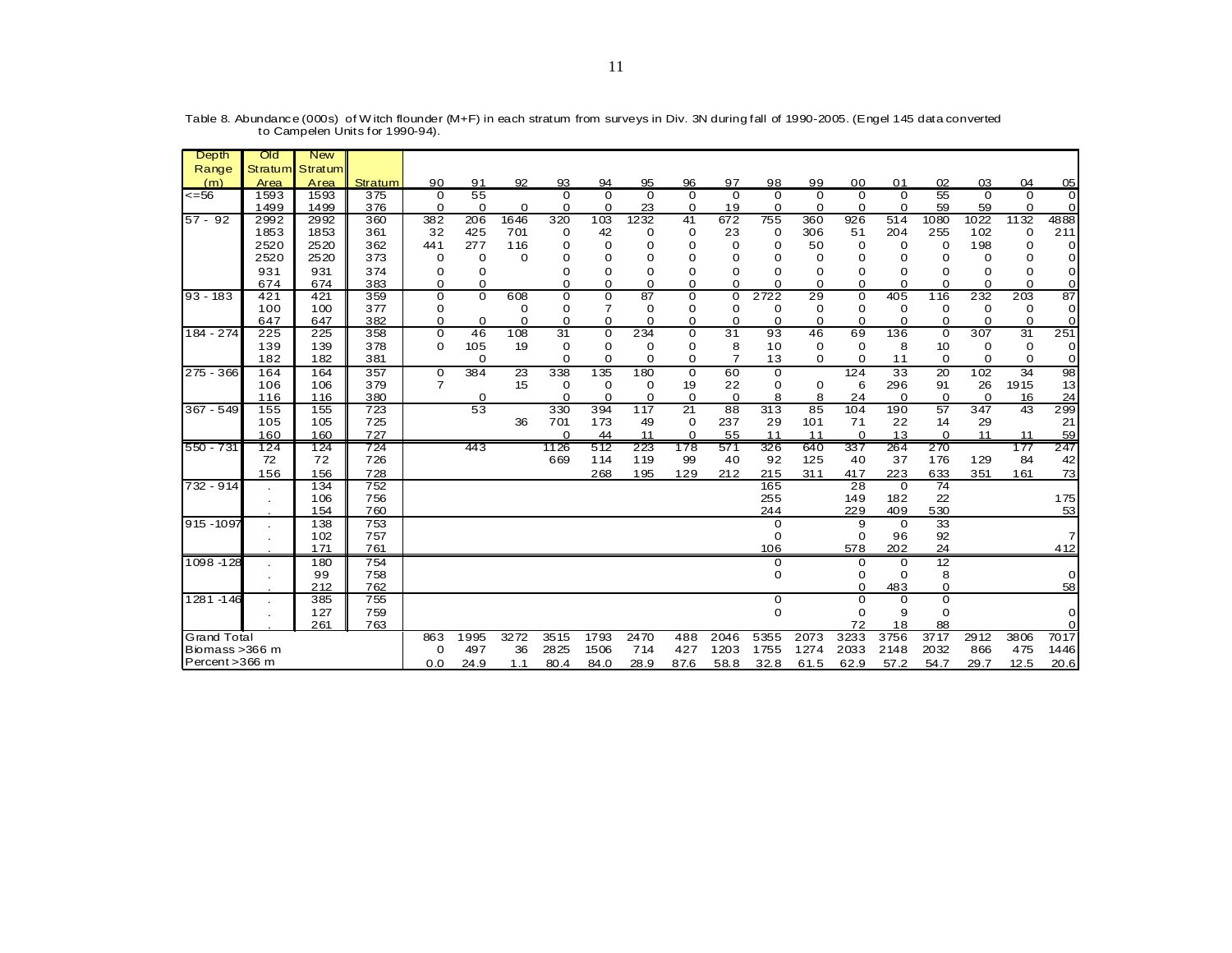| <b>Depth</b>       | Old     | <b>New</b> |                |       |                 |                |                 |                |             |                |                         |             |       |             |             |            |       |            |                |
|--------------------|---------|------------|----------------|-------|-----------------|----------------|-----------------|----------------|-------------|----------------|-------------------------|-------------|-------|-------------|-------------|------------|-------|------------|----------------|
| Range              | Stratum | Stratum    |                |       |                 |                |                 |                |             |                |                         |             |       |             |             |            |       |            |                |
| (m)                | Area    | Area       | <b>Stratum</b> | 90    | 91              | 92             | 93              | 94             | 95          | 96             | 97                      | 98          | 99    | 00          | 01          | 02         | 03    | 04         | 05             |
| $57 - 92$          | 2089    | 2089       | 330            | 131   | 144             | 72             | $\overline{0}$  | $\Omega$       | 517         | $\overline{0}$ | 96                      | 335         | 383   | 192         | 575         | 588        | 766   | 123        | 479            |
|                    | 456     | 456        | 331            | 42    | 502             | 125            | $\Omega$        | $\Omega$       | 408         | $\mathbf 0$    | $\Omega$                | 596         | 4799  | 533         | 1066        | 1850       | 1004  | 31         | 1098           |
|                    | 1898    | 1898       | 338            | 3264  | 627             | 1436           | 6893            | 4700           | 8459        | 522            | 2872                    | 1723        | 7572  | 609         | 1984        | 2245       |       | 6893 11652 | 4774           |
|                    | 1716    | 1716       | 340            | 262   | 330             | 118            | $\mathbf 0$     | $\Omega$       | 295         | $\mathbf 0$    | 47                      | $\Omega$    | 1652  | 189         | 378         | 189        | 94    | 47         | 243            |
|                    | 2520    | 2520       | 351            | 1837  | 347             | 58             | $\Omega$        | $\overline{0}$ | $\mathbf 0$ | $\mathbf 0$    | $\Omega$                | 50          | 347   | $\mathbf 0$ | 198         | 0          | 50    | 50         | 99             |
|                    | 2580    | 2580       | 352            | 1597  | 1242            | 2011           | 1115            | 355            | 371         | 355            | 1141                    | 754         | 1825  | 1668        | 1065        | 1448       | 2296  | 6584       | 2484           |
|                    | 1282    | 1282       | 353            | 2822  | 485             | 941            | 0               | 1176           | 999         | 882            | 573                     | 5467        | 5996  | 6172        | 2954        | 9523       | 3395  | 5291       | 6525           |
| $93 - 183$         | 1721    | 1721       | 329            | 132   | 101             | $\overline{0}$ | 47              | $\mathbf 0$    | 663         | $\overline{0}$ | 616                     | 852         | 0     | 0           | 805         | 1989       | 379   | 703        | 710            |
|                    | 1047    | 1047       | 332            | 3625  | 396             | 5281           | 2064            | 960            | 5233        | 11954          | 1248                    | 2544        | 7393  | 3249        | 1392        | 4342       | 3738  | 6145       | 8381           |
|                    | 948     | 948        | 337            | 2347  | 424             | 2347           | 1043            | 5216           | 1434        | 717            | 1130                    | 1613        | 3738  | 1623        | 348         | 714        | 1434  | 397        | 5067           |
|                    | 585     | 585        | 339            | 1556  | 241             | 724            | 121             | 966            | 2776        | 0              | 1086                    | 356         |       | 3943        | 563         | 3822       | 684   | 7559       | 4507           |
|                    | 474     | 474        | 354            | 1891  | 33              | 685            | 359             | 424            | 489         | 8955           | 489                     | 782         | 391   | 2478        | 630         | 1415       | 1989  | 1150       | 978            |
| 184 - 274          | 151     | 147        | 333            | 582   | 52              | 83             | 62              | 312            | 187         |                | 192                     | 147         | 152   | 27          | 118         | 90         | 243   | 30         | 51             |
|                    | 121     | 121        | 336            | 222   | 466             | 216            | 633             | 42             | 549         | 208            | 100                     | 215         | 300   | 141         | 150         | 58         | 75    | 50         | 300            |
|                    | 103     | 103        | 355            |       | 1459            | 298            | 425             | 85             | 63          | 768            | 28                      | 170         | 411   | 85          | 21          | 28         | 21    | 92         | 35             |
| 275 - 366          | 92      | 96         | 334            | 76    | $\overline{70}$ | $\mathbf 0$    | $\overline{21}$ | 57             | 56          |                | $\overline{33}$         | 20          | 58    | 18          | 36          | 35         | 53    | 65         | 122            |
|                    | 58      | 58         | 335            | 371   | 100             | 112            | 68              | 52             | 64          | 64             | $\overline{\mathbf{4}}$ | 40          | 48    | 37          | 8           | 39         | 12    | 18         | $\overline{7}$ |
|                    | 61      | 61         | 356            |       | 25              | 8              | 1254            | 252            | 40          | 113            | 13                      | 34          | 75    | 55          | 19          | 17         | 34    | 31         | 45             |
| $367 - 549$        | 93      | 166        | 717            | 122   |                 |                | 0               | 96             | 703         |                | 46                      | 833         | 2166  | 0           | 91          | 203        | 351   | 117        | 10             |
|                    | 76      | 76         | 719            | 209   | 42              |                | 277             | 10             | 52          | 612            | 183                     | 178         | 99    | 75          | 183         | 37         | 96    | 96         | 78             |
|                    | 76      | 76         | 721            |       | 47              |                | 444             | 183            | 102         | 131            | 17                      | 125         | 311   | 98          | 10          | 84         | 81    | 11         | 135            |
| 550 - 731          | 111     | 134        | 718            |       |                 |                | 107             | 428            | 164         |                | 535                     | 618         | 581   | 396         | 488         | 1432       | 1483  | 575        | 1040           |
|                    | 105     | 105        | 720            |       |                 |                | 339             | 0              | 105         | 316            |                         | 29          | 202   | 39          | 762         | 298        | 302   | 206        | 336            |
|                    | 93      | 93         | 722            |       | 26              |                | 243             | 58             | 64          | 134            | 51                      | 103         | 122   | 70<br>72    | 94          | 34<br>217  | 50    | 90         | 199            |
| 732 - 914          |         | 105        | 764            |       |                 |                |                 |                |             |                |                         | 357         |       | 24          | 144         |            |       |            | 29             |
|                    |         | 99<br>135  | 768<br>772     |       |                 |                |                 |                |             |                |                         | 217<br>1514 |       | 669         | 163         | 374<br>383 | 190   |            | 34<br>390      |
| 915 - 1097         |         | 124        | 765            |       |                 |                |                 |                |             |                |                         | 165         |       | 31          | 119         | 289        |       |            | 77             |
|                    |         | 138        | 769            |       |                 |                |                 |                |             |                |                         | 180         |       | 38          | 237         | 380        |       |            | 142            |
|                    |         | 128        | 773            |       |                 |                |                 |                |             |                |                         | 35          |       | 136         | 346         | 708        |       |            | 62             |
| 1098 - 128         |         | 144        | 766            |       |                 |                |                 |                |             |                |                         |             |       | 113         | 11          | 146        | 94    |            | 307            |
|                    |         | 128        | 770            |       |                 |                |                 |                |             |                |                         |             |       | 36          | 185         | 460        |       |            | 88             |
|                    |         | 135        | 774            |       |                 |                |                 |                |             |                |                         |             |       | 28          | 241         | 119        | 244   |            | 297            |
| 1281-146           |         | 158        | 767            |       |                 |                |                 |                |             |                |                         |             |       | 65          | $\mathbf 0$ | 0          |       |            | $\Omega$       |
|                    |         | 175        | 771            |       |                 |                |                 |                |             |                |                         |             |       | 0           | 132         | $\Omega$   |       |            | 60             |
|                    |         | 155        | 775            |       |                 |                |                 |                |             |                |                         |             |       | $\Omega$    | $\Omega$    | $\Omega$   | 213   |            | 107            |
| <b>Grand Total</b> |         |            |                | 21086 | 7158            | 14515          | 5517            | 15369          | 23795       | 25731          | 10499                   | 20054       | 38620 | 22908       | 15520       | 33557      | 26262 | 41114      | 39294          |
| Biomass > 366 m    |         |            |                | 331   | 114             | $\Omega$       | 1411            | 774            | 1191        | 1193           | 831                     | 4354        | 3480  | 1890        | 3210        | 5163       | 3103  | 1095       | 3390           |
| Percent > 366 m    |         |            |                | 1.6   | 1.6             | 0.0            | 9.1             | 5.0            | 5.0         | 4.6            | 7.9                     | 21.7        | 9.0   | 8.3         | 20.7        | 15.4       | 11.8  | 2.7        | 8.6            |
|                    |         |            |                |       |                 |                |                 |                |             |                |                         |             |       |             |             |            |       |            |                |

Table 9. Abundance (000s) of W itch flounder (M+F) in each stratum from surveys in Div. 3O during fall of 1990-2005. (Engel 145 data converted to Campelen Units for 1990-94).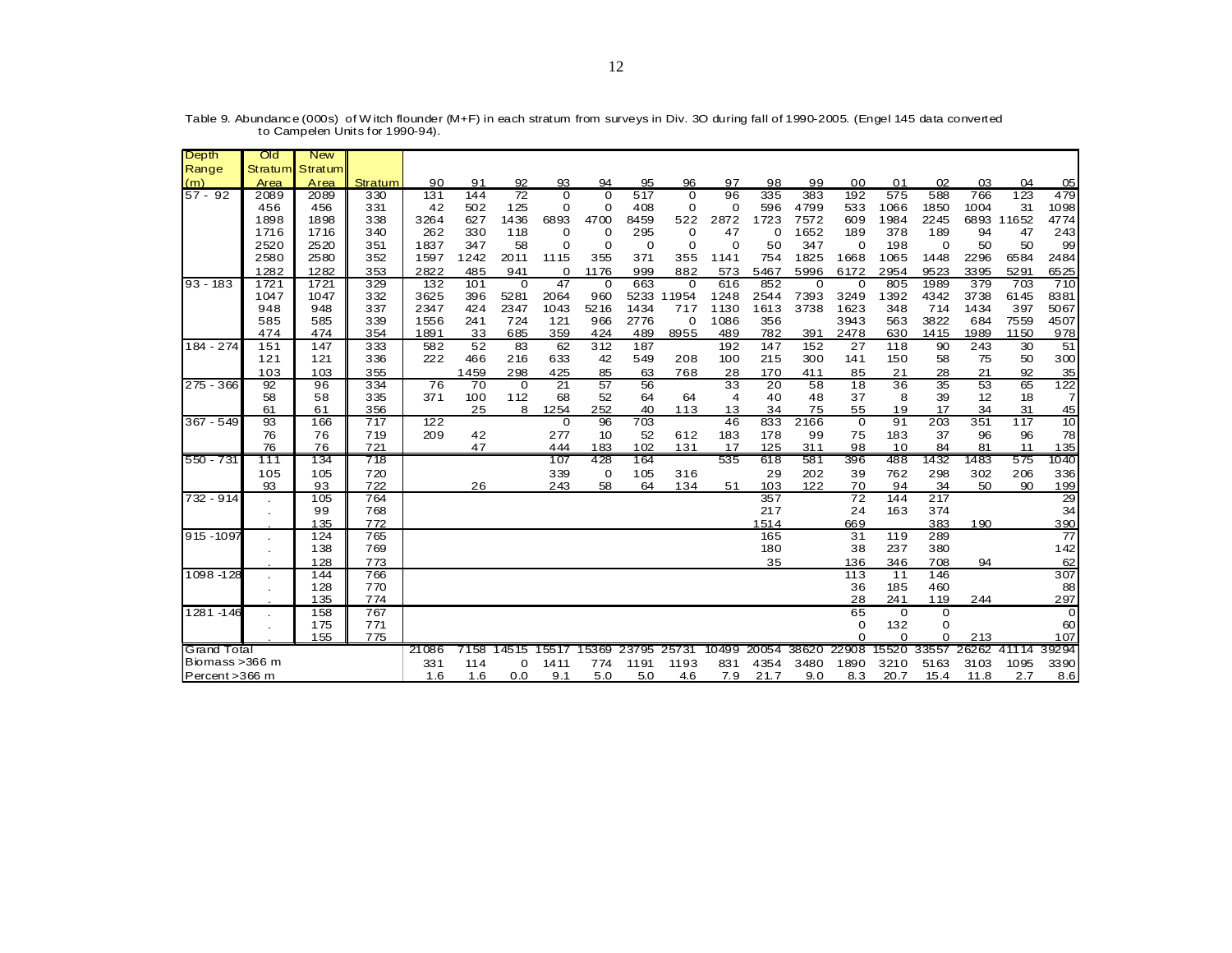| Depth              | Old     | <b>New</b> |         |      |       |            |       |       |            |      |       |             |      |       |      |      |       |       |                              |       |            |       |       |      |            |
|--------------------|---------|------------|---------|------|-------|------------|-------|-------|------------|------|-------|-------------|------|-------|------|------|-------|-------|------------------------------|-------|------------|-------|-------|------|------------|
| Range              | Stratum | Stratum    |         |      |       |            |       |       |            |      |       |             |      |       |      |      |       |       |                              |       |            |       |       |      |            |
| (m)                | Area    | Area       | Stratum | 84   | 85    | 86         | 87    | 88    | -89        | 90   | 91    | 92          | 93   | 94    | 95   | 96   | 97    | 98    | 99 00                        |       | 01         | 02    | 03    | 04   | 05         |
| 56                 | 1593    | 1593       | 375     | 0.00 | 0.00  | 0.00       | 0.00  | 0.00  | 0.00       | 0.00 | 0.00  | 0.00        | 0.00 | 0.00  | 0.00 | 0.00 | 0.00  | 0.00  | 0.00                         | 0.00  | 0.00       | 0.00  | 0.00  | 0.00 | 0.00       |
|                    | 1499    | 1499       | 376     | 0.00 | 0.00  | 0.00       | 0.13  | 0.00  | 0.00       | 0.00 | 0.00  | 0.00        | 0.00 | 0.00  | 0.00 | 0.00 | 0.00  | 0.17  | 0.17                         | 0.00  | 0.00       | 0.00  | 0.00  | 0.00 | 0.00       |
| $57 - 92$          | 2992    | 2992       | 360     | 5.43 | 0.31  | 1.77       | 1.80  | 6.42  | 0.53       | 0.00 | 0.00  | 0.14        | 0.55 | 0.00  | 0.00 | 0.00 | 0.32  | 0.16  | 0.55                         | 1.49  | 0.00       | 0.00  | 0.20  | 0.30 | 3.78       |
|                    | 1853    | 1853       | 361     | 0.60 | 0.00  | 0.00       | 0.13  | 0.14  | 0.00       | 0.11 | 0.00  | 0.00        | 0.00 | 0.00  | 0.14 | 0.00 | 0.00  | 0.00  | 0.00                         | 0.83  | 0.33       | 0.00  | 0.00  | 0.00 | 0.14       |
|                    | 2520    | 2520       | 362     | 0.00 | 0.27  | 0.07       | 0.08  | 0.50  | 0.00       | 0.00 | 0.00  | 0.00        | 0.00 | 0.00  | 0.00 | 0.00 | 0.00  | 0.00  | 0.00                         | 0.00  | 0.00       | 0.00  | 0.00  | 0.00 | 0.00       |
|                    | 2520    | 2520       | 373     | 0.00 | 0.00  | 0.14       | 0.00  | 0.00  | 0.00       | 0.00 | 0.00  | 0.00        | 0.00 | 0.00  | 0.00 | 0.00 | 0.00  | 0.00  | 0.00                         | 0.00  | 0.00       | 0.00  | 0.00  | 0.00 | 0.00       |
|                    | 931     | 931        | 374     | 0.00 | 0.00  | 0.00       | 0.00  | 0.00  | 0.00       | 0.00 | 0.00  | 0.00        | 0.33 | 0.33  | 0.00 | 0.00 | 0.00  | 0.00  | 0.00                         | 0.00  | 0.00       | 0.67  | 0.00  | 0.00 | 0.00       |
|                    | 674     | 674        | 383     | 0.00 | 0.67  | 0.00       | 0.33  | 0.00  | 0.00       | 0.00 | 0.00  | 0.00        | 0.00 | 0.00  | 0.00 | 0.00 | 0.00  | 0.00  | 0.00                         | 0.00  | 0.00       | 0.00  | 0.00  | 0.00 | 0.00       |
| $93 - 183$         | 421     | 421        | 359     | 7.00 | 1.00  | 4.00       | 1.00  | 17.00 | 3.50       | 0.00 | 0.00  | 0.00        | 0.50 | 0.00  | 0.00 | 0.00 | 0.00  | 0.00  | 3.50                         | 7.00  | 1.00       | 0.50  | 0.00  | 0.00 | 12.00      |
|                    | 100     | 100        | 377     | 1.00 | 0.00  | 0.00       | 13.50 | 0.50  | 6.00       | 0.00 | 0.00  | 0.00        | 0.00 | 0.00  | 0.00 | 0.00 | 0.00  | 0.00  | 0.00                         | 0.00  | 0.00       | 0.00  | 0.00  | 0.00 | 0.00       |
|                    | 647     | 647        | 382     | 0.00 | 0.00  | 0.00       | 0.33  | 0.00  | 0.00       | 0.00 | 0.00  | 0.00        | 0.00 | 0.00  | 0.00 | 0.00 | 0.00  | 0.00  | 0.00                         | 0.00  | 0.00       | 0.00  | 0.00  | 0.00 | 1.00       |
| 184 - 274          | 225     | 225        | 358     | 2.50 | 18.00 | 3.00       | 9.00  | 1.00  | 1.50       | 3.00 | 0.00  | 3.00        | 9.50 | 7.50  | 1.00 | 2.50 | 2.67  | 8.44  | 0.50                         | 1.33  | 10.50      | 0.89  | 9.57  | 0.00 | 3.56       |
|                    | 139     | 139        | 378     | 2.50 | 1.50  | 2.50       | 18.50 | 4.50  | 6.00       | 0.00 | 0.00  | 5.00        | 0.00 | 0.00  | 0.00 | 0.00 | 0.44  | 0.00  | 0.00                         | 0.00  | 0.44       | 1.71  | 0.44  | 0.00 | 0.89       |
|                    | 182     | 182        | 381     | 1.00 | 0.50  | 1.67       | 6.50  | 3.00  | 0.00       | 1.00 | 0.00  | 0.00        | 0.00 | 0.00  | 0.00 | 0.00 | 0.00  | 0.50  | 0.00                         | 0.00  | 0.44       | 0.00  | 0.00  | 0.00 | 0.00       |
| 275 - 366          | 164     | 164        | 357     | 1.00 |       | 8.00 24.50 |       |       | 0.50 10.50 | 2.50 | 0.00  | 4.00        | 5.50 | 4.50  | 1.00 | 1.78 | 1.33  | 16.56 | 11.50                        | 13.00 | 2.78       | 2.44  | 6.67  | 2.00 | 0.00       |
|                    | 106     | 106        | 379     | 4.50 | 2.50  | 4.67       | 29.00 | 7.00  | 3.00       | 7.50 | 0.50  | 3.00        | 0.00 | 1.50  | 0.00 | 0.00 | 1.24  | 0.44  | 7.00                         | 1.94  | 0.89       | 0.00  | 1.07  | 0.00 | 2.73       |
|                    | 116     | 116        | 380     | 0.50 | 5.50  | 0.00       | 15.50 | 2.00  | 0.50       | 0.50 | 0.00  | 0.00        | 0.00 | 0.00  | 0.00 | 0.00 | 0.00  | 0.00  | 0.50                         | 0.00  | 0.00       | 0.00  | 0.50  | 0.00 | 0.00       |
| 367 - 549          | 155     | 155        | 723     |      |       |            |       |       |            |      | 13.50 | 16.00 12.00 |      | 2.50  | 8.50 | 2.13 | 2.40  | 7.00  | 4.50                         | 8.00  | 4.11       | 15.11 | 7.11  |      | 4.50 14.67 |
|                    | 105     | 105        | 725     |      |       |            |       |       |            |      | 11.50 |             | 7.00 | 6.00  | 0.00 | 0.89 | 16.30 | 1.78  | 3.50                         | 5.00  | 1.33       | 0.44  | 1.14  |      | 0.00 18.28 |
|                    | 160     | 160        | 727     |      |       |            |       |       |            |      | 0.00  | 0.50        | 2.50 | 1.00  | 0.00 | 0.00 | 0.50  | 1.50  | 1.50                         | 0.94  | 0.44       | 0.00  | 0.00  | 1.40 | 3.11       |
| 550 - 731          | 124     | 124        | 724     |      |       |            |       |       |            |      | 66.50 | 34.00 35.00 |      | 11.00 | 7.00 | 7.50 | 25.35 |       | 8.44 32.22 29.33 30.22 15.67 |       |            |       | 16.6' |      | 8.50 10.00 |
|                    | 72      | 72         | 726     |      |       |            |       |       |            |      | 21.50 | 6.00        | 3.00 | 11.50 | 0.50 | 3.33 | 18.49 |       | 32.50 21.50 20.00 34.94      |       |            | 6.58  | 13.50 | 6.35 | 1.78       |
|                    | 156     | 156        | 728     |      |       |            |       |       |            |      | 8.50  | 1.00        | 6.50 | 1.33  | 8.00 | 6.22 |       | 3.00  | 7.37                         |       | 6.76 12.00 | 6.33  | 6.67  | 7.50 | 3.00       |
| 732 - 914          |         | 134        | 752     |      |       |            |       |       |            |      |       |             |      | 2.00  |      |      |       |       |                              |       |            |       |       |      |            |
|                    |         | 106        | 756     |      |       |            |       |       |            |      |       |             |      | 6.00  |      |      |       |       |                              |       |            |       |       |      |            |
|                    |         | 154        | 760     |      |       |            |       |       |            |      |       |             |      | 4.50  |      |      |       |       |                              |       |            |       |       |      |            |
| <b>Grand Total</b> |         |            |         | 1.33 | 0.54  | 0.80       | 1.14  | 1.82  | 0.42       | 0.14 | 0.83  | 0.58        | 0.79 | 0.45  | 0.24 | 0.20 | 0.50  | 0.62  | 0.81                         | 1.12  | 0.75       | 0.43  | 0.54  | 0.28 | 1.43       |

Table 10. Mean numbers per tow for Witch flounder (M+F) in each stratum from surveys in Div. 3N during spring of 1984-2005. (Engel 145 data converted to Campelen Units for 1984-95).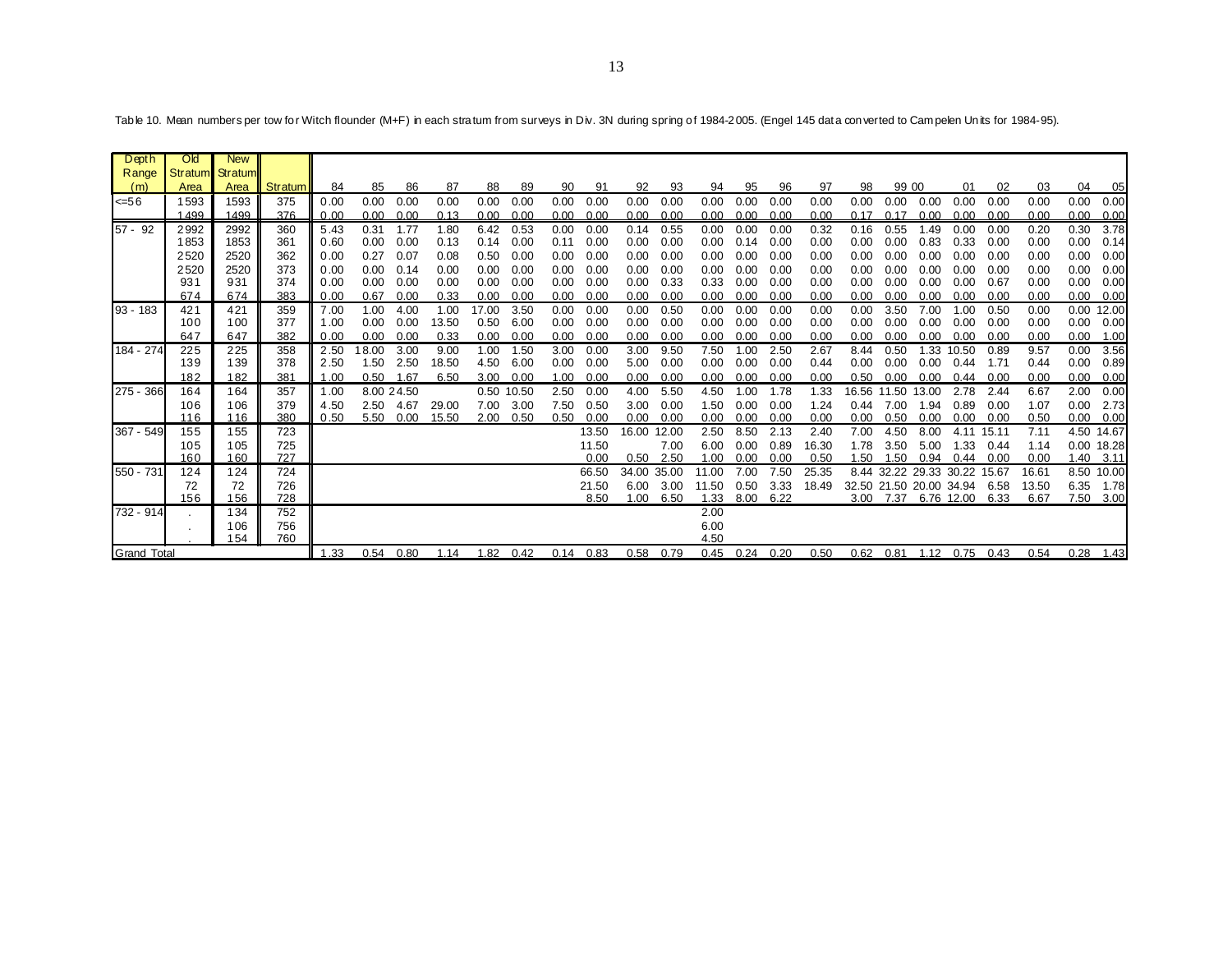| Depth              | Old             | <b>New</b> |         |               |                    |             |       |              |            |       |             |                          |             |                                       |      |                   |                   |       |                               |      |                       |            |                                           |              |             |
|--------------------|-----------------|------------|---------|---------------|--------------------|-------------|-------|--------------|------------|-------|-------------|--------------------------|-------------|---------------------------------------|------|-------------------|-------------------|-------|-------------------------------|------|-----------------------|------------|-------------------------------------------|--------------|-------------|
| Range              | Stratum Stratum |            |         |               |                    |             |       |              |            |       |             |                          |             |                                       |      |                   |                   |       |                               |      |                       |            |                                           |              |             |
| (m)                | Area            | Area       | Stratum | 84            | 85                 | 86          | 87    | 88           | 89         | 90    | 91          | 92                       | 93          | 94                                    | 95   | 96                | 97                | 98    | 99 00                         |      | 01                    | 02         | 03                                        | 04           | 05          |
| $57 - 92$          | 2089            | 2089       | 330     | 0.00          | 0.00               | 0.00        | 0.00  | 0.11         | 0.00       | 0.00  | 0.00        | 0.00                     | 0.00        | 0.00                                  | 0.00 | 0.00              | 0.25              | 0.13  | 0.73                          | 0.84 | 0.00                  | 0.00       | 0.00                                      | 0.51         | 0.71        |
|                    | 456             | 456        | 331     | 56.67         | 6.00               | 1.50        | 0.50  | 16.00        | 0.00       |       | 0.00        | 0.00                     | 0.00        | 0.00                                  | 0.00 | 1.00              | 0.00              | 1.50  | 17.60                         | 1.00 | 11.50                 | 1.50       | 0.00                                      | 0.00         | 12.50       |
|                    | 1898            | 1898       | 338     | 0.80          | 45.56              | 5.78        | 7.44  | 20.75        | 9.50       | 2.25  | 0.00        | 0.50                     | 1.83        | 0.00                                  | 1.17 | 5.43              | 0.00              | 2.57  | 7.56                          | 1.33 | 8.67                  | 1.17       | 2.33                                      | 11.45        | 8.00        |
|                    | 1716            | 1716       | 340     | 0.25          | 0.89               | 0.00        | 0.11  | 0.00         | 0.00       | 0.22  | 0.00        | 0.60                     | 0.00        | 0.00                                  | 0.00 | 0.00              | 0.00              | 0.00  | 0.00                          | 0.60 | 0.00                  | 0.00       | 0.00                                      | 0.00         | 0.20        |
|                    | 2520            | 2520       | 351     | 2.67          | 0.67               | 1.43        | 0.77  | 3.80         | 0.69       | 0.33  | 0.00        | 0.00                     | 0.00        | 0.00                                  | 0.00 | 0.00              | 0.00              | 0.00  | 0.11                          | 0.13 | 0.00                  | 0.00       | 0.00                                      | 0.00         | 0.00        |
|                    | 2580            | 2580       | 352     | 0.29          | 5.09               | 1.21        | 5.77  | 5.18         | 2.62       | 5.00  | 0.14        | 0.25                     | 0.14        | 0.13                                  | 0.20 | 0.22              | 0.56              | 0.10  | 5.11                          | 0.56 | 0.13                  | 5.50       | 0.13                                      | 3.33         | 3.00        |
|                    | 1282            | 1282       | 353     | 53.00         | 7.00               | 9.71        | 12.17 | 74.00        | 22.00      | 16.50 | 0.00        | 1.50                     | 2.00        | 0.00                                  | 0.20 | 0.20              | 1.50              |       | 2.60 28.66 14.40              |      | 5.11                  | 4.71       | 6.25                                      | 5.43         | 4.94        |
| $93 - 183$         | 1721            | 1721       | 329     | 0.00          | 0.00               | 0.00        | 0.00  | 6.14         | 0.22       | 0.14  | 3.22        | 0.00                     | 0.00        | 51.80                                 | 2.20 | 0.00              | 0.15              | 0.29  | 2.63                          | 0.20 | 0.00                  | 0.00       | 22.40                                     | 0.00         | 3.13        |
|                    | 1047            | 1047       | 332     |               | 76.50 115.20 45.33 |             |       | 50.20 111.25 | 19.80      |       | 73.40 31.33 | 40.00                    | 3.50        |                                       |      | 3.00 27.25 20.32  | 39.33             |       |                               |      |                       |            | 7.54 35.03 15.50 58.00 47.00 228.33       | 170.24 35.00 |             |
|                    | 948             | 948        | 337     | 1.00          | 70.40 20.20        |             | 27.17 | 20.25        | 19.60      |       | 20.00 24.40 |                          | 6.25 16.00  | 0.67                                  | 9.50 | 6.33              | 3.59              |       | 6.50 28.44 25.00 51.67 14.00  |      |                       |            | 12.00                                     |              | 5.86 18.82  |
|                    | 585             | 585        | 339     | 5.50          |                    | $0.00$ 1.00 | 3.33  | 1.67         | 0.00       | 0.00  | 0.00        | 0.00                     | 0.00        | 0.00                                  | 0.00 | 2.00              | 0.44              | 1.00  | 0.44                          | 1.00 | 3.50                  | 3.00       | 0.00                                      |              | 0.00 5.50   |
|                    | 474             | 474        | 354     | 18.00         |                    | 3.67 50.33  | 7.00  | 9.50         | 3.00       | 5.50  | 4.00        |                          | 4.00 25.50  | 0.00                                  | 0.00 | 1.50              | 0.50              |       | 8.64 49.20 42.00 32.21 22.50  |      |                       |            | 5.50                                      |              | 14.00 30.06 |
| 184 - 274          | 151             | 147        | 333     | 1.00          |                    | 7.50 1.67   | 0.00  | 7.00         | 2.50       |       | 16.00 65.50 |                          |             | 9.00 14.50 665.00 21.00               |      | 1.50              | 13.72             |       | 6.93 13.20 12.93 28.50 46.50  |      |                       |            | 10.61                                     |              | 11.14 13.50 |
|                    | 121             | 121        | 336     | 1.50          |                    | 1.00 10.50  | 4.00  | 12.50        | 0.00       |       |             |                          |             | 9.50 82.00 197.50 16.00 182.00        |      | 7.50 25.93        | 41.00             |       | 9.00 10.40 13.14 35.00 76.50  |      |                       |            | 31.50                                     |              | 15.50 22.11 |
|                    | 10.3            | 103        | 355     | 6.50          | 29.50 9.00         |             | 9.50  |              | 0.00 27.00 |       | 36.00 24.00 | 2.00                     | 7.00        | 24.00                                 |      | 7.00 11.83        | 13.78             | 11.11 |                               |      | 2.67 2.89 15.50 40.13 |            | 66.67                                     |              | 17.36 4.00  |
| 275 - 366          | 92              | 96         | 334     | 0.00          |                    | 7.50 13.00  | 5.00  | 7.50         | 3.50       | 4.00  | 3.00        | 21.50                    | 5.00        | 169.50                                |      | 3.00 35.00        | 66.67             |       | 0.50 12.18 12.67              |      |                       | 2.28 28.50 | 40.39                                     | 18.00        | 1.50        |
|                    | 58              | 58         | 335     | 0.00          | 25.50              | 5.00        | 1.00  | 18.50        | 8.50       |       |             | 41.50 13.67 293.33 28.00 |             | 27.00 13.50 24.06                     |      |                   | 30.40             |       | 1.50 21.22 46.14              |      |                       | 7.50 5.94  | 16.44                                     | 4.36         | 9.78        |
|                    | 61              | 61         | 356     | 2.00          | 25.50              | 4.50        | 6.50  | 13.00        | 9.50       |       | 15.00 11.00 |                          | 41.50 38.00 | 22.50 15.00 10.50                     |      |                   | 4.80              | 10.67 | 6.44                          | 6.00 | 7.94                  | 9.33       | 15.56                                     | 3.00         | 9.78        |
| 367 - 549          | 93              | 166        | 717     |               |                    |             |       |              |            |       | 2.50        |                          |             | 29.00 13.00 261.00 10.00 59.67 506.49 |      |                   |                   | 31.11 | 10.40                         |      | 7.11 11.94 28.50      |            | 20.50                                     | 2.00         | 7.93        |
|                    | 76              | 76         | 719     |               |                    |             |       |              |            |       |             | 27.50 242.50 25.50       |             | 3.50                                  |      |                   | 4.00 34.84 111.07 |       | 14.33 10.67 21.80 9.27 25.67  |      |                       |            | 8.50                                      |              | 1.80 12.50  |
|                    | 76              | 76         | 721     |               |                    |             |       |              |            |       | 22.50       | 20.00                    | 9.00        | 18.50                                 | 4.00 | 4.00              | 6.04              |       | 20.50 14.55 10.67 19.56 13.33 |      |                       |            | 8.00                                      | 3.00         | 1.78        |
| 550 - 731          | 111             | 134        | 718     |               |                    |             |       |              |            |       | 18.50       |                          | 8.00 33.50  |                                       |      | 63.00 29.00 28.09 | 27.52             |       | 28.02 17.56                   |      | 7.50 28.50 64.50      |            | 31.33                                     | 3.56         | 9.59        |
|                    | 105             | 105        | 720     |               |                    |             |       |              |            |       | 25.00       |                          | 26.00 71.00 | 34.50                                 |      | 3.00 6.98         | 35.83             |       | 12.84 7.20 24.28 21.39 3.43   |      |                       |            | 7.22                                      |              | 2.83 52.94  |
|                    | 93              | 93         | 722     |               |                    |             |       |              |            |       | 3.50        |                          | 13.00 40.00 |                                       |      | 40.50 47.00 21.44 | 64.06             |       | 13.83 28.44 16.21 28.22 15.49 |      |                       |            | 16.44                                     |              | 4.14 12.00  |
| 732 - 914          |                 | 105        | 764     |               |                    |             |       |              |            |       |             |                          |             | 15.00                                 |      |                   |                   |       |                               |      |                       |            |                                           |              |             |
|                    |                 | 135        | 772     |               |                    |             |       |              |            |       |             |                          |             | 27.00                                 |      |                   |                   |       |                               |      |                       |            |                                           |              |             |
| <b>Grand Total</b> |                 |            |         | <b>111.01</b> | 17.41 7.04         |             |       | 7.43 17.96   | 5.61       | 8.55  | 5.25        | 6.97                     | 3.54        | 16.00                                 |      | 3.33 3.78         | 9.30              |       |                               |      |                       |            | 2.53 9.78 5.58 9.68 7.55 17.98 12.83 7.05 |              |             |

Table 11. Mean numbers per tow for Witch flounder (M+F) in each stratum from surveys in Div. 3O during spring of 1984-2005. (Engel 145 data converted to Campelen Units for 1984-95).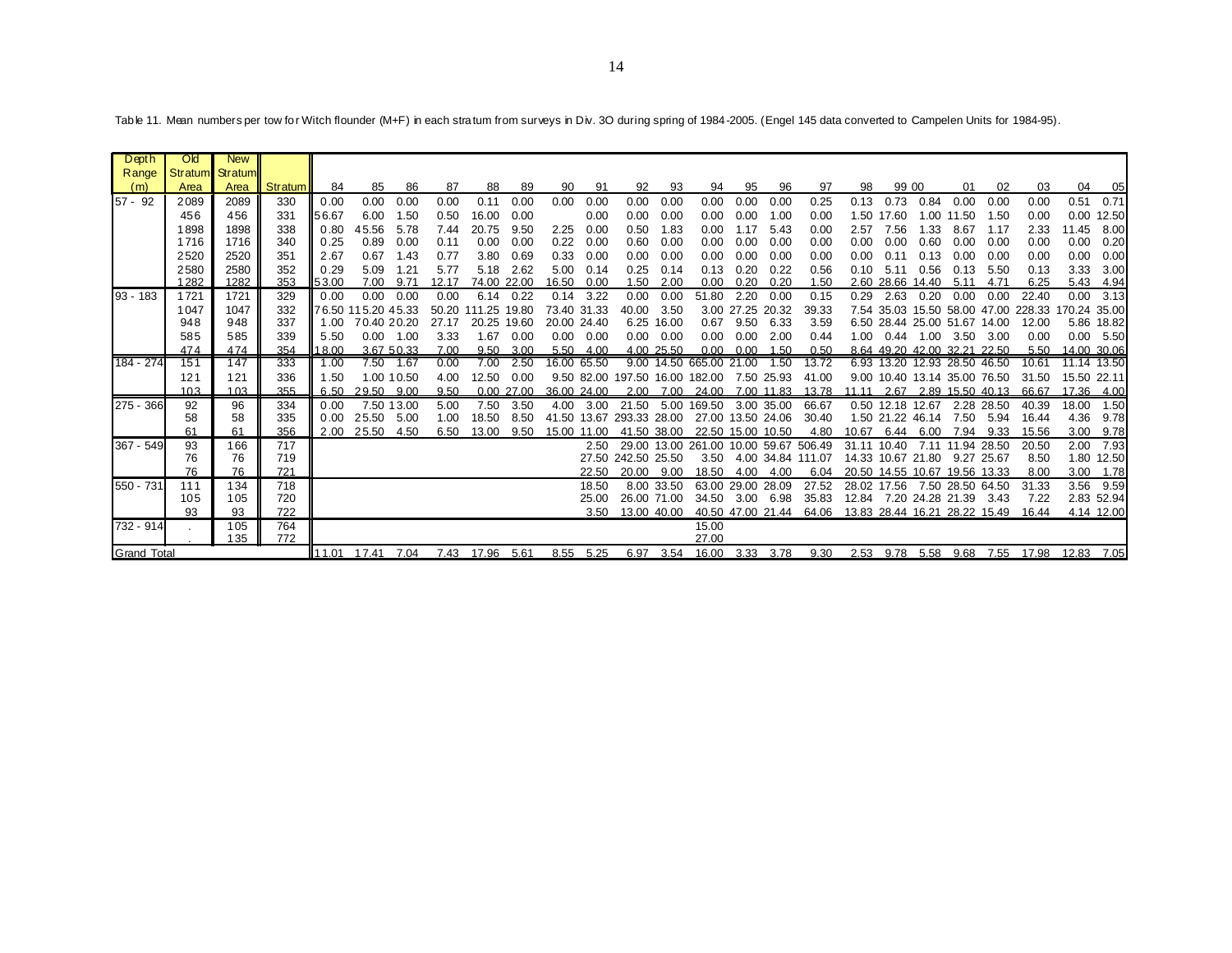| Depth              | Old       | <b>New</b> |            |      |       |            |       |             |      |             |             |              |             |                   |              |                   |       |             |                |
|--------------------|-----------|------------|------------|------|-------|------------|-------|-------------|------|-------------|-------------|--------------|-------------|-------------------|--------------|-------------------|-------|-------------|----------------|
| Range              | Stratum   | Stratum    |            |      |       |            |       |             |      |             |             |              |             |                   |              |                   |       |             |                |
| (m)                | Area      | Area       | Stratum    | 90   | 91    | 92         | 93    | 94          | 95   | 96          | 97          | 98           | 99          | 00                | 01           | 02                | 03    | 04          | 0 <sub>5</sub> |
| <=56               | 1593      | 1593       | 375        | 0.00 | 0.25  |            | 0.00  | 0.00        | 0.00 | 0.00        | 0.00        | 0.00         | 0.00        | 0.00              | 0.00         | 0.25              | 0.00  | 0.00        | 0.00           |
|                    | 1499      | 1499       | 376        | 0.00 | 0.00  | 0.00       | 0.00  | 0.00        | 0.11 | 0.00        | 0.09        | 0.00         | 0.00        | 0.00              | 0.00         | 0.29              | 0.29  | 0.00        | 0.00           |
| $57 - 92$          | 2992      | 2992       | 360        | 0.93 | 0.50  | 4.00       | 0.78  | 0.25        | 2.99 | 0.10        | 1.63        | 1.83         | 0.88        | 2.25              | 1.25         | 2.63              | 2.48  | 2.75        | 11.88          |
|                    | 1853      | 1853       | 361        | 0.13 | 1.67  | 2.75       | 0.00  | 0.17        | 0.00 | 0.00        | 0.09        | 0.00         | 1.20        | 0.20              | 0.80         | 1.00              | 0.40  | 0.00        | 0.83           |
|                    | 2520      | 2520       | 362        | 1.27 | 0.80  | 0.33       | 0.00  | 0.00        | 0.00 | 0.00        | 0.00        | 0.00         | 0.14        | 0.00              | 0.00         | 0.00              | 0.57  | 0.00        | 0.00           |
|                    | 2520      | 2520       | 373        | 0.00 | 0.00  | 0.00       | 0.00  | 0.00        | 0.00 | 0.00        | 0.00        | 0.00         | 0.00        | 0.00              | 0.00         | 0.00              | 0.00  | 0.00        | 0.00           |
|                    | 931       | 931        | 374        | 0.00 | 0.00  |            | 0.00  | 0.00        | 0.00 | 0.00        | 0.00        | 0.00         | 0.00        | 0.00              | 0.00         | 0.00              | 0.00  | 0.00        | 0.00           |
|                    | 674       | 674        | 383        | 0.00 | 0.00  |            | 0.00  | 0.00        | 0.00 | 0.00        | 0.00        | 0.00         | 0.00        | 0.00              | 0.00         | 0.00              | 0.00  | 0.00        | 0.00           |
| $93 - 183$         | 421       | 421        | 359        | 0.00 |       | 0.00 10.50 | 0.00  | 0.00        | 1.50 | 0.00        | 0.00        | 47.00        | 0.50        | 0.00              | 7.00         | 2.00              | 4.00  | 3.50        | 1.50           |
|                    | 100       | 100        | 377        | 0.00 |       | 0.00       | 0.00  | 0.50        | 0.00 | 0.00        | 0.00        | 0.00         | 0.00        | 0.00              | 0.00         | 0.00              | 0.00  | 0.00        | 0.00           |
|                    | 647       | 647        | 382        | 0.00 | 0.00  | 0.00       | 0.00  | 0.00        | 0.00 | 0.00        | 0.00        | 0.00         | 0.00        | 0.00              | 0.00         | 0.00              | 0.00  | 0.00        | 0.00           |
| 184 - 274          | 225       | 225        | 358        | 0.00 | 1.50  | 3.50       | 1.00  | 0.00        | 7.56 | 0.00        | 1.00        | 3.00         | 1.50        | 2.22              | 4.39         | 0.00              | 9.91  | 1.00        | 8.11           |
|                    | 139       | 139        | 378        | 0.00 | 5.50  | 1.00       | 0.00  | 0.00        | 0.00 | 0.00        | 0.44        | 0.50         | 0.00        | 0.00              | 0.44         | 0.50              | 0.00  | 0.00        | 0.00           |
|                    | 182       | 182        | 381        |      | 0.00  |            | 0.00  | 0.00        | 0.00 | 0.00        | 0.30        | 0.50         | 0.00        | 0.00              | 0.44         | 0.00              | 0.00  | 0.00        | 0.00           |
| 275 - 366          | 164       | 164        | 357        | 0.00 | 17.00 | 1.00       | 15.00 | 6.00        | 8.00 | 0.00        | 2.67        | 0.00         |             | 5.50              | 1.44         | 0.89              | 4.50  | 1.50        | 4.33           |
|                    | 106       | 106        | 379        | 0.50 |       | 1.00       | 0.00  | 0.00        | 0.00 | 1.33        | 1.50        | 0.00         | 0.00        |                   | 0.44 20.33   | 6.21              |       | 1.78 131.36 | 0.89           |
|                    | 116       | 116        | 380        |      | 0.00  |            | 0.00  | 0.00        | 0.00 | 0.00        | 0.00        | 0.50         | 0.50        | 1.50              | 0.00         | 0.00              | 0.00  | 1.00        | 1.50           |
| 367 - 549          | 155       | 155        | 723        |      | 2.50  |            | 15.50 | 18.50       | 5.50 | 1.00        | 4.12        | 14.67        | 4.00        | 4.89              | 8.93         | 2.67              | 16.28 |             | 2.00 14.00     |
|                    | 105       | 105        | 725        |      |       | 2.50       | 48.50 | 12.00       | 3.40 |             | 0.00 16.40  | 2.00         | 7.00        | 4.89              | 1.50         | 1.00              | 2.00  |             | 1.44           |
|                    | 160       | 160        | 727        |      |       |            | 0.00  | 2.00        | 0.50 |             | $0.00$ 2.50 | 0.50         | 0.50        | 0.00              | 0.57         | 0.00              | 0.50  | 0.50        | 2.67           |
| 550 - 731          | 124       | 124        | 724        |      | 26.00 |            | 66.00 | 30.00 13.07 |      | 10.44 33.50 |             |              | 19.11 37.50 |                   |              | 19.73 15.50 15.82 |       | 10.35       | 14.49          |
|                    | 72        | 72         | 726        |      |       |            | 67.50 | 11.50 12.00 |      | 10.00       | 4.00        |              | 9.33 12.67  |                   |              | 4.00 3.71 17.78   | 13.00 | 8.50        | 4.28           |
|                    | 156       | 156        | 728        |      |       |            |       | 12.50       | 9.07 | 6.00        | 9.90        |              | 10.00 14.50 | 19.43 10.40 29.50 |              |                   | 16.33 | 7.50        | 3.42           |
| 732 - 914          |           | 134        | 752        |      |       |            |       |             |      |             |             | 8.94         |             |                   |              | 1.50  0.00  4.00  |       |             |                |
|                    | $\sim$    | 106        | 756        |      |       |            |       |             |      |             |             | 17.50        |             |                   |              | 10.21 12.50 1.50  |       |             | 12.00          |
|                    |           | 154        | 760        |      |       |            |       |             |      |             |             | 11.50        |             | 10.79 19.29 25.00 |              |                   |       |             | 2.50           |
| 915-1097           |           | 138        | 753        |      |       |            |       |             |      |             |             | 0.00         |             | 0.50              |              | $0.00$ 1.71       |       |             |                |
|                    | $\bullet$ | 102<br>171 | 757<br>761 |      |       |            |       |             |      |             |             | 0.00<br>4.50 |             | 0.00<br>24.57     | 6.86<br>8.57 | 6.57<br>1.00      |       |             | 0.50<br>17.50  |
| 1098 - 128         |           | 180        | 754        |      |       |            |       |             |      |             |             | 0.00         |             | 0.00              | 0.00         | 0.50              |       |             |                |
|                    |           | 99         | 758        |      |       |            |       |             |      |             |             |              |             | 0.00              | 0.00         | 0.57              |       |             |                |
|                    | $\bullet$ | 212        | 762        |      |       |            |       |             |      |             |             | 0.00         |             |                   | 0.00 16.57   | 0.00              |       |             | 0.00<br>2.00   |
| 1281 - 146         |           | 385        | 755        |      |       |            |       |             |      |             |             | 0.00         |             | 0.00              | 0.00         | 0.00              |       |             |                |
|                    |           | 127        | 759        |      |       |            |       |             |      |             |             | 0.00         |             | 0.00              | 0.50         | 0.00              |       |             | 0.00           |
|                    | $\cdot$   | 261        | 763        |      |       |            |       |             |      |             |             |              |             | 2.00              | 0.50         | 2.44              |       |             | 0.00           |
| <b>Grand Total</b> |           |            |            | 0.38 | 0.87  | 1.79       | 1.48  | 0.75        | 1.03 | 0.20        | 0.85        | 2.04         | 0.87        | 1.20              | 1.40         | 1.38              | 1.22  | 1.59        | 2.73           |

Table 12. Mean numbers per tow for Witch flounder (M+F) in each stratum from surveys in Div. 3N during fall of 1990-2005. (Engel 145 data converted<br>to Campelen Units for 1990-94).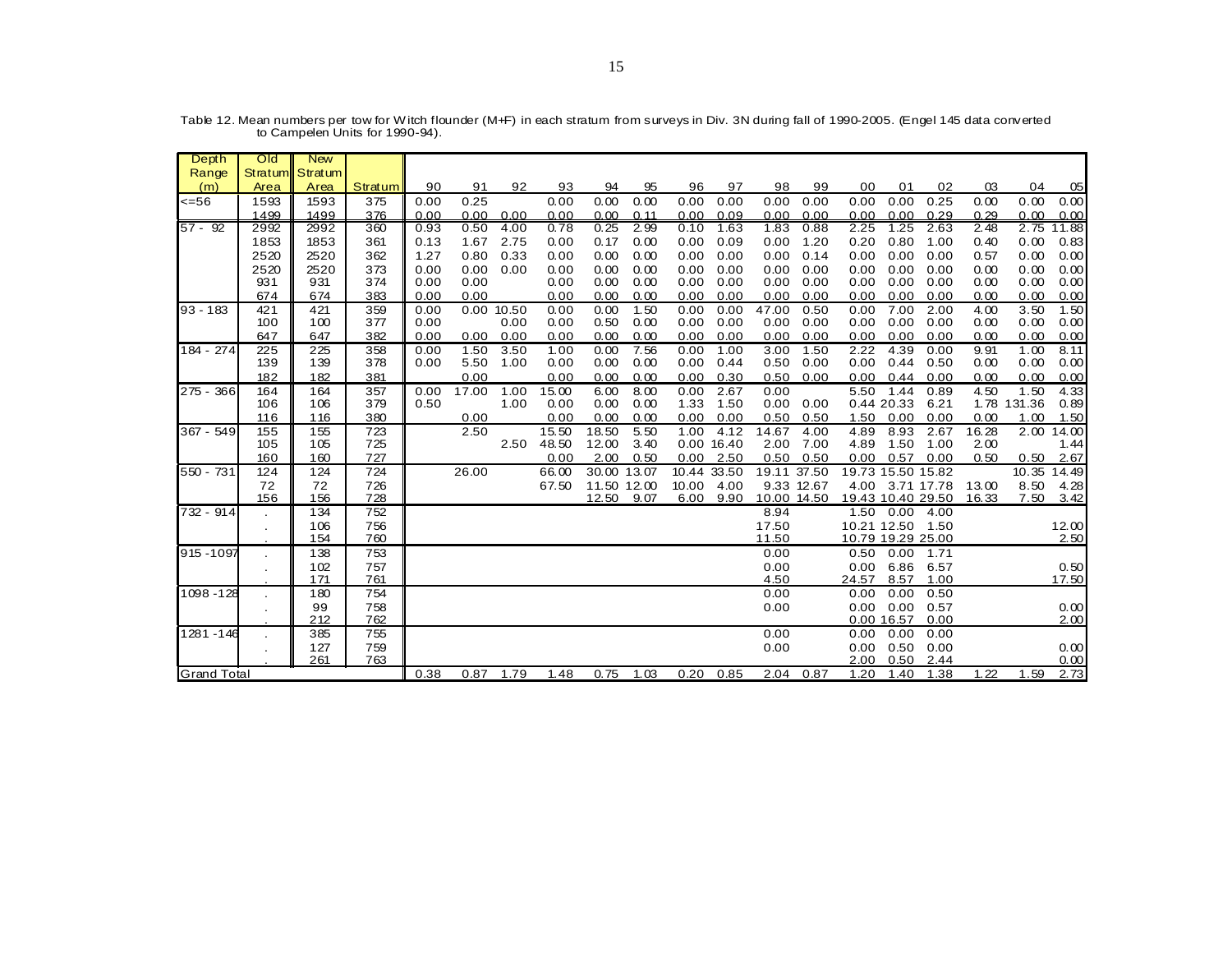| Depth                            | Old            | <b>New</b>      |         |       |              |            |             |       |             |             |            |             |      |               |                   |                  |       |             |                |
|----------------------------------|----------------|-----------------|---------|-------|--------------|------------|-------------|-------|-------------|-------------|------------|-------------|------|---------------|-------------------|------------------|-------|-------------|----------------|
| Range                            |                | Stratum Stratum |         |       |              |            |             |       |             |             |            |             |      |               |                   |                  |       |             |                |
| (m)                              | Area           | Area            | Stratum | 90    | 91           | 92         | 93          | 94    | 95          | 96          | 97         | 98          | 99   | <sub>00</sub> | 01                | 02               | 03    | 04          | 0 <sub>5</sub> |
| $57 - 92$                        | 2089           | 2089            | 330     | 0.46  | 0.50         | 0.25       | 0.00        | 0.00  | 1.80        | 0.00        | 0.33       | 1.17        | 1.33 | 0.67          | 2.00              | 2.05             | 2.67  | 0.43        | 1.67           |
|                                  | 456            | 456             | 331     | 0.67  | 8.00         | 2.00       | 0.00        | 0.00  | 6.50        | 0.00        | 0.00       | 9.50 76.50  |      |               | 8.50 17.00        | 29.50            | 16.00 |             | 0.50 17.50     |
|                                  | 1898           | 1898            | 338     | 12.50 | 2.40         | 5.50       | 26.40       |       | 18.00 32.40 |             | 2.00 11.00 | 6.60 29.00  |      | 2.33          | 7.60              | 8.60             | 26.40 |             | 44.63 18.29    |
|                                  | 1716           | 1716            | 340     | 1.11  | 1.40         | 0.50       | 0.00        | 0.00  | 1.25        | 0.00        | 0.20       | 0.00        | 7.00 | 0.80          | 1.60              | 0.80             | 0.40  | 0.20        | 1.03           |
|                                  | 2520           | 2520            | 351     | 5.30  | 1.00         | 0.17       | 0.00        | 0.00  | 0.00        | 0.00        | 0.00       | 0.14        | 1.00 | 0.00          | 0.57              | 0.00             | 0.14  | 0.14        | 0.29           |
|                                  | 2580           | 2580            | 352     | 4.50  | 3.50         | 5.67       | 3.14        | 1.00  | 1.05        | 1.00        | 3.21       | 2.13        | 5.14 | 4.70          | 3.00              | 4.08             | 6.47  | 18.55       | 7.00           |
|                                  | 1282           | 1282            | 353     | 16.00 | 2.75         | 5.33       | 0.00        | 6.67  | 5.67        | 5.00        | 3.25       | 31.00 34.00 |      |               | 35.00 16.75 54.00 |                  | 19.25 |             | 30.00 37.00    |
| $93 - 183$                       | 1721           | 1721            | 329     | 0.56  | 0.43         | 0.00       | 0.20        | 0.00  | 2.80        | 0.00        | 2.60       | 3.60        | 0.00 | 0.00          | 3.40              | 8.40             | 1.60  |             | 2.97 3.00      |
|                                  | 1047           | 1047            | 332     | 25.17 |              | 2.75 36.67 | 14.33       |       | 6.67 36.33  | 83.00       | 8.67       | 17.67 51.33 |      | 22.56         |                   | 9.67 30.15       | 25.95 |             | 42.67 58.19    |
|                                  | 948            | 948             | 337     | 18.00 |              | 3.25 18.00 | 8.00        |       | 40.00 11.00 | 5.50        | 8.67       | 12.37 28.67 |      | 12.44         | 2.67              | 5.48             | 11.00 |             | 3.05 38.86     |
|                                  | 585            | 585             | 339     | 19.33 | 3.00         | 9.00       | 1.50        |       | 12.00 34.50 |             | 0.00 13.50 | 4.43        |      | 49.00         |                   | 7.00 47.50       | 8.50  | 93.93 56.00 |                |
|                                  | 474            | 474             | 354     | 29.00 |              | 0.50 10.50 | 5.50        | 6.50  |             | 7.50 137.33 | 7.50       | 12.00       | 6.00 | 38.00         |                   | 9.67 21.70       | 30.50 |             | 17.64 15.00    |
| 184 - 274                        | 151            | 147             | 333     | 28.00 | 2.50         | 4.00       | 3.00        | 15.00 | 9.00        |             | 9.50       | 7.28        | 7.50 | 1.33          | 5.83              | 4.44             | 12.00 | 1.50        | 2.50           |
|                                  | 121            | 121             | 336     | 13.33 | 28.00 13.00  |            | 38.00       |       | 2.50 33.00  | 12.50       | 6.00       | 12.94 18.00 |      | 8.50          | 9.00              | 3.50             | 4.50  |             | 3.00 18.00     |
|                                  | 103            | 103             | 355     |       | 103.00 21.00 |            | 30.00       | 6.00  | 4.44        | 54.20       | 2.00       | 12.00 29.00 |      | 6.00          | 1.50              | 2.00             | 1.50  | 6.50        | 2.44           |
| $275 - 366$                      | 92             | 96              | 334     | 6.00  |              | 5.50 0.00  | 1.67        | 4.50  | 4.43        |             | 2.50       | 1.50        | 4.43 | 1.33          | 2.72              | 2.67             | 4.00  | 4.89        | 9.22           |
|                                  | 58             | 58              | 335     | 46.50 | 12.50 14.00  |            | 8.50        | 6.50  | 8.00        | 8.00        | 0.50       | 5.00        | 6.00 | 4.61          | 1.00              | 4.89             | 1.50  | 2.22        | 0.89           |
|                                  | 61             | 61              | 356     |       | 3.00         |            | 1.00 149.50 | 30.00 | 4.78        | 13.50       | 1.50       | 4.00        | 8.89 | 6.50          | 2.28              | 2.00             | 4.00  | 3.71        | 5.33           |
| 367 - 549                        | 93             | 166             | 717     | 9.50  |              |            | 0.00        |       | 7.50 54.95  |             | 2.00       | 36.50 94.83 |      | 0.00          | 4.00              | 8.89             | 15.39 | 5.14        | 0.44           |
|                                  | 76             | 76              | 719     | 20.00 | 4.00         |            | 26.50       | 1.00  | 5.00        | 58.50 17.50 |            | 17.00       | 9.50 |               | 7.15 17.50        | 3.56             | 9.14  | 9.14        | 7.50           |
|                                  | 76             | 76              | 721     |       | 4.50         |            | 42.50       | 17.50 | 9.80        | 12.50       | 1.60       | 12.00 29.71 |      | 9.33          | 1.00              | 8.00             | 7.72  |             | 1.02 12.89     |
| 550 - 731                        | 111            | 134             | 718     |       |              |            | 7.00        |       | 28.00 10.72 |             | 29.00      | 33.50 31.50 |      |               | 21.50 26.50 77.67 |                  | 80.44 |             | 31.20 56.40    |
|                                  | 105            | 105             | 720     |       |              |            | 23.50       | 0.00  | 7.28        | 21.89       |            | 2.00 14.00  |      |               |                   | 2.67 52.76 20.62 | 20.89 | 14.29 23.24 |                |
|                                  | 93             | 93              | 722     |       | 2.00         |            | 19.00       | 4.50  | 5.00        | 10.50       | 4.00       | 8.06        | 9.50 | 5.50          | 7.33              | 2.67             | 3.89  |             | 7.06 15.56     |
| 732 - 914                        |                | 105             | 764     |       |              |            |             |       |             |             |            | 24.71       |      |               | 5.00 10.00 15.00  |                  |       |             | 2.00           |
|                                  |                | 99              | 768     |       |              |            |             |       |             |             |            | 15.94       |      |               | 1.78 12.00 27.43  |                  |       |             | 2.50           |
|                                  |                | 135             | 772     |       |              |            |             |       |             |             |            | 81.50       |      | 36.00         |                   | 20.63            | 10.22 |             | 21.00          |
| 915-1097                         |                | 124             | 765     |       |              |            |             |       |             |             |            | 9.67        |      | 1.83          |                   | 7.00 16.93       |       |             | 4.50           |
|                                  | $\mathbf{r}$   | 138             | 769     |       |              |            |             |       |             |             |            | 9.50        |      |               | 2.00 12.50 20.00  |                  |       |             | 7.50           |
|                                  |                | 128             | 773     |       |              |            |             |       |             |             |            | 2.00        |      |               | 7.71 19.67 40.20  |                  | 5.35  |             | 3.50           |
| 1098 - 128                       |                | 144             | 766     |       |              |            |             |       |             |             |            |             |      | 5.71          |                   | 0.57 7.39        |       |             | 15.50          |
|                                  |                | 128             | 770     |       |              |            |             |       |             |             |            |             |      |               | 2.07 10.50 26.14  |                  |       |             | 5.00           |
|                                  |                | 135             | 774     |       |              |            |             |       |             |             |            |             |      |               | 1.50 13.00        | 6.43             | 13.14 |             | 16.00          |
| 1281 - 146                       |                | 158             | 767     |       |              |            |             |       |             |             |            |             |      | 3.00          | 0.00              | 0.00             |       |             | 0.00           |
|                                  | $\blacksquare$ | 175             | 771     |       |              |            |             |       |             |             |            |             |      | 0.00          | 5.50              | 0.00             |       |             | 2.50           |
| 155<br>775<br><b>Grand Total</b> |                |                 |         |       |              |            |             |       |             |             |            |             |      | 0.00          | 0.00              | 0.00             | 10.00 |             | 5.00           |
|                                  |                |                 |         | 8.56  | 2.87         | 5.89       | 6.11        | 6.05  | 9.37        | 10.39       | 4.14       | 7.56 15.63  |      | 8.25          |                   | 5.63 12.09       | 9.99  | 16.11 14.16 |                |

Table 13. Mean numbers per tow for Witch flounder (M+F) in each stratum from surveys in Div. 3O during fall of 1990-2005. (Engel 145 data converted to Campelen Units for 1990-94).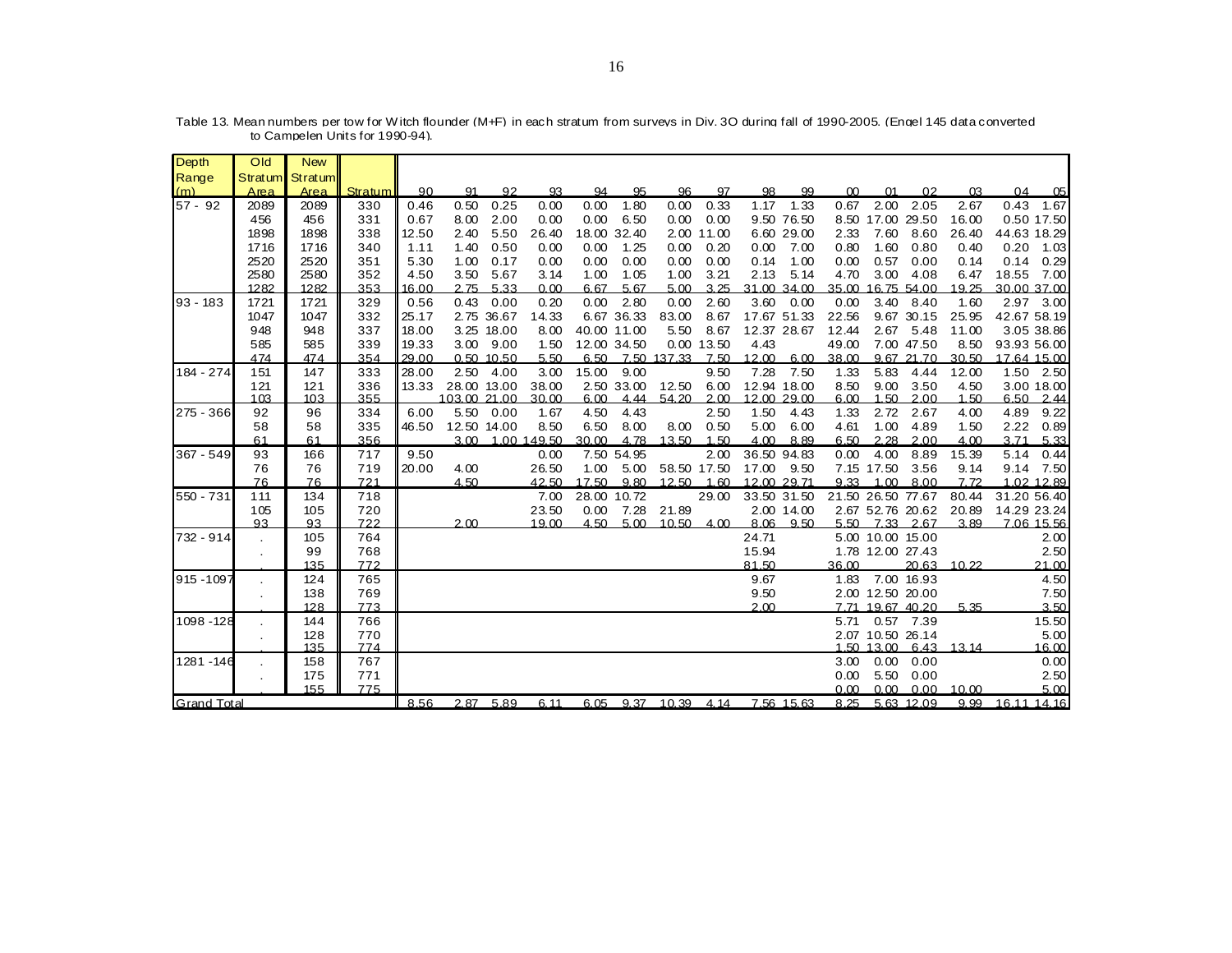| <b>Depth</b> | Old  | <b>New</b>      |                |      |                          |      |            |      |      |      |       |       |       |      |      |                      |      |                   |       |                   |                                              |           |           |      |      |
|--------------|------|-----------------|----------------|------|--------------------------|------|------------|------|------|------|-------|-------|-------|------|------|----------------------|------|-------------------|-------|-------------------|----------------------------------------------|-----------|-----------|------|------|
| Range        |      | Stratum Stratum |                |      |                          |      |            |      |      |      |       |       |       |      |      |                      |      |                   |       |                   |                                              |           |           |      |      |
| (m)          | Area | Area I          | <b>Stratum</b> | 84   | 85                       | 86   | 87         | 88   | 89   | 90   | 91    | 92    | 93    | 94   | 95   | 96                   | 97   | 98                | 99 00 |                   | $^{\circ}$                                   | <b>02</b> | 0.3       | 04   | 05   |
| $\leq 56$    | 1593 | 1593            | 375            | 0.00 | 0.00                     | 0.00 | 0.00       | 0.00 | 0.00 | 0.00 | 0.00  | 0.00  | 0.00  | 0.00 | 0.00 | 0.00                 | 0.00 | 0.00              |       | $0.00 \quad 0.00$ | 0.00                                         | 0.00      | 0.00      | 0.00 | 0.00 |
|              | 1499 | 1499            | 376            | 0.00 | 0.00                     | 0.00 | 0.09       | 0.00 | 0.00 | 0.00 | 0.00  | 0.00  | 0.00  | 0.00 | 0.00 | 0.00                 |      | $0.00 \quad 0.04$ |       | 0.09 0.00         | 0.00                                         | 0.00      | 0.00      | 0.00 | 0.00 |
| $57 - 92$    | 2992 | 2992            | 360            | 4.17 | 0.22                     | 1.53 | 1.12       | 3.69 | 0.43 | 0.00 | 0.00  | 0.07  | 0.40  | 0.00 | 0.00 | 0.00                 | 0.28 | 0.08              | 0.29  | 0.65              | 0.00                                         | 0.00      | 0.05      | 0.24 | 2.39 |
|              | 1853 | 1853            | 361            | 0.47 | 0.00                     | 0.00 | 0.15       | 0.20 | 0.00 | 0.08 | 0.00  | 0.00  | 0.00  | 0.00 | 0.15 | 0.00                 | 0.00 | 0.00              | 0.00  | 0.95              | 0.18                                         | 0.00      | 0.00      | 0.00 | 0.14 |
|              | 2520 | 2520            | 362            | 0.00 | 0.24                     | 0.07 | 0.05       | 0.42 | 0.00 | 0.00 | 0.00  | 0.00  | 0.00  | 0.00 | 0.00 | 0.00                 | 0.00 | 0.00              | 0.00  | 0.00              | 0.00                                         | 0.00      | 0.00      | 0.00 | 0.00 |
|              | 2520 | 2520            | 373            | 0.00 | 0.00                     | 0.12 | 0.00       | 0.00 | 0.00 | 0.00 | 0.00  | 0.00  | 0.00  | 0.00 | 0.00 | 0.00                 | 0.00 | 0.00              | 0.00  | 0.00              | 0.00                                         | 0.00      | 0.00      | 0.00 | 0.00 |
|              | 931  | 931             | 374            | 0.00 | 0.00                     | 0.00 | 0.00       | 0.00 | 0.00 | 0.00 | 0.00  | 0.00  | 0.14  | 0.27 | 0.00 | 0.00                 | 0.00 | 0.00              | 0.00  | 0.00              | 0.00                                         | 0.23      | 0.00      | 0.00 | 0.00 |
|              | 674  | 674             | 383            | 0.00 | 0.62                     | 0.00 | 0.40       | 0.00 | 0.00 | 0.00 | 0.00  | 0.00  | 0.00  | 0.00 | 0.00 | 0.00                 | 0.00 | 0.00              | 0.00  | 0.00              | 0.00                                         | 0.00      | 0.00      | 0.00 | 0.00 |
| 93 - 183     | 421  | 421             | 359            | 3.99 | 0.81                     | 1.71 | 0.75       | 5.28 | 2.09 | 0.00 | 0.00  | 0.00  | 0.33  | 0.00 | 0.00 | 0.00                 | 0.00 | 0.00              | 1.15  | 2.58              | 1.00                                         | 0.23      | 0.00      | 0.00 | 5.78 |
|              | 100  | 100             | 377            | 0.58 | 0.00                     | 0.00 | 5.25       | 0.21 | 2.31 | 0.00 | 0.00  | 0.00  | 0.00  | 0.00 | 0.00 | 0.00                 | 0.00 | 0.00              | 0.00  | 0.00              | 0.00                                         | 0.00      | 0.00      | 0.00 | 0.00 |
|              | 647  | 647             | 382            | 0.00 | 0.00                     | 0.00 | 0.14       | 0.00 | 0.00 | 0.00 | 0.00  | 0.00  | 0.00  | 0.00 | 0.00 | 0.00                 | 0.00 | 0.00              | 0.00  | 0.00              | 0.00                                         | 0.00      | 0.00      | 0.00 | 0.45 |
| 184 - 274    | 225  | 225             | 358            | 1.29 | 9.94                     | 1.37 | 4.42       | 0.64 | 0.95 | 1.86 | 0.00  | 1.44  | 4.26  | 3.42 | 0.24 | 1.65                 | 1.58 | 4.33              | 0.21  | 0.29              | 4.98                                         | 0.47      | 5.43      | 0.00 | 1.36 |
|              | 139  | 139             | 378            | 1.17 | 1.00                     | 1.69 | 8.10       | 1.64 | 2.19 | 0.00 | 0.00  | 1.51  | 0.00  | 0.00 | 0.00 | 0.00                 | 0.18 | 0.00              | 0.00  | 0.00              | 0.24                                         | 0.41      | 0.07      | 0.00 | 0.00 |
|              | 182  | 182             | 381            | 0.82 | 0.28                     | -27  | 4.04       | 2.77 | 0.00 | 1.14 | 0.00  | 0.00  | 0.00  | 0.00 | 0.00 | 0.00                 | 0.00 |                   | 0.00  | 0.00              | 0.27                                         | 0.00      | 0.00      | 0.00 | 0.00 |
| 275 - 366    | 164  | 164             | 357            | 0.35 | 3.85                     | 6.83 |            | 0.18 | 2.65 | 0.91 | 0.00  | 1.36  | 2.16  | 3.61 | 0.89 | 1.58                 | 0.53 | 7.04              | 0.95  | 3.33              | 0.77                                         | 1.14      | 2.87      | 1.85 | 0.00 |
|              | 106  | 106             | 379            | 2.48 | 0.83                     |      | 1.60 11.84 | 3.00 | 1.38 | 2.38 | 0.21  | 1.27  | 0.00  | 0.29 | 0.00 | 0.00                 | 0.60 | 0.15              | 1.75  | 0.25              | 0.26                                         | 0.00      | 0.28      | 0.00 | 0.40 |
|              | 116  | 116             | 380            | 0.40 | 3.34                     | 0.00 | 8.38       | 1.52 | 0.43 | 0.24 | 0.00  | 0.00  | 0.00  | 0.00 | 0.00 | 0.00                 | 0.00 | 0.00              | 0.35  | 0.00              | 0.00                                         | 0.00      | 0.20      | 0.00 | 0.00 |
| $367 - 549$  | 155  | 155             | 723            |      |                          |      |            |      |      |      | 4.21  | 4.80  | 3.71  | 1.68 | 2.41 | 0.77                 | 1.16 | 2.48              | 1.53  | 1.70              | 1.08                                         | 6.08      | 2.80      | 1.58 | 5.04 |
|              | 105  | 105             | 725            |      |                          |      |            |      |      |      | 4.26  |       | 2.78  | 3.08 | 0.00 | 0.37                 | 1.91 | 0.31              | 1.40  | 2.20              | 0.56                                         | 0.20      | 0.51      | 0.00 | 7.15 |
|              | 160  | 160             | 727            |      |                          |      |            |      |      |      | 0.00  | 0.24  | 1.73  | 0.76 | 0.00 | 0.00                 | 0.15 | 0.42              | 0.60  | 0.56              | 0.14                                         | 0.00      | 0.00      | .04  | 1.84 |
| 550 - 731    | 124  | 124             | 724            |      |                          |      |            |      |      |      | 19.18 | 10.63 | 12.81 | 3.02 | 2.11 | 1.73                 | 9.22 | 3.11              | 6.17  | 6.22              | 7.47                                         | 5.62      | 5.91      | 3.18 | 3.80 |
|              | 72   | 72              | 726            |      |                          |      |            |      |      |      | 8.21  | 2.52  | 2.24  | 2.81 | 0.35 | 1.20                 | 4.25 | 9.65              | 5.93  | 6.58              | 8.46                                         |           | 1.78 5.07 | 2.15 | 0.82 |
|              | 156  | 156             | 728            |      |                          |      |            |      |      |      | 4.31  | 0.88  | 3.84  | 1.02 | 7.07 | 0.97                 |      | 0.70              | 1.51  | 2.08              | 4.56                                         | 2.01      | 2.49      | 3.51 | 1.95 |
| 732 - 914    |      | 134             | 752            |      |                          |      |            |      |      |      |       |       |       | 1.47 |      |                      |      |                   |       |                   |                                              |           |           |      |      |
|              |      | 106             | 756            |      |                          |      |            |      |      |      |       |       |       | 2.29 |      |                      |      |                   |       |                   |                                              |           |           |      |      |
|              | 760  |                 |                |      |                          |      |            |      |      |      |       | 1.22  |       |      |      |                      |      |                   |       |                   |                                              |           |           |      |      |
| Grand Total  |      |                 |                |      | 0.96 0.33 0.47 0.62 0.97 |      |            |      | 0.21 | 0.07 | 0.27  | 0.20  | 0.36  |      |      | $0.21$ $0.13$ $0.07$ |      |                   |       |                   | 0.19 0.24 0.22 0.43 0.26 0.16 0.23 0.14 0.75 |           |           |      |      |

Table 14. Mean weights (kg) per tow for Witch flounder (M+F) in each stratum from surveys in Div. 3N during spring of 1984-2005. (Engel 145 data converted to Campelen Units for 1984-95).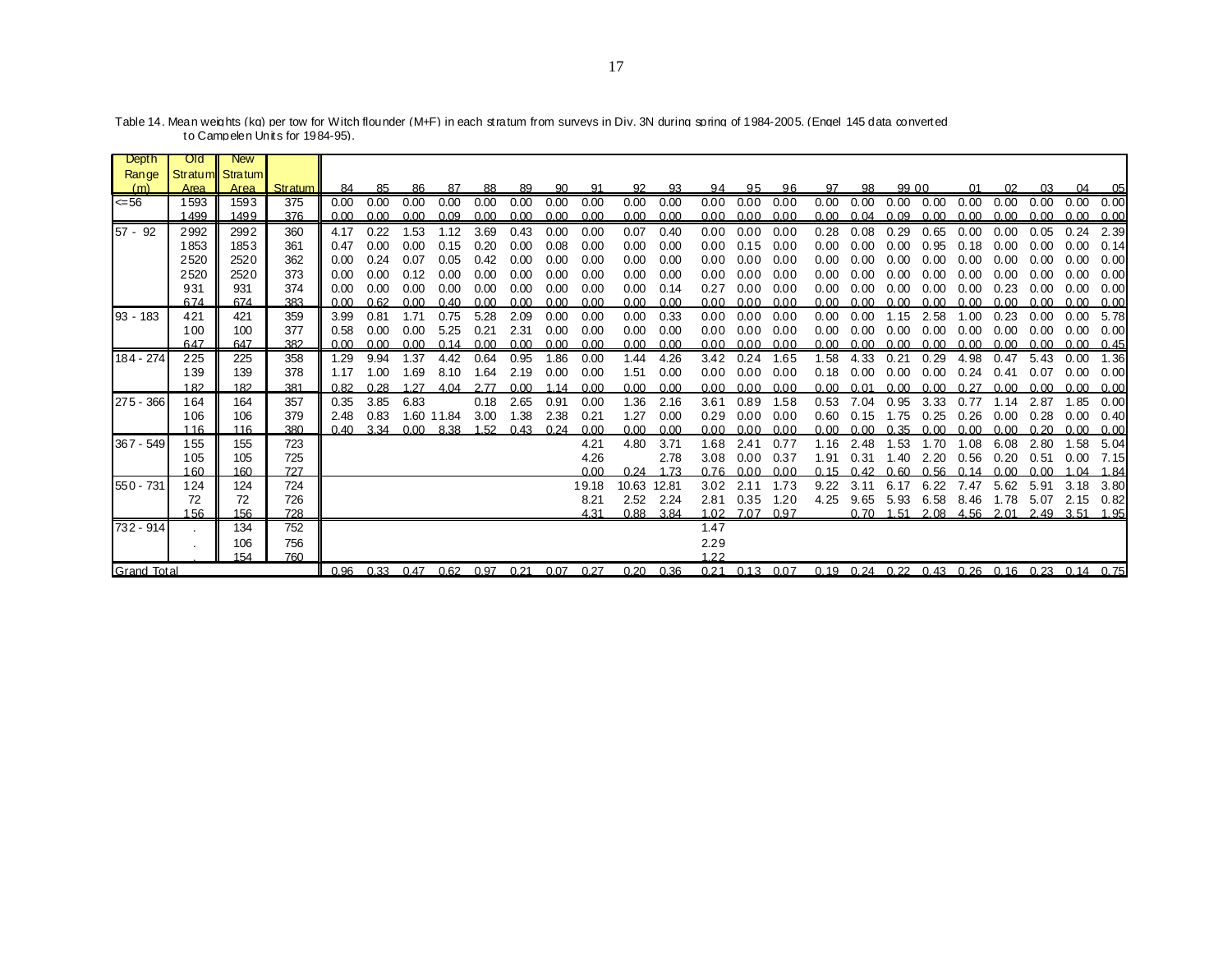| <b>Depth</b> | Old  | <b>New</b>      |         |                   |                                     |       |      |            |       |                        |            |        |            |             |       |                |        |      |       |                        |                               |       |                              |            |      |
|--------------|------|-----------------|---------|-------------------|-------------------------------------|-------|------|------------|-------|------------------------|------------|--------|------------|-------------|-------|----------------|--------|------|-------|------------------------|-------------------------------|-------|------------------------------|------------|------|
| Range        |      | Stratum Stratum |         |                   |                                     |       |      |            |       |                        |            |        |            |             |       |                |        |      |       |                        |                               |       |                              |            |      |
| (m)          | Area | Area            | Stratum | 84                | 85                                  | 86    | 87   | 88         | 89    | 90                     | 91         | 92     | 93         | 94          | 95    | 96             | 97     | 98   | 99 00 |                        | 01                            | 02    | 03                           | 04         | 05   |
| $57 - 92$    | 2089 | 2089            | 330     | 0.00              | 0.00                                | 0.00  | 0.00 | 0.08       | 0.00  | 0.00                   | 0.00       | 0.00   | 0.00       | 0.00        | 0.00  | 0.00           | 0.00   | 0.07 | 0.42  | 0.39                   | 0.00                          | 0.00  | 0.00                         | 0.41       | 0.45 |
|              | 456  | 456             | 331     | 30.49             | 4.82                                | 0.58  | 0.29 | 7.09       | 0.00  |                        | 0.00       | 0.00   | 0.00       | 0.00        | 0.00  | 1.18           | 0.00   | 0.58 | 8.56  | 0.45                   | 5.98                          | 1.63  | 0.00                         | 0.00       | 4.65 |
|              | 1898 | 1898            | 338     |                   | 0.51 29.90                          | 4.24  |      | 4.53 11.78 | 7.00  | 1.66                   | 0.00       | 0.42   | 1.13       | 0.00        | 0.88  | 3.33           | 0.00   | 1.37 | 2.99  | 0.70                   | 5.19                          | 0.46  | 1.23                         | 4.49       | 2.48 |
|              | 1716 | 1716            | 340     | 0.17              | 0.62                                | 0.00  | 0.09 | 0.00       | 0.00  | 0.07                   | 0.00       | 0.62   | 0.00       | 0.00        | 0.00  | 0.00           | 0.00   | 0.00 | 0.00  | 0.35                   | 0.00                          | 0.00  | 0.00                         | 0.00       | 0.11 |
|              | 2520 | 2520            | 351     | 1.99              | 0.61                                | 1.11  | 0.64 | 2.82       | 0.63  | 0.31                   | 0.00       | 0.00   | 0.00       | 0.00        | 0.00  | 0.00           | 0.00   | 0.00 | 0.06  | 0.06                   | 0.00                          | 0.00  | 0.00                         | 0.00       | 0.00 |
|              | 2580 | 2580            | 352     | 0.23              | 2.68                                | 0.63  | 3.59 | 3.75       | 1.87  | 4.02                   | 0.11       | 0.30   | 0.17       | 0.11        | 0.18  | 0.17           | 0.28   | 0.15 | 3.37  | 0.37                   | 0.15                          | 1.95  | 0.08                         | 1.77       | 1.55 |
|              | 1282 | 1282            | 353     | 25.63             | 6.36                                | 6.05  |      | 9.12 40.87 | 14.10 | 9.28                   | 0.00       | 1.38   | 1.19       | 0.00        | 0.24  | 0.13           | 0.01   | -54  | 12.53 | 7.37                   | 2.66                          | 3.90  | 2.66                         | 3 24       | 2.44 |
| 93 - 183     | 1721 | 1721            | 329     | 0.00              | 0.00                                | 0.00  | 0.00 | 3.33       | 0.20  | 0.11                   | 2.09       | 0.00   | 0.00       | 21.42       | 0.82  | 0.00           | 0.05   | 0.21 | 1.01  | 0.11                   | 0.00                          | 0.00  | 9.33                         | 0.00       | 0.62 |
|              | 1047 | 1047            | 332     |                   | 26.24 59.64 17.26 23.38 47.42 10.31 |       |      |            |       | 31.93 16.84            |            | 15.15  | 2.49       | 0.41        | 12.44 | 8.20           | 1.63   | 3.19 | 6.81  |                        |                               |       | 2.83 21.00 17.07 71.07 55.16 |            | 7.46 |
|              | 948  | 948             | 337     |                   | 0.39 31.66 10.85 11.55              |       |      |            |       | 8.13 11.83 12.48 12.12 |            | 4.45   | 5.18       | 0.38        | 5.01  | 2.53           | 1.25   | 2.46 | 6.74  |                        | 7.18 13.98                    | 5.77  | 5.48                         | 1.79       | 5.02 |
|              | 585  | 585             | 339     | 4.17              | 0.00                                | 0.20  | 2.78 | 1.69       | 0.00  | 0.00                   | 0.00       | 0.00   | 0.00       | 0.00        | 0.00  | 0.02           | 0.00   | 0.01 | 0.01  | 0.01                   | 0.06                          | 0.02  | 0.00                         | 0.00       | 2.35 |
|              | 474  | 474             | 354     | 7.60              | 1.61                                | 18.88 | 3.58 | 5.30       | 0.73  | 3.68                   | 2.21       | 2.28   | 12.90      | 0.00        | 0.00  | 0.55           | 0.01   |      |       | 3.46 16.28 12.68 14.02 |                               | 8.48  | 2.50                         | 7.60       | 9.81 |
| 184 - 274    | 151  | 147             | 333     | 0.50              | 2.30                                | 0.48  | 0.00 | 3.23       | 0.75  |                        | 6.20 23.96 | 3.83   | 3.83       | 256.95      | 8.00  | 0.33           | 5.38   | 1.22 | 1.32  | 1.47                   | 6.03                          | 18.55 | 3.12                         | .80<br>-1  | 1.95 |
|              | 121  | 121             | 336     | 0.75              | 0.43                                | 2.60  | 1.48 | 3.79       | 0.00  |                        | 3.16 29.55 | 82.55  | 6.00       | 63.53       |       | 3.73 10.83     | 17.58  | 1.38 | 2.82  | 1.65                   |                               |       | 9.78 35.90 12.65             | 3.65       | 3.07 |
|              | 103  | 103             | 355     | 3.19 <sub>1</sub> | 2.77                                | 2.69  | 5.05 | 0.00       | 6.82  | 8.89                   | 9.58       | 1.14   | 2.38       | 9.12        | 3.03  | 6.09           | 3.40   | 3.56 | 1.27  | 1.01                   |                               |       | 6.18 13.63 23.99 8.25        |            | 0.87 |
| 275 - 366    | 92   | 96              | 334     | 0.00              | 3.32                                | 3.31  | 1.44 | 1.74       | 1.80  | 2.07                   | 1.59       | 8.51   | 1.58       | 65.16       |       | 1.17 11.36     | 27.44  | 0.33 | 0.54  | 0.83                   |                               |       | 0.16 10.87 10.07             | 2.20       | 0.20 |
|              | 58   | 58              | 335     | 0.00              | 12.26                               | 2.27  | 0.30 | 6.40       |       | 2.72 11.50             | 5.27       | 138.78 | 8.20       | 12.91       | 5.44  | 9.78           | 13.71  | 0.22 |       | 7.81 16.03             | 0.95                          | 1.01  | 6.64                         | 1.25       | 1.33 |
|              | 61   | 61              | 356     | 0.59              | 9.84                                | 2.09  | 2.78 | 2.13       | 3.51  | 6.56                   | 4.61       | 15.34  | 9.23       | 9.00        | 7.34  | 4.75           | 1 28   | 3.44 | 2.75  | -68<br>-1              | 4.01                          | 4.58  | 5.84                         | . 58<br>-1 | 2.14 |
| 367 - 549    | 93   | 166             | 717     |                   |                                     |       |      |            |       |                        | 0.83       | 9.41   | 2.77       | 104.01      |       | 2.32 20.37     | 190.65 | 1.91 | 0.82  | 0.76                   | 1.80                          | 8.80  | 6.23                         | 0.24       | 0.73 |
|              | 76   | 76              | 719     |                   |                                     |       |      |            |       |                        | 14.16      | 97.97  | 4.65       | 1.31        |       | 1.74 13.13     | 57.44  | 1.44 | 1.49  | 2.39                   | 1.16                          | 9.12  | 3.70                         | 0.26       | 1.33 |
|              | 76   | 76              | 721     |                   |                                     |       |      |            |       |                        | 7.24       | 4.64   | 2.93       | 6.91        | 1.76  | 1.55           | .80    | 3.65 | 3.50  | 2.64                   | 8.17                          | 3.60  | 2.47                         | 0.85       | 0.40 |
| $550 - 731$  | 111  | 134             | 718     |                   |                                     |       |      |            |       |                        | 2.27       | 1.89   | 6.80       | 11.97       | 4.34  | 3.88           | 1.99   | 1.79 | 2.08  | 0.82                   | 3.10                          | 3.00  | 2.34                         | 0.69       | 0.70 |
|              | 105  | 105             | 720     |                   |                                     |       |      |            |       |                        | 15.00      | 9.28   | 12.60      | 6.56        | 1.03  | 1.48           | 10.41  | 2.19 | 1.42  | 2.79                   | 2.60                          | 0.51  | 1.57                         | 0.65       | 4.81 |
|              | 93   | 93              | 722     |                   |                                     |       |      |            |       |                        | 1.42       |        | 3.86 11.72 | 16.93 16.11 |       | 6.94           |        |      |       | 6.78 2.42 5.54 3.69    | 9.42                          | 4.84  | 4.97                         | 0.94       | 2.13 |
| 732 - 914    |      | 105             | 764     |                   |                                     |       |      |            |       |                        |            |        |            | 4.17        |       |                |        |      |       |                        |                               |       |                              |            |      |
| 772<br>135   |      |                 |         |                   |                                     |       |      |            |       |                        |            |        |            | 4.07        |       |                |        |      |       |                        |                               |       |                              |            |      |
| Grand Total  |      |                 |         | 4.92              | 9.67                                | 3.30  |      | 3.98 9.11  | 3.45  | 4.41                   | 2.53       | 3.05   | 1.33       |             |       | 6.10 1.47 1.53 |        |      |       |                        | 2.62 0.83 3.30 1.74 3.44 2.81 |       | 6.00                         | 4.50       | 1.98 |

Table 15. Mean weights (kg) per tow for Witch flounder (M+F) in each stratum from surveys in Div. 3O during spring of 1984-2005. (Engel 145 data converted to Campelen Units for 1984-95).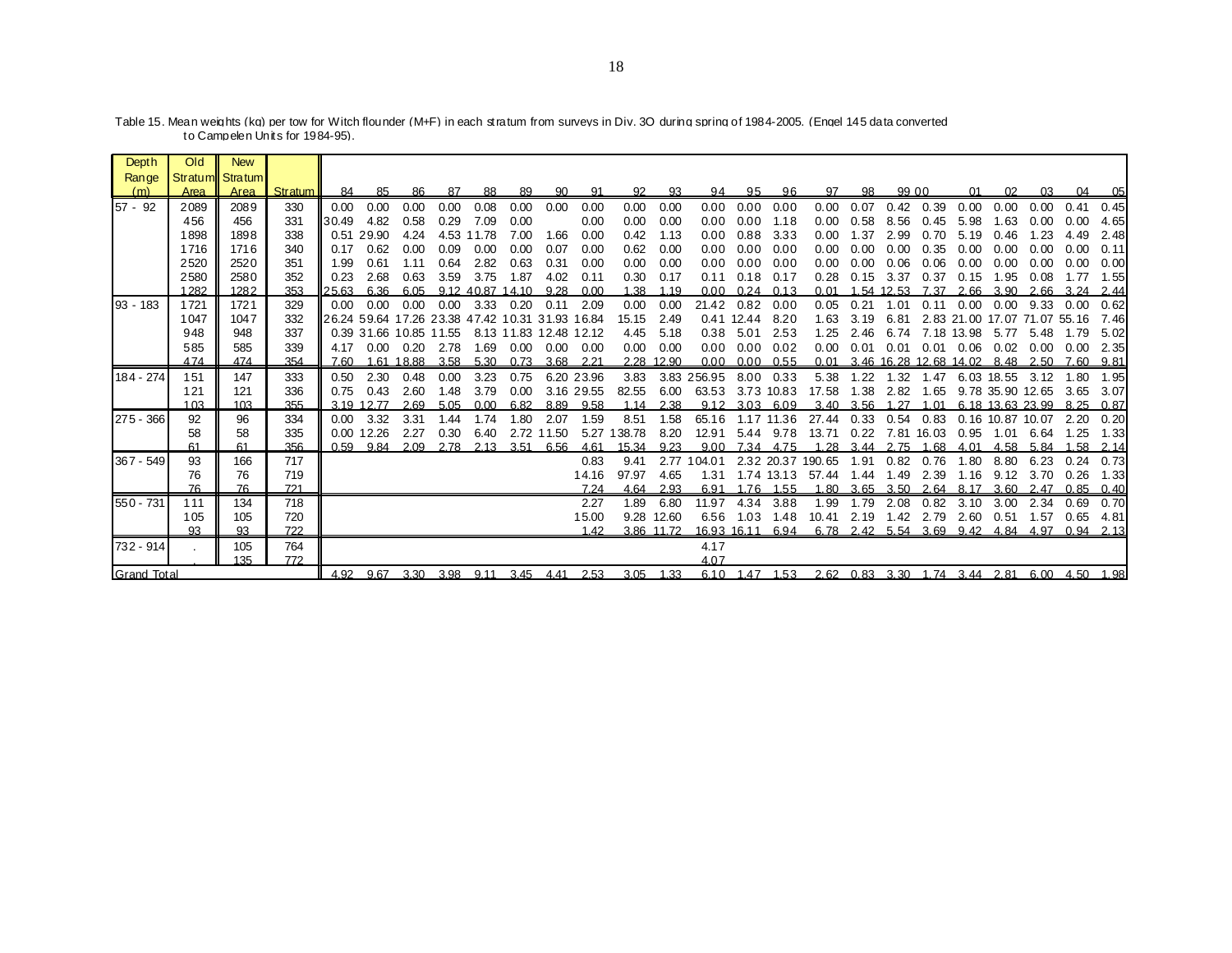| Depth              | O <sub>Id</sub> | <b>New</b>      |            |      |       |      |                    |              |              |                    |              |              |              |              |                    |                |              |            |              |
|--------------------|-----------------|-----------------|------------|------|-------|------|--------------------|--------------|--------------|--------------------|--------------|--------------|--------------|--------------|--------------------|----------------|--------------|------------|--------------|
| Range              |                 | Stratum Stratum |            |      |       |      |                    |              |              |                    |              |              |              |              |                    |                |              |            |              |
| (m)                | Area            | Area            | Stratum    | 90   | 91    | 92   | 93                 | 94           | 95           | 96                 | 97           | 98           | 99           | 00           | 01                 | O <sub>2</sub> | 03           | 04         | 05           |
| <=56               | 1593            | 1593            | 375        | 0.00 | 0.33  |      | 0.00               | 0.00         | 0.00         | 0.00               | 0.00         | 0.00         | 0.00         | 0.00         | 0.00               | 0.16           | 0.00         | 0.00       | 0.00         |
|                    | 1499            | 1499            | 376        | 0.00 | 0.00  | 0.00 | 0.00               | 0.00         | 0.07         | 0.00               | 0.11         | 0.00         | 0.00         | 0.00         | 0.00               | 0.19           | 0.13         | 0.00       | 0.00         |
| 57 - 92            | 2992            | 2992            | 360        | 0.64 | 0.42  | 3.15 | 0.42               | 0.18         | 2.16         | 0.06               | 1.04         | 1.05         | 0.43         | 1.30         | 0.79               | 1.26           | 1.42         | 2.03       | 5.74         |
|                    | 1853            | 1853            | 361        | 0.11 | 1.83  | 1.82 | 0.00               | 0.13         | 0.00         | 0.00               | 0.06         | 0.00         | 1.05         | 0.11         | 0.67               | 0.58           | 0.39         | 0.00       | 0.66         |
|                    | 2520            | 2520            | 362        | 1.15 | 0.64  | 0.25 | 0.00               | 0.00         | 0.00         | 0.00               | 0.00         | 0.00         | 0.09         | 0.00         | 0.00               | 0.00           | 0.39         | 0.00       | 0.00         |
|                    | 2520            | 2520            | 373        | 0.00 | 0.00  | 0.00 | 0.00               | 0.00         | 0.00         | 0.00               | 0.00         | 0.00         | 0.00         | 0.00         | 0.00               | 0.00           | 0.00         | 0.00       | 0.00         |
|                    | 931             | 931             | 374        | 0.00 | 0.00  |      | 0.00               | 0.00         | 0.00         | 0.00               | 0.00         | 0.00         | 0.00         | 0.00         | 0.00               | 0.00           | 0.00         | 0.00       | 0.00         |
|                    | 674             | 674             | 383        | 0.00 | 0.00  |      | 0.00               | 0.00         | 0.00         | 0.00               | 0.00         | 0.00         | 0.00         | 0.00         | 0.00               | 0.00           | 0.00         | 0.00       | 0.00         |
| $93 - 183$         | 421             | 421             | 359        | 0.00 | 0.00  | 4.81 | 0.00               | 0.00         | 0.39         | 0.00               | 0.00         | 20.95        | 0.01         | 0.00         | 2.10               | 0.73           | 1.90         | 2.40       | 0.75         |
|                    | 100             | 100             | 377        | 0.00 |       | 0.00 | 0.00               | 0.56         | 0.00         | 0.00               | 0.00         | 0.00         | 0.00         | 0.00         | 0.00               | 0.00           | 0.00         | 0.00       | 0.00         |
|                    | 647             | 647             | 382        | 0.00 | 0.00  | 0.00 | 0.00               | 0.00         | 0.00         | 0.00               | 0.00         | 0.00         | 0.00         | 0.00         | 0.00               | 0.00           | 0.00         | 0.00       | 0.00         |
| 184 - 274          | 225             | 225             | 358        | 0.00 | 0.65  | 2.14 | 0.76               | 0.00         | 2.40         | 0.00               | 0.36         | 0.98         | 0.63         | 1.29         | 1.45               | 0.00           | 4.69         | 0.73       | 3.44         |
|                    | 139             | 139             | 378        | 0.00 | 2.17  | 0.81 | 0.00               | 0.00         | 0.00         | 0.00               | 0.05         | 0.01         | 0.00         | 0.00         | 0.14               | 0.27           | 0.00         | 0.00       | 0.00         |
|                    | 182             | 182             | 381        |      | 0.00  |      | 0.00               | 0.00         | 0.00         | 0.00               | 0.04         | 0.01         | 0.00         | 0.00         | 0.27               | 0.00           | 0.00         | 0.00       | 0.00         |
| 275 - 366          | 164             | 164             | 357        | 0.00 | 10.39 | 0.42 | 8.27               | 1.91         | 3.76         | 0.00               | 1.18         | 0.00         |              | 2.33         | 0.82               | 0.91           | 1.80         | 1.20       | 1.64         |
|                    | 106             | 106             | 379        | 0.27 |       | 0.25 | 0.00               | 0.00         | 0.00         | 0.04               | 0.45         | 0.00         | 0.00         | 0.13         | 7.59               | 2.24           |              | 0.58 59.46 | 0.00         |
|                    | 116             | 116             | 380        |      | 0.00  |      | 0.00               | 0.00         | 0.00         | 0.00               | 0.00         | 0.05         | 0.14         | 0.30         | 0.00               | 0.00           | 0.00         | 0.55       | 0.68         |
| 367 - 549          | 155<br>105      | 155             | 723<br>725 |      | 1.93  |      | 7.65<br>1.01 26.05 | 8.44<br>3.20 | 2.69<br>1.31 | 0.73<br>0.00       | 1.31<br>9.32 | 3.48<br>0.68 | 1.25<br>2.28 | 1.33<br>1.29 | 3.09<br>0.48       | 0.77           | 5.77<br>0.68 | 0.95       | 4.58         |
|                    |                 | 105             |            |      |       |      |                    | 1.71         |              |                    |              |              | 0.20         |              |                    | 0.38           |              | 0.33       | 0.51         |
| 550 - 731          | 160<br>124      | 160<br>124      | 727<br>724 |      | 10.11 |      | 0.00<br>24.29      | 10.57        | 0.01<br>6.09 | 0.00<br>3.54 11.58 | 1.30         | 0.30<br>4.21 |              | 0.00<br>5.08 | 0.46<br>4.13       | 0.00           | 0.02         | 4.09       | 0.97<br>5.54 |
|                    |                 |                 |            |      |       |      |                    |              |              |                    |              |              | 10.60        |              |                    | 5.28           |              | 3.20       |              |
|                    | 72<br>156       | 72<br>156       | 726<br>728 |      |       |      | 31.26              | 5.47<br>7.11 | 4.80<br>1.62 | 4.03<br>1.00       | 2.08<br>3.53 | 3.80<br>3.65 | 3.39<br>4.95 | 1.59<br>7.11 | 2.18<br>4.80 13.33 | 5.96           | 5.20<br>8.31 | 4.34       | 1.92<br>0.90 |
| 732 - 914          |                 | 134             | 752        |      |       |      |                    |              |              |                    |              | 6.54         |              | 1.23         | 0.00               | 0.03           |              |            |              |
|                    |                 | 106             | 756        |      |       |      |                    |              |              |                    |              | 8.53         |              | 3.47         | 5.67               | 0.60           |              |            | 5.60         |
|                    |                 | 154             | 760        |      |       |      |                    |              |              |                    |              | 4.18         |              | 1.93         | 3.67               | 8.18           |              |            | 0.83         |
| 915 - 1097         |                 | 138             | 753        |      |       |      |                    |              |              |                    |              | 0.00         |              | 0.01         | 0.00               | 0.17           |              |            |              |
|                    |                 | 102             | 757        |      |       |      |                    |              |              |                    |              | 0.00         |              | 0.00         | 2.66               | 0.48           |              |            | 0.01         |
|                    |                 | 171             | 761        |      |       |      |                    |              |              |                    |              | 1.94         |              | 6.23         | 1.80               | 0.41           |              |            | 5.00         |
| 1098 - 128         |                 | 180             | 754        |      |       |      |                    |              |              |                    |              | 0.00         |              | 0.00         | 0.00               | 0.01           |              |            |              |
|                    |                 | 99              | 758        |      |       |      |                    |              |              |                    |              | 0.00         |              | 0.00         | 0.00               | 0.01           |              |            | 0.00         |
|                    |                 | 212             | 762        |      |       |      |                    |              |              |                    |              |              |              | 0.00         | 3.74               | 0.00           |              |            | 0.50         |
| 1281 - 146         |                 | 385             | 755        |      |       |      |                    |              |              |                    |              | 0.00         |              | 0.00         | 0.00               | 0.00           |              |            |              |
|                    | $\sim$          | 127             | 759        |      |       |      |                    |              |              |                    |              | 0.00         |              | 0.00         | 0.10               | 0.00           |              |            | 0.00         |
|                    |                 | 261             | 763        |      |       |      |                    |              |              |                    |              |              |              | 0.53         | 0.15               | 0.28           |              |            | 0.00         |
| <b>Grand Total</b> |                 | 0.31            | 0.63       | 1.22 | 0.69  | 0.34 | 0.56               | 0.07         | 0.41         | 0.89               | 0.37         | 0.46         | 0.53         | 0.56         | 0.64               | 0.89           | 1.25         |            |              |

Table 16. Mean weights (kg) per tow for Witch flounder (M+F) in each stratum from surveys in Div. 3N during fall of 1990-2005. (Engel 145 data conver to Campelen Units for 1990-94).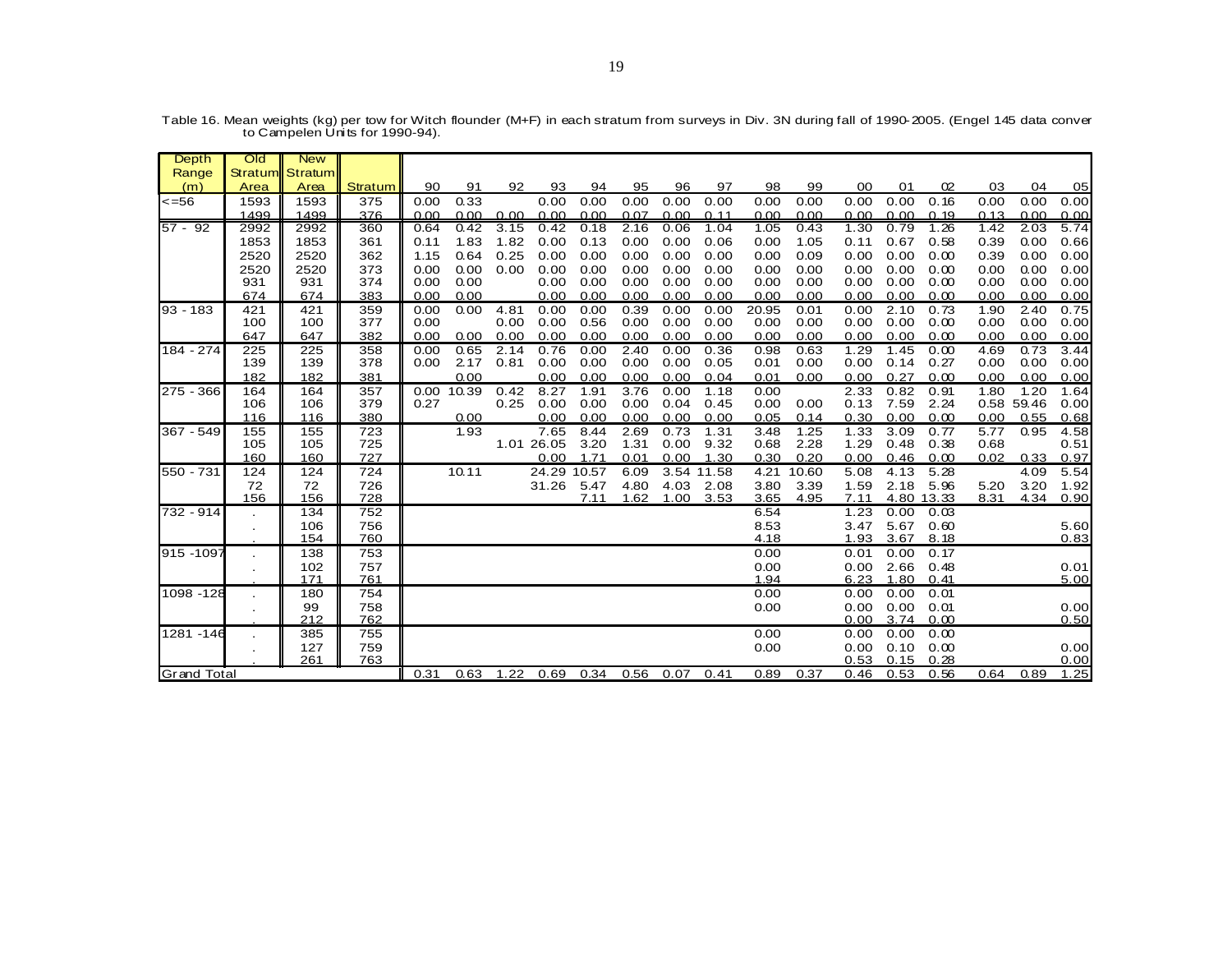| Depth              | Old      | <b>New</b>      |                |               |       |       |                  |              |            |            |              |      |                    |              |              |              |              |                  |              |
|--------------------|----------|-----------------|----------------|---------------|-------|-------|------------------|--------------|------------|------------|--------------|------|--------------------|--------------|--------------|--------------|--------------|------------------|--------------|
| Range              |          | Stratum Stratum |                |               |       |       |                  |              |            |            |              |      |                    |              |              |              |              |                  |              |
| (m)                | Area     | Area            | <b>Stratum</b> | 90            | 91    | 92    | 93               | 94           | 95         | 96         | 97           | 98   | 99                 | 00           | 01           | 02           | 03           | 04               | 05           |
| $57 - 92$          | 2089     | 2089            | 330            | 0.43          | 0.23  | 0.28  | 0.00             | 0.00         | 0.86       | 0.00       | 0.25         | 0.58 | 0.73               | 0.17         | 0.99         | 1.19         | 1.53         | 0.26             | 1.09         |
|                    | 456      | 456             | 331            | 0.35          | 5.02  | 2.14  | 0.00             | 0.00         | 1.73       | 0.00       | 0.00         |      | 4.08 15.08         | 3.88         |              | 7.46 12.35   | 4.88         | 0.23             | 6.28         |
|                    | 1898     | 1898            | 338            | 8.53          | 1.68  | 3.21  | 15.19            |              | 8.40 17.94 | 1.93       | 5.09         |      | 1.85 10.48         | 1.44         | 3.61         | 3.74         | 10.21        | 14.94            | 7.40         |
|                    | 1716     | 1716            | 340            | 0.73          | 1.19  | 0.27  | 0.00             | 0.00         | 0.86       | 0.00       | 0.09         | 0.00 | 1.76               | 0.44         | 0.73         | 0.52         | 0.24         | 0.12             | 0.49         |
|                    | 2520     | 2520            | 351            | 4.87          | 0.82  | 0.21  | 0.00             | 0.00         | 0.00       | 0.00       | 0.00         | 0.11 | 0.59               | 0.00         | 0.50         | 0.00         | 0.07         | 0.10             | 0.16         |
|                    | 2580     | 2580            | 352            | 3.99          | 2.52  | 3.81  | 2.66             | 0.64         | 1.07       | 0.77       | 1.62         | 1.06 | 4.20               | 2.59         | 1.21         | 2.22         | 2.72         | 9.51             | 4.69         |
|                    | 1282     | 1282            | 353            | 13.64         | 1.94  | 2.70  | 0.00             | 4.15         | 3.05       | 4.48       | 0.95         |      | 6.04 16.99         | 13.49        | 7.71         | 8.45         |              | 6.83 15.07 21.04 |              |
| $93 - 183$         | 1721     | 1721            | 329            | 0.42          | 0.36  | 0.00  | 0.07             | 0.00         | 1.76       | 0.00       | 0.73         | 1.29 | 0.00               | 0.00         | 1.19         | 3.09         | 0.41         | 2.05             | 1.06         |
|                    | 1047     | 1047            | 332            | 14.59         | 1.08  | 11.97 | 5.65             | 2.23         |            | 7.74 31.73 | 1.32         |      | 1.70 11.55         | 3.77         | 2.38         | 8.02         |              | 5.60 10.50 14.31 |              |
|                    | 948      | 948             | 337            | 10.22         | 1.45  | 7.32  |                  | 4.32 16.35   | 3.23       | 3.78       | 2.47         | 3.67 | 7.50               | 2.64         | 0.51         | 1.62         | 2.70         |                  | 0.88 13.20   |
|                    | 585      | 585             | 339            | 14.07         | 2.78  | 8.10  | 1.48             |              | 9.22 23.75 | 0.00       | 5.98         | 3.25 |                    | 4.27         |              | 4.20 23.95   |              | 5.68 46.66 23.04 |              |
|                    | 474      | 474             | 354            | 19.81         | 0.36  | 4.85  | 1.16             | 3.22         |            | 2.94 71.28 | 3.30         | 3.08 | 1.58               | 11.75        | 3.95         | 7.21         | 14.83        | 6.72             | 4.85         |
| 184 - 274          | 151      | 147             | 333            | 10.65         | 0.52  | 1.07  | 1.46             | 4.43         | 1.24       |            | 0.19         | 0.29 | 1.65               | 0.18         | 0.99         | 0.84         | 2.38         | 0.01             | 0.17         |
|                    | 121      | 121             | 336            | 4.92          | 9.10  |       | 4.57 17.93       | 0.78         | 2.08       | 1.93       | 1.13         | 1.14 | 4.03               | 1.88         | 2.20         | 1.36         | 0.58         | 0.33             | 2.10         |
|                    | 103      | 103             | 355            |               | 35.07 | 6.59  | 8.44             | 1.76         |            | 1.16 24.22 | 0.45         | 0.99 | 7.75               | 2.48         | 0.35         | 0.45         | 0.46         | 1.50             | 0.18         |
| 275 - 366          | 92       | 96              | 334            | 1.93          | 1.26  | 0.00  | 0.75             | 1.34         | 0.28       |            | 0.41         | 0.11 | 0.52               | 0.40         | 1.03         | 0.67         | 0.60         | 0.01             | 1.24         |
|                    | 58<br>61 | 58              | 335            | 24.31         | 3.09  | 3.20  | 3.76             | 2.23         | 0.10       | 2.89       | 0.01         | 0.17 | 2.92               | 1.00         | 0.37         | 1.07         | 0.09         | 0.67             | 0.36         |
|                    |          | 61              | 356            |               | 1.35  |       | 0.81 51.23 11.66 |              | 0.84       | 7.14       | 0.38         | 0.50 | 3.80               | 2.67         | 0.88         | 0.36         | 0.70         | 0.21             | 0.89         |
| $367 - 549$        | 93<br>76 | 166<br>76       | 717<br>719     | 2.31<br>10.53 | 0.23  |       | 0.00<br>6.24     | 2.50<br>0.58 | 2.87       | 0.13 21.58 | 0.53<br>1.78 | 0.85 | 1.83 11.37<br>0.93 | 0.00<br>1.29 | 0.58<br>2.80 | 0.50<br>0.56 | 2.38<br>1.46 | 0.40<br>0.32     | 0.11<br>0.55 |
|                    | 76       | 76              | 721            |               | 1.69  |       | 16.19            |              |            | 2.02 5.15  |              | 1.32 | 6.43               | 1.59         | 0.20         | 1.35         | 1.62         | 0.23             |              |
| 550 - 731          | 111      | 134             | 718            |               |       |       | 1.45             | 6.39<br>4.43 | 0.52       |            | 0.54<br>3.70 | 2.55 | 2.90               | 1.83         | 2.73         | 2.94         | 8.71         | 2.63             | 1.42<br>7.06 |
|                    | 105      | 105             | 720            |               |       |       | 5.02             | 0.00         | 0.91       | 4.68       |              | 0.12 | 1.15               | 0.24         | 5.72         | 1.78         | 2.16         | 0.70             | 2.67         |
|                    | 93       | 93              | 722            |               | 0.69  |       | 6.30             | 1.62         | 1.13       | 3.03       | 0.91         | 0.91 | 2.05               | 0.66         | 1.16         | 0.38         | 0.58         | 1.07             | 2.24         |
| $732 - 914$        |          | 105             | 764            |               |       |       |                  |              |            |            |              | 5.21 |                    | 0.80         | 1.43         | 2.50         |              |                  | 0.26         |
|                    |          | 99              | 768            |               |       |       |                  |              |            |            |              | 1.34 |                    | 0.49         | 1.35         | 2.80         |              |                  | 0.27         |
|                    |          | 135             | 772            |               |       |       |                  |              |            |            |              | 9.29 |                    | 3.33         |              | 2.65         | 1.54         |                  | 2.68         |
| 915 - 1097         |          | 124             | 765            |               |       |       |                  |              |            |            |              | 1.40 |                    | 0.21         | 1.18         | 3.25         |              |                  | 0.59         |
|                    |          | 138             | 769            |               |       |       |                  |              |            |            |              | 0.92 |                    | 0.26         | 1.45         | 3.13         |              |                  | 1.08         |
|                    |          | 128             | 773            |               |       |       |                  |              |            |            |              | 0.23 |                    | 0.73         | 1.80         | 5.08         | 0.71         |                  | 0.45         |
| 1098 -128          |          | 144             | 766            |               |       |       |                  |              |            |            |              |      |                    | 1.21         | 0.13         | 1.85         |              |                  | 2.90         |
|                    |          | 128             | 770            |               |       |       |                  |              |            |            |              |      |                    | 0.23         | 1.29         | 3.79         |              |                  | 0.73         |
|                    |          | 135             | 774            |               |       |       |                  |              |            |            |              |      |                    | 0.22         | 1.65         | 0.83         | 1.46         |                  | 2.33         |
| 1281 - 146         |          | 158             | 767            |               |       |       |                  |              |            |            |              |      |                    | 0.68         | 0.00         | 0.00         |              |                  | 0.00         |
|                    |          | 175             | 771            |               |       |       |                  |              |            |            |              |      |                    | 0.00         | 0.73         | 0.00         |              |                  | 0.41         |
|                    |          | 155             | 775            |               |       |       |                  |              |            |            |              |      |                    | 0.00         | 0.00         | 0.00         | 1.29         |                  | 0.98         |
| <b>Grand Total</b> | 5.96     | 1.62            | 2.80           | 3.08          | 2.76  | 4.10  | -4.89            | 1.46         | 1.64       | 5.04       | 2.30         | 2.03 | 3.47               | 3.35         |              | 6.47 5.37    |              |                  |              |

Table 17. Mean weights (kg) per tow for Witch flounder (M+F) in each stratum from surveys in Div. 3O during fall of 1990-2005. (Engel 145 data conver to Campelen Units for 1990-94).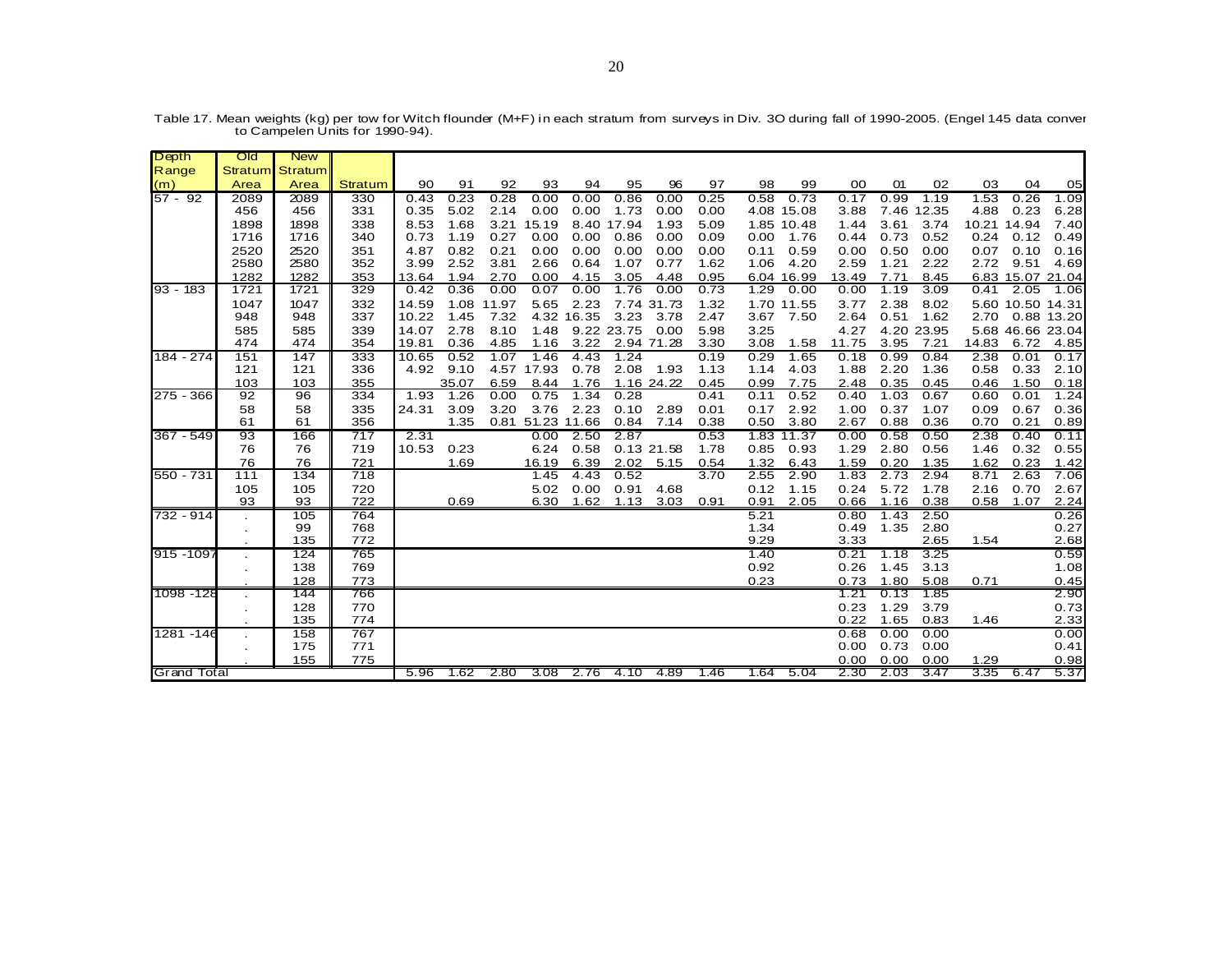

Fig. 1. Commercial catches of witch flounder in Div. 3NO from 1960-2003 and TACs from 1974-2004. \* Note: Although a TAX of 3 000 tons was agreed by the Fisheries Commission, it was also agreed that no directed fishing on witch flounder in Div. 3NO take place during 1994 due to the poor state of the stock. Estimated catch in2003 is the mean of a range of catch from several sources.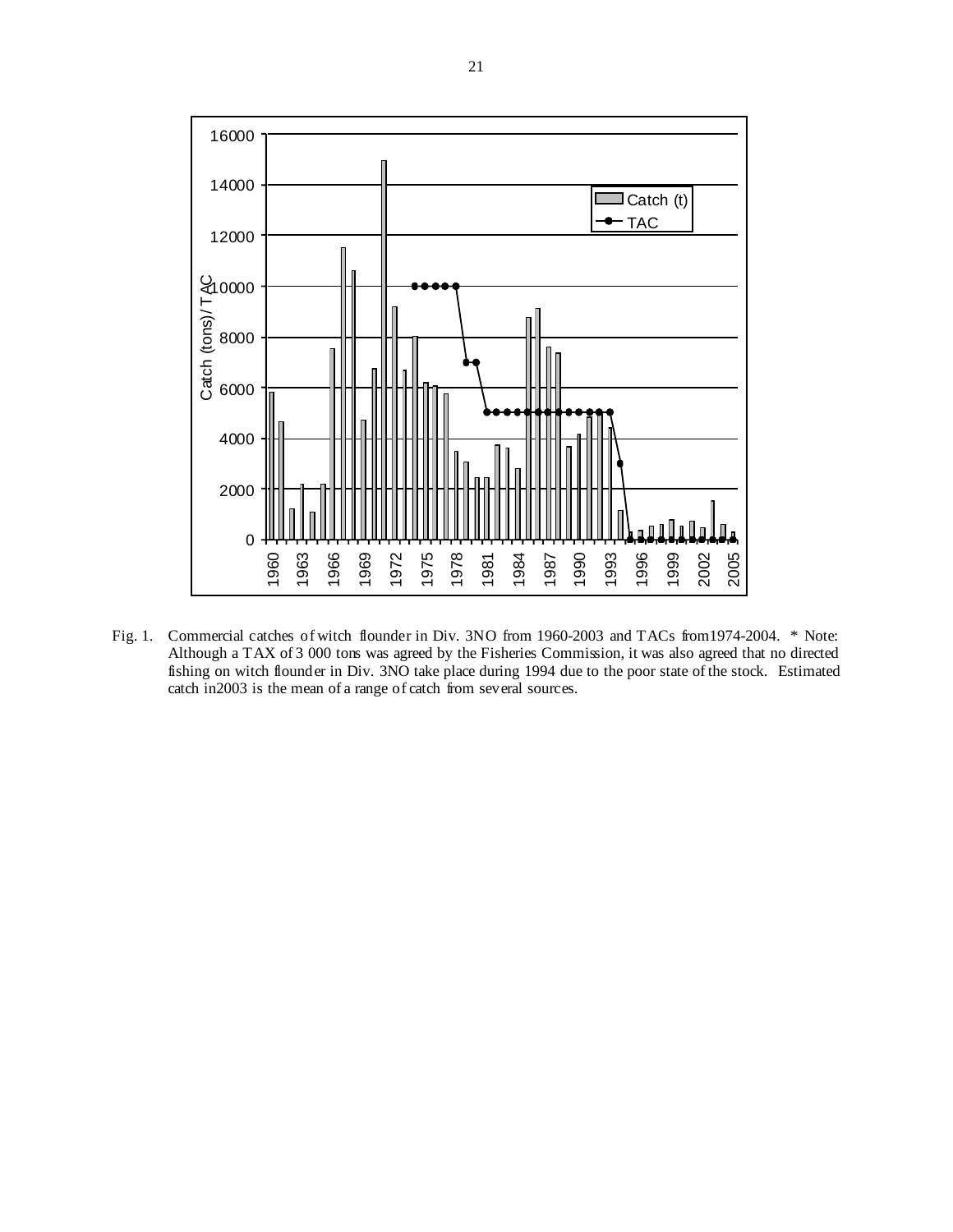

 

Biomas s (tons )

 

 



Fig. 2. Biomass (tons), abundance ('000s), and mean numbers and weights (kg) per tow for witch flounder from Canadian spring surveys in Div. 3N and 3O during 1984-2005.

 -<br>2000 -<br>2002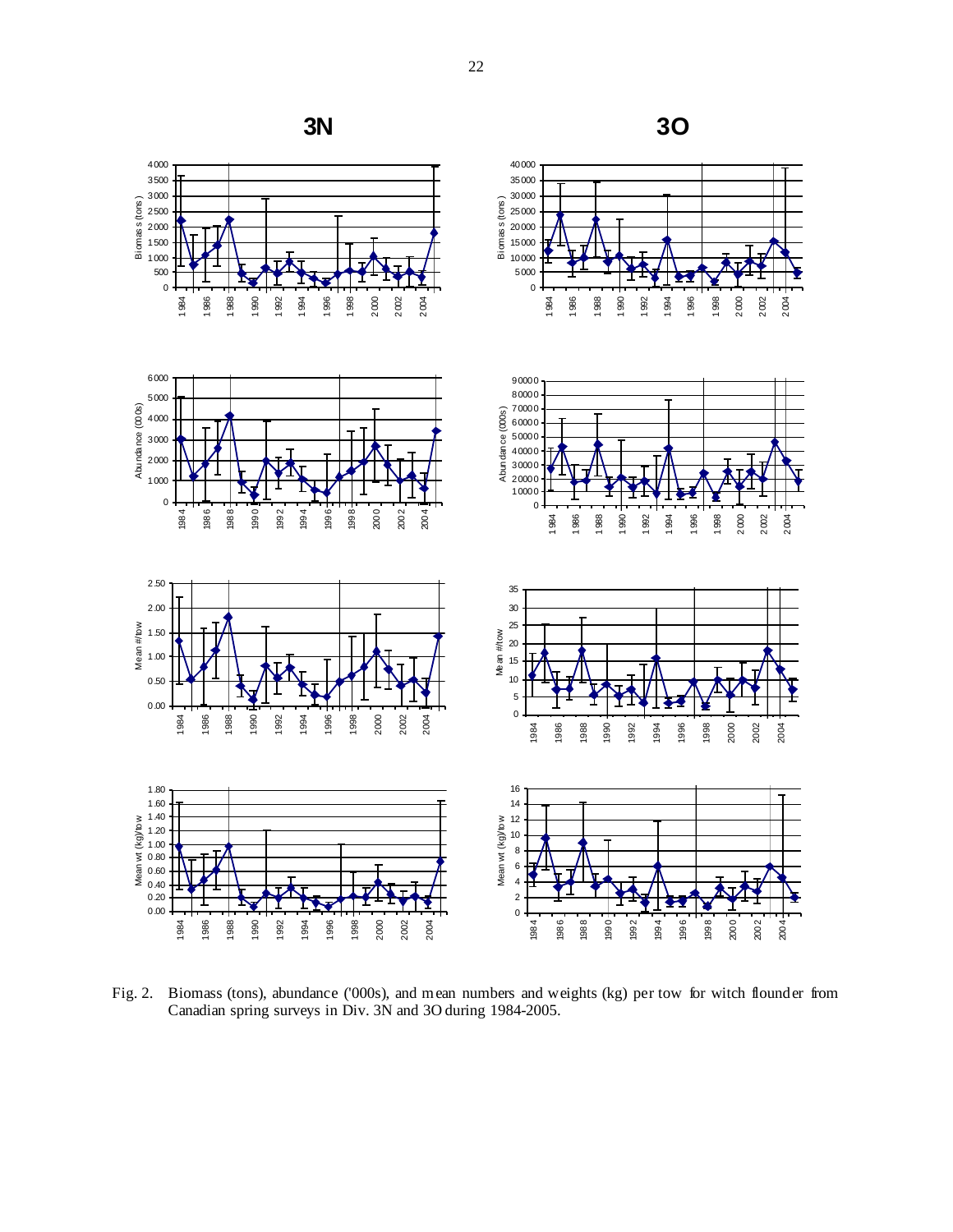

Fig. 3. Biomass (tons), abundance ('000s), and mean numbers and weights (kg) per tow for witch flounder from Canadian fall surveys in Div. 3N and 3O during 1990-2005.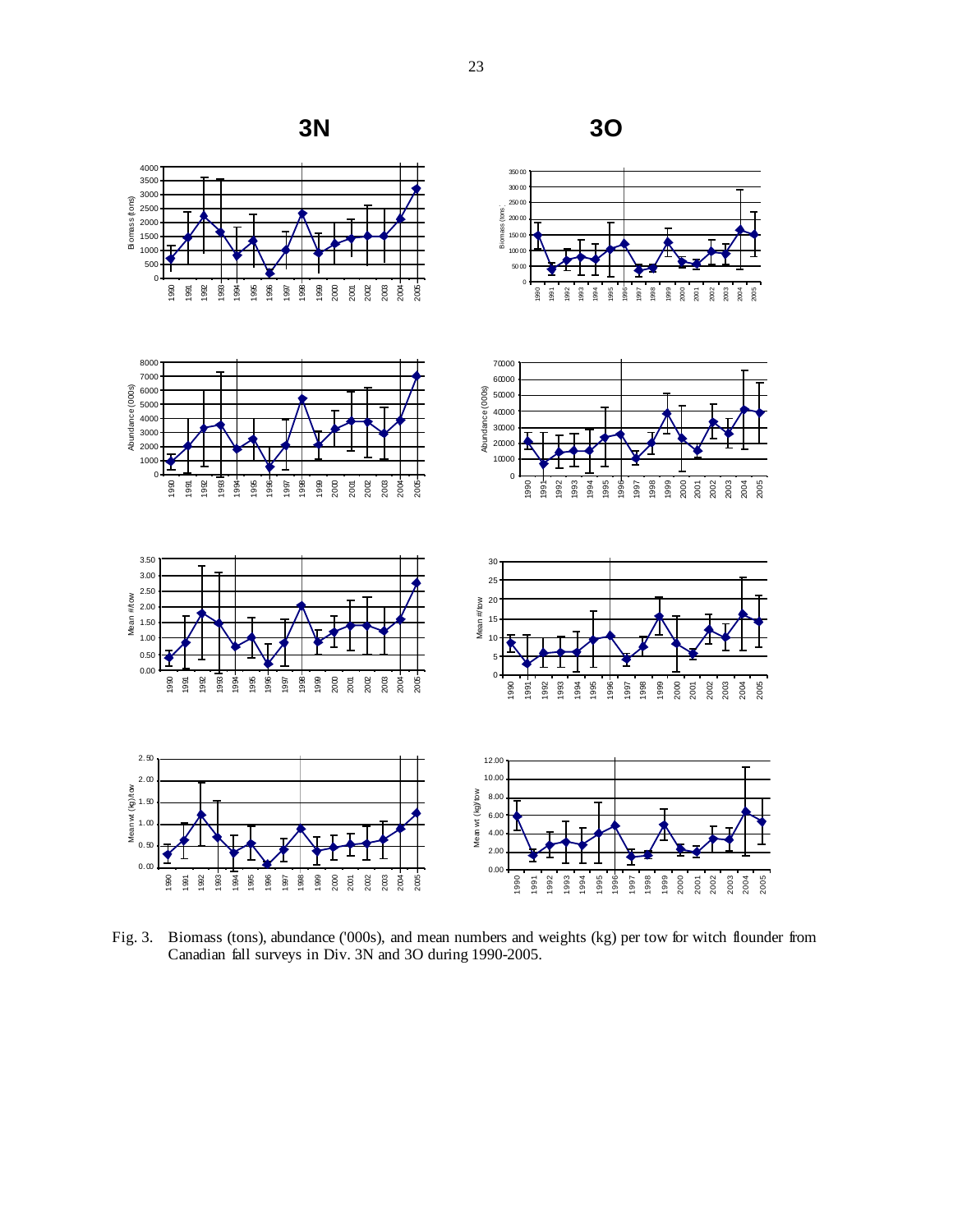

Fig. 4. Biomass (tons), abundance ('000s), and mean numbers and weights (kg) per tow for witch flounder in Div. 3NO combined.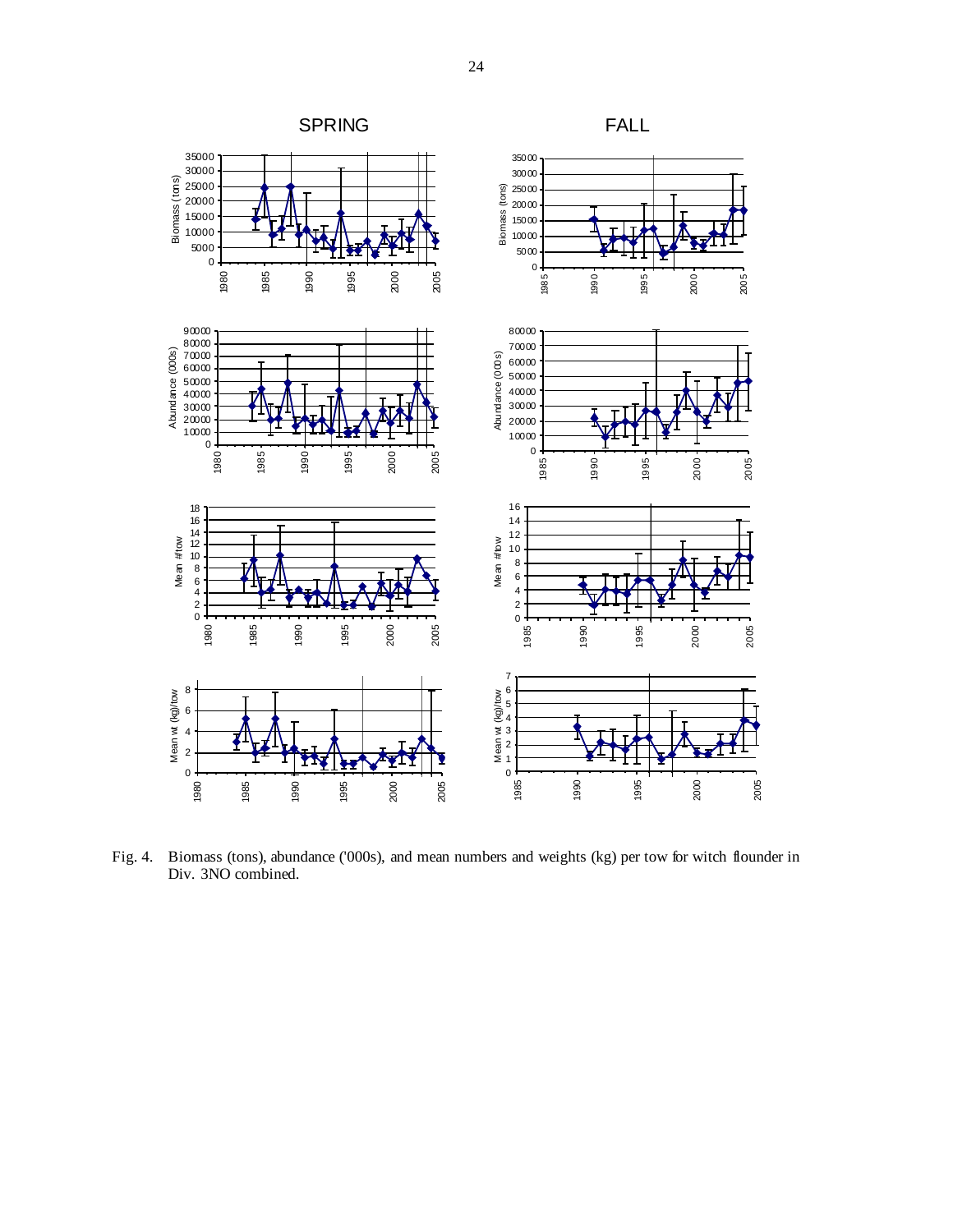

Fig. 5. Length frequency distributions of witch flounder from both spring and fall surveys using the Campelen 1800 shrimp trawl. Estimates represent abundance at length (cm) of the surveyed area. All distributions are for Div. 3NO combined.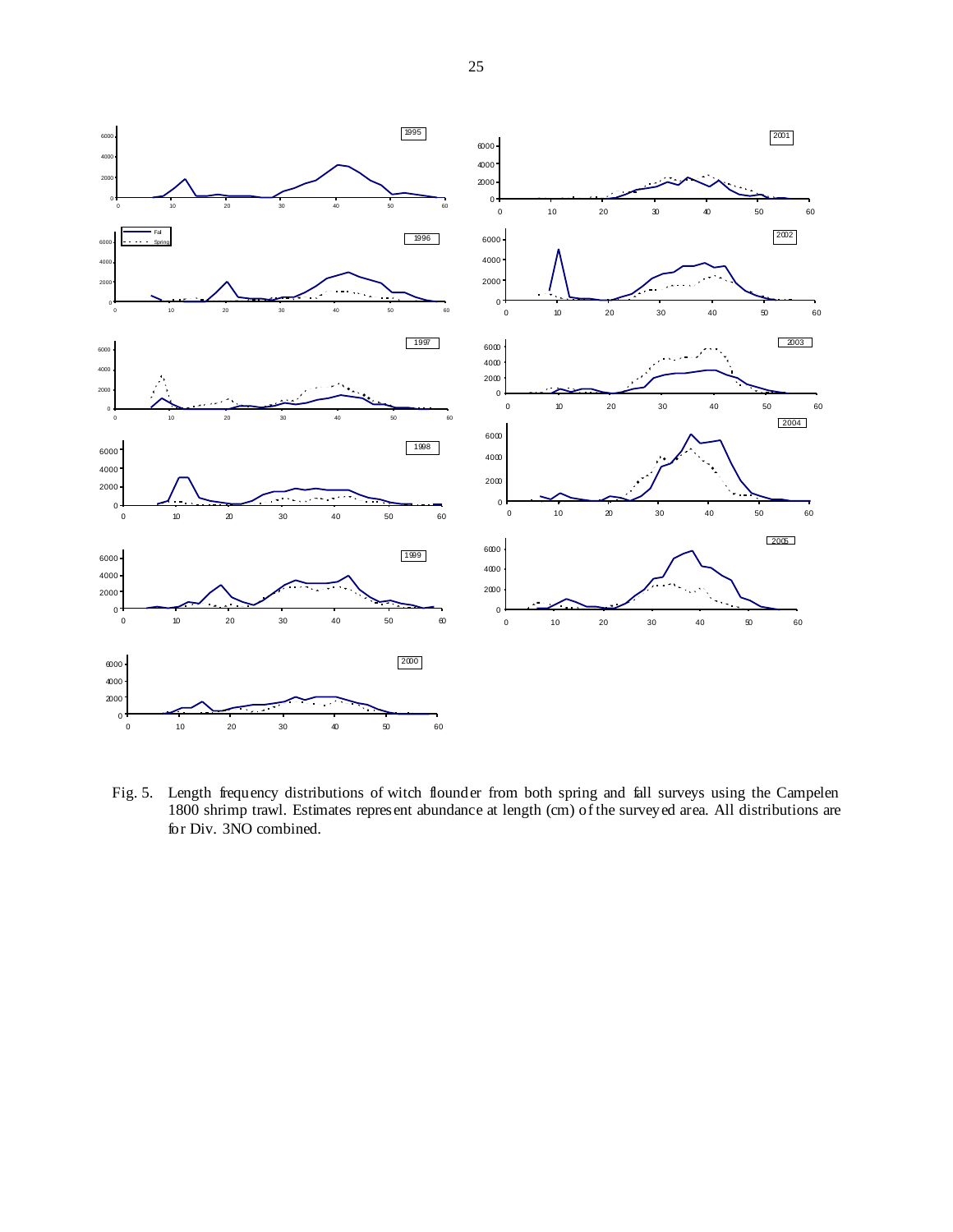

Fig. 6a. Distribution of witch flounder (numbers per set) from spring and fall Canadian surveys in NAFO Div. 3NO during 1996-1998.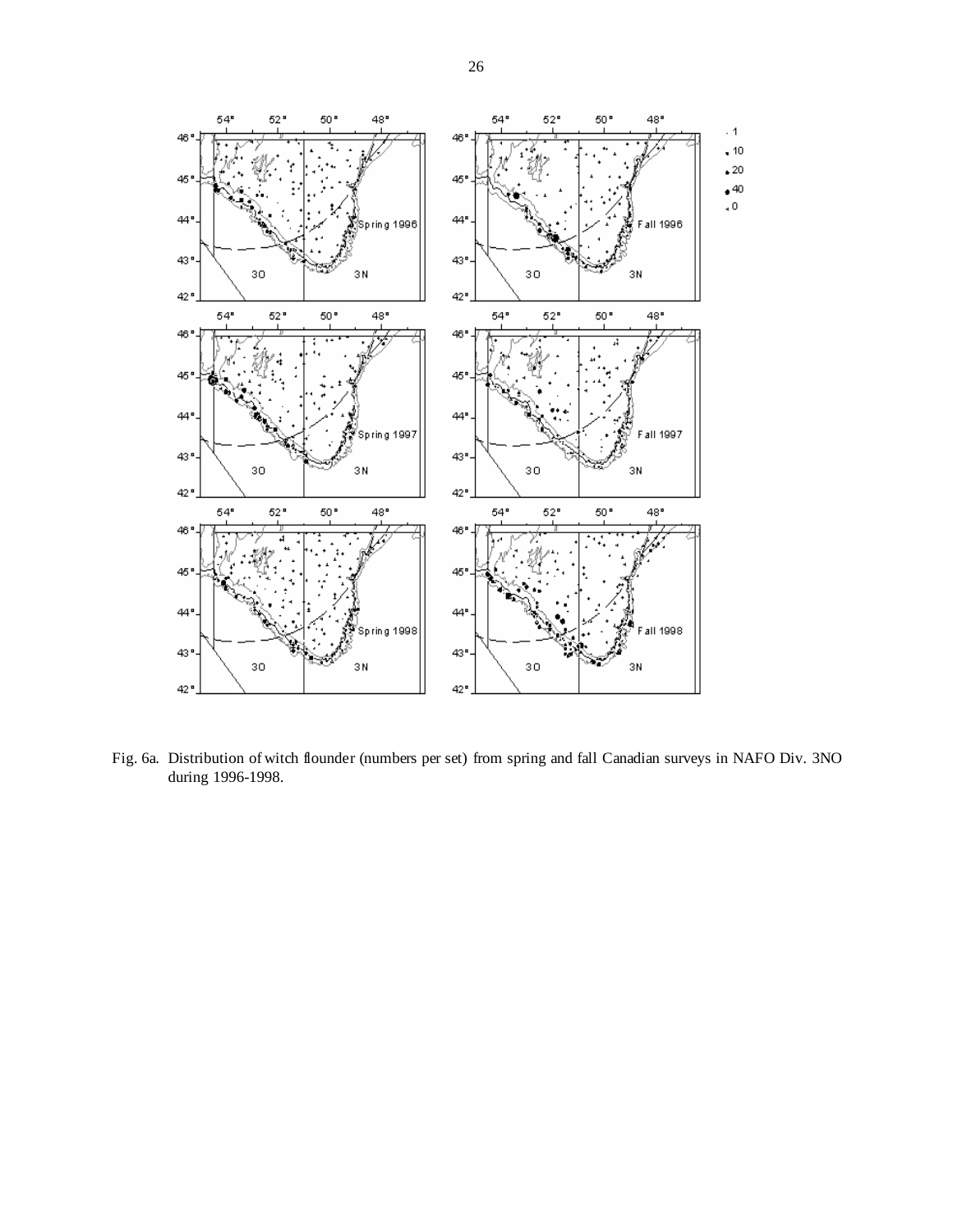

Fig. 6b. Distribution of witch flounder (weights (kg) per set) from spring and fall Canadian surveys in NAFO Div. 3NO during 1996-1998.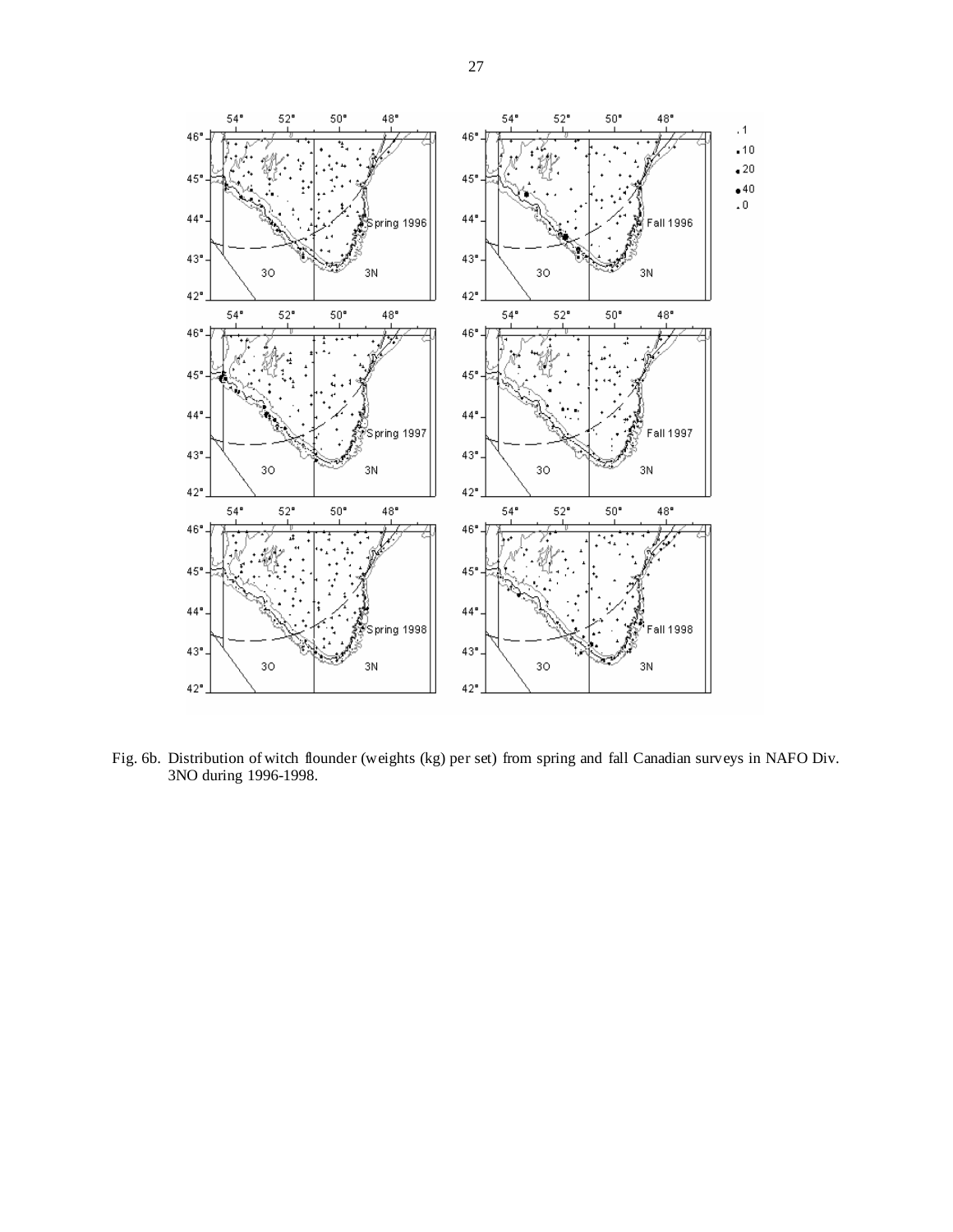

Fig. 7a. Distribution of witch flounder (numbers per tow) from spring and fall Canadian surveys in NAFO Div. 3NO during 1996-1998.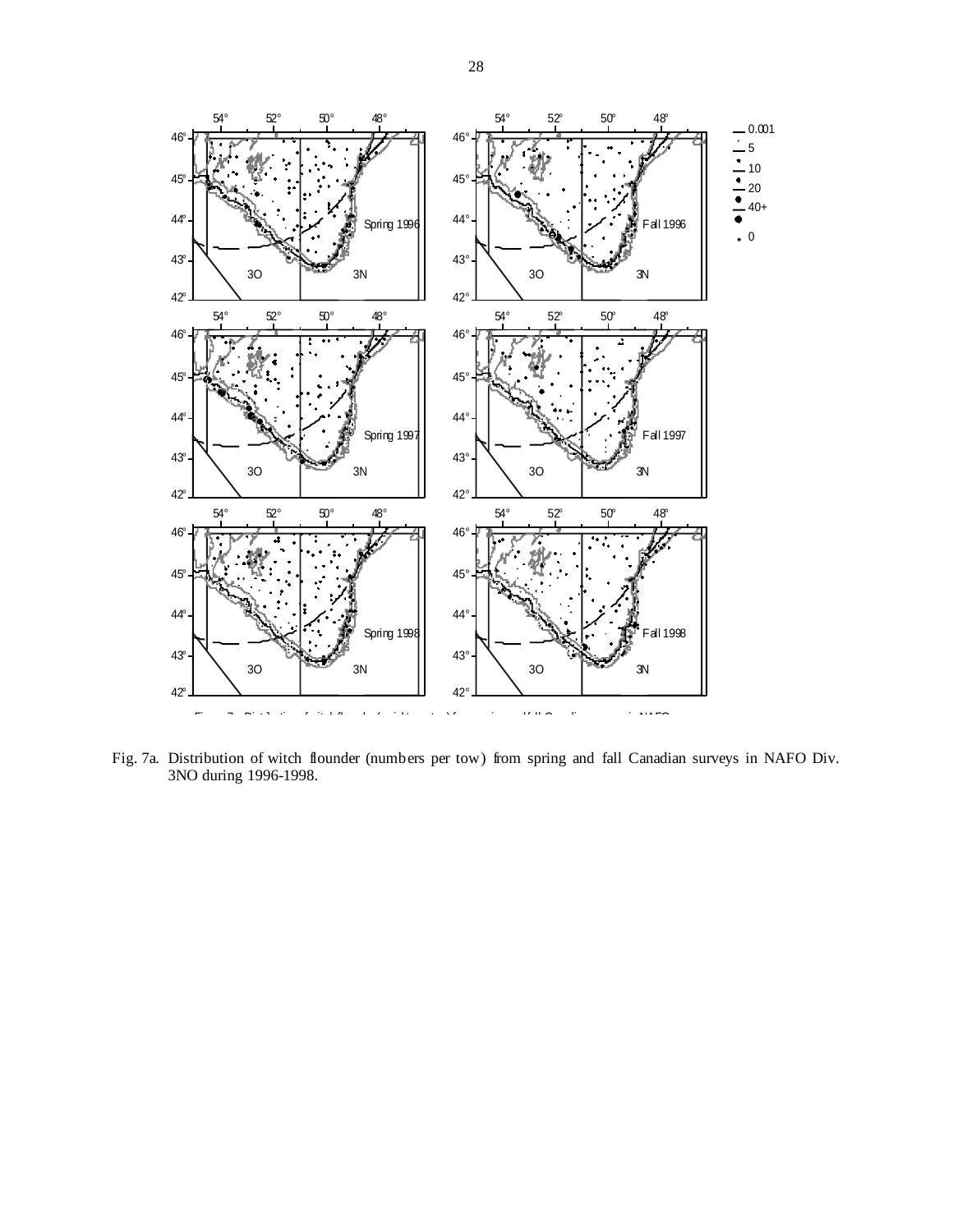

Fig. 7b. Distribution of witch flounder (weights (kg) per tow) from spring and fall Canadian surveys in NAFO Div. 3NO during 1996-1998.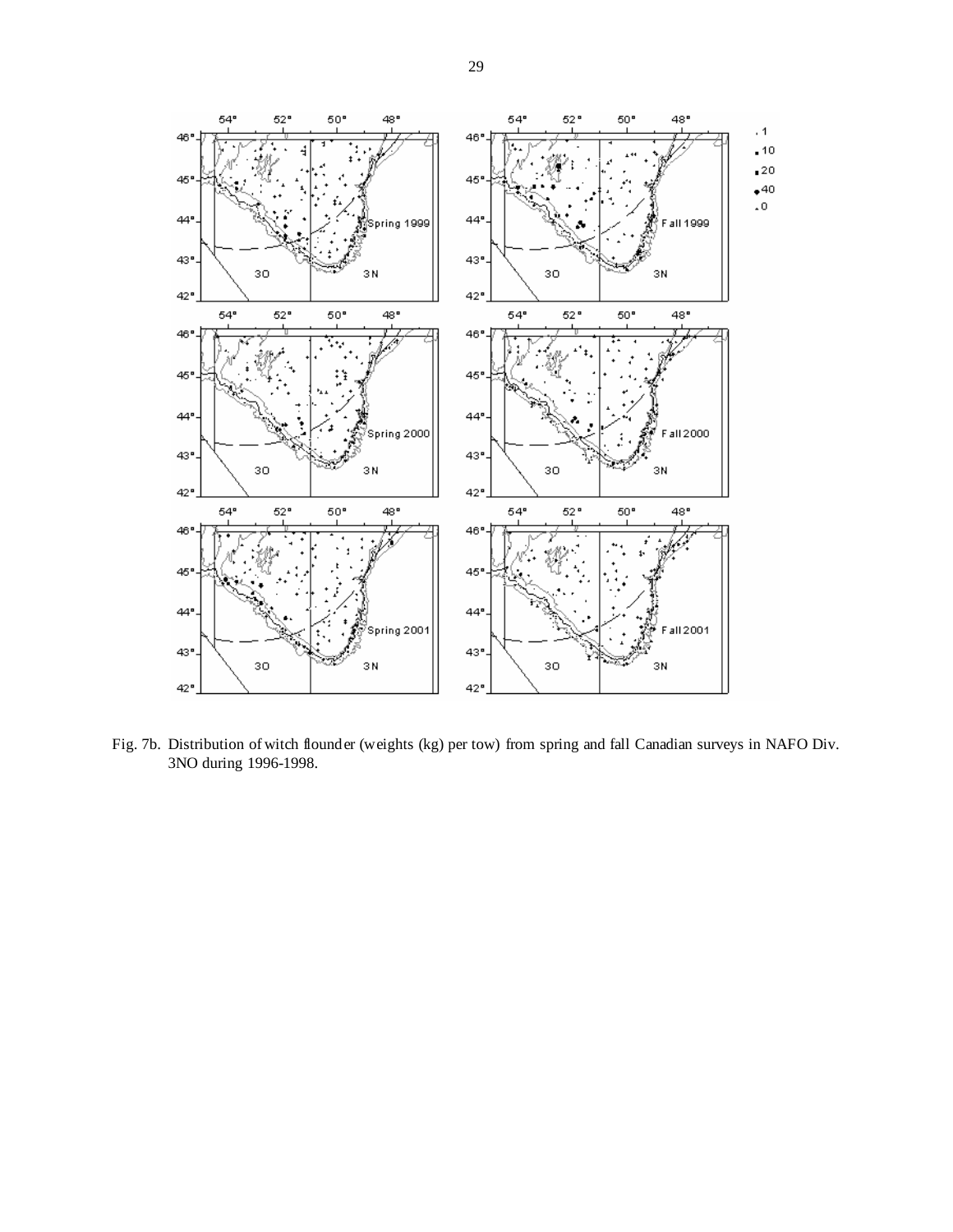

Fig. 8a. Distribution of witch flounder (numbers per tow) from spring and fall Canadian surveys in NAFO Div. 3NO during 1996-1998.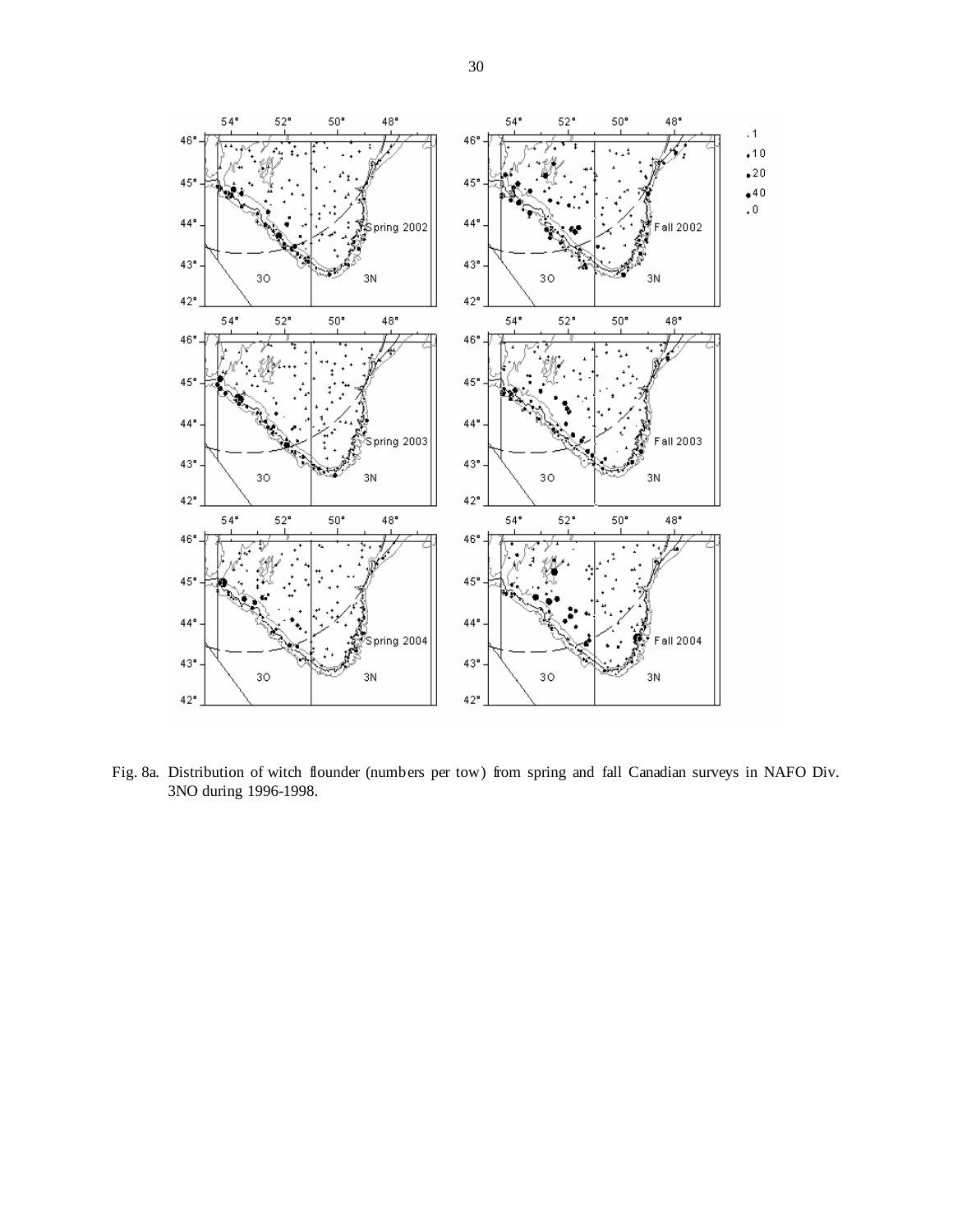

Fig 8b.Distribution of witch flounder (weights per tow) from spring and fall Canadian surveys in NAFO divisions<br>3NO during 2002-2004.

Fig. 8b. Distribution of witch flounder (weights (kg) per tow) from spring and fall Canadian surveys in NAFO Div. 3NO during 1996-1998.